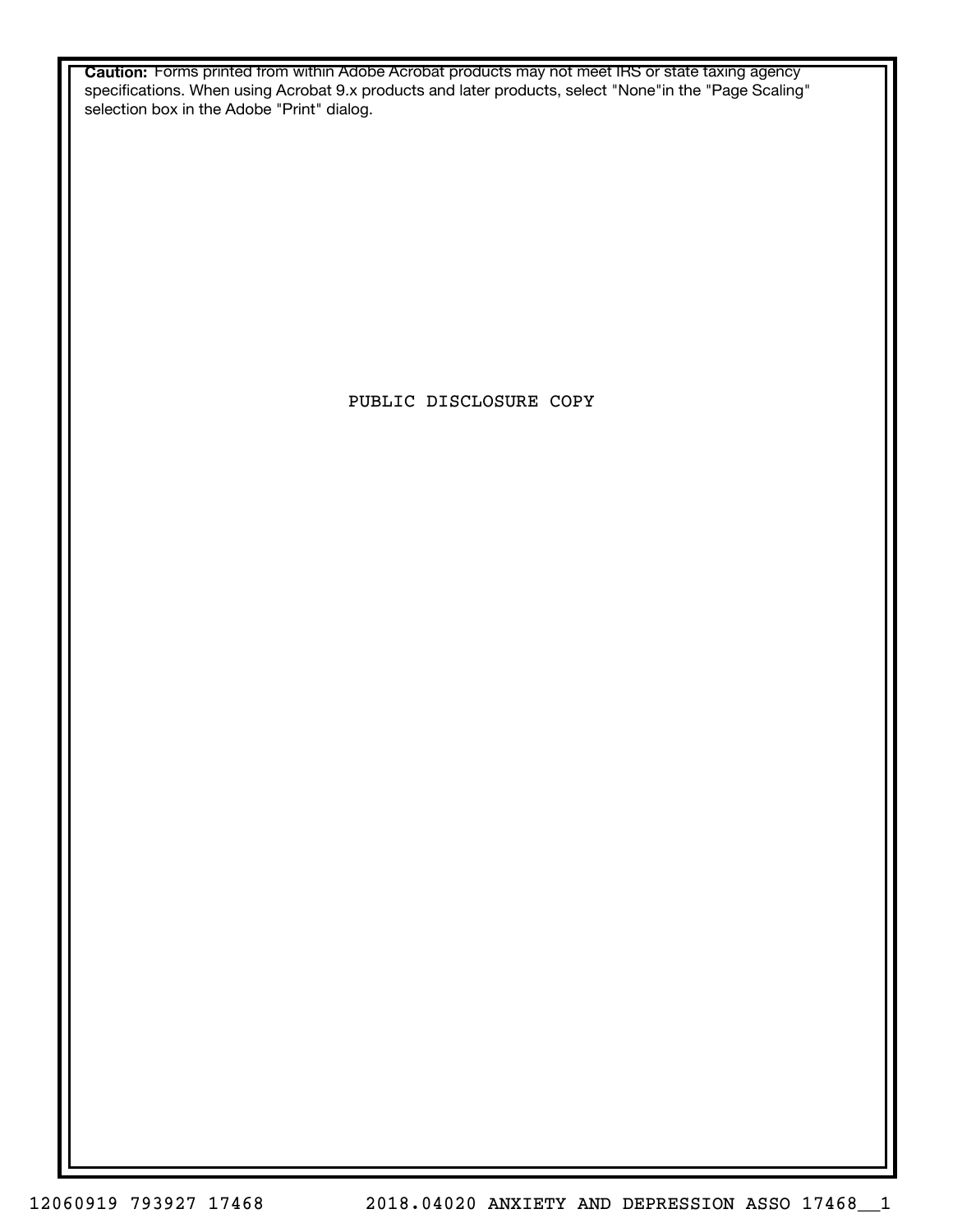| Form<br>в |  |  |
|-----------|--|--|

Department of the Treasury Internal Revenue Service

# \*\* PUBLIC DISCLOSURE COPY \*\*

**990** Return of Organization Exempt From Income Tax **Punce 1845-004 Puncer section 501(c), 527, or 4947(a)(1)** of the Internal Revenue Code (except private foundations) **2018** 

**b** Do not enter social security numbers on this form as it may be made public.<br> **Go to www.irs.gov/Form990 for instructions and the latest information. This impection | Go to www.irs.gov/Form990 for instructions and the latest information. Inspection**



|                                    |                              | A For the 2018 calendar year, or tax year beginning                                                                                                         | and ending |                                                  |                                                                   |
|------------------------------------|------------------------------|-------------------------------------------------------------------------------------------------------------------------------------------------------------|------------|--------------------------------------------------|-------------------------------------------------------------------|
| в                                  | Check if<br>applicable:      | C Name of organization<br>ANXIETY AND DEPRESSION ASSOCIATION                                                                                                |            | D Employer identification number                 |                                                                   |
|                                    | Address<br>change            | OF AMERICA                                                                                                                                                  |            |                                                  |                                                                   |
|                                    | Name<br>change               | Doing business as                                                                                                                                           |            |                                                  | 52-1248820                                                        |
|                                    | Initial<br> return           | Number and street (or P.O. box if mail is not delivered to street address)                                                                                  | Room/suite | E Telephone number                               |                                                                   |
|                                    | Final<br>return/             | 8701 GEORGIA AVENUE                                                                                                                                         | 412        |                                                  | $240 - 485 - 1001$                                                |
|                                    | termin-<br>ated<br>Amended   | City or town, state or province, country, and ZIP or foreign postal code                                                                                    |            | G Gross receipts \$                              | 2,571,091.                                                        |
|                                    | return                       | SILVER SPRING, MD<br>20910                                                                                                                                  |            | H(a) Is this a group return                      |                                                                   |
|                                    | Applica-<br>Ition<br>pending | F Name and address of principal officer: SUSAN GURLEY<br>SAME AS C ABOVE                                                                                    |            | for subordinates?                                | $\sqrt{}$ Yes $~$ $\overline{\mathrm{X}}$ No                      |
|                                    |                              | <b>I</b> Tax-exempt status: $X \ 501(c)(3)$<br>$4947(a)(1)$ or<br>$\blacksquare$                                                                            | 527        | $H(b)$ Are all subordinates included? $\Box$ Yes | <b>No</b>                                                         |
|                                    |                              | $501(c)$ (<br>(insert no.)<br>J Website: WWW.ADAA.ORG                                                                                                       |            | H(c) Group exemption number                      | If "No," attach a list. (see instructions)                        |
|                                    |                              | Other $\blacktriangleright$<br><b>K</b> Form of organization: $X$ Corporation<br>Trust<br>Association                                                       |            |                                                  | L Year of formation: $1980 \text{ M}$ State of legal domicile: DC |
|                                    | Part I                       | <b>Summary</b>                                                                                                                                              |            |                                                  |                                                                   |
|                                    | 1                            | Briefly describe the organization's mission or most significant activities: TO PROMOTE THE PREVENTION,                                                      |            |                                                  |                                                                   |
| <b>Activities &amp; Governance</b> |                              | TREATMENT, AND CURE OF ANXIETY, DEPRESSION, OCD, PTSD, AND RELATED                                                                                          |            |                                                  |                                                                   |
|                                    | $\mathbf{2}$                 | Check this box $\blacktriangleright$ $\Box$ if the organization discontinued its operations or disposed of more than 25% of its net assets.                 |            |                                                  |                                                                   |
|                                    | З                            | Number of voting members of the governing body (Part VI, line 1a) [11] manufactured in the state of voting members of the governing body (Part VI, line 1a) |            | 3                                                | 13                                                                |
|                                    | 4                            |                                                                                                                                                             |            | $\overline{\mathbf{4}}$                          | $\overline{13}$                                                   |
|                                    | 5                            |                                                                                                                                                             |            | $\overline{5}$                                   | वु                                                                |
|                                    | 6                            |                                                                                                                                                             |            | 6                                                | $\overline{13}$                                                   |
|                                    |                              |                                                                                                                                                             |            | 7a                                               | 27,501.                                                           |
|                                    |                              |                                                                                                                                                             |            | 7b                                               | 29, 133.                                                          |
|                                    |                              |                                                                                                                                                             |            | <b>Prior Year</b>                                | <b>Current Year</b>                                               |
|                                    | 8                            | Contributions and grants (Part VIII, line 1h)                                                                                                               |            | 507,028.                                         | 933,445.                                                          |
| Revenue                            | 9                            | Program service revenue (Part VIII, line 2g)                                                                                                                |            | 999,684.                                         | 1, 237, 748.                                                      |
|                                    | 10                           |                                                                                                                                                             |            | 10,616.                                          | 55,921.                                                           |
|                                    | 11                           | Other revenue (Part VIII, column (A), lines 5, 6d, 8c, 9c, 10c, and 11e)                                                                                    |            | 14,756.                                          | 16,811.                                                           |
|                                    | 12                           | Total revenue - add lines 8 through 11 (must equal Part VIII, column (A), line 12)                                                                          |            | 1,532,084.<br>500.                               | 2, 243, 925.<br>5,500.                                            |
|                                    | 13                           | Grants and similar amounts paid (Part IX, column (A), lines 1-3)                                                                                            |            | 0.                                               | О.                                                                |
|                                    | 14                           |                                                                                                                                                             |            | 646,977.                                         | 662,624.                                                          |
|                                    | 15                           | Salaries, other compensation, employee benefits (Part IX, column (A), lines 5-10)<br>16a Professional fundraising fees (Part IX, column (A), line 11e)      |            | $\overline{0}$ .                                 | 0.                                                                |
| Expenses                           |                              | $\blacktriangleright$ 103,839.<br><b>b</b> Total fundraising expenses (Part IX, column (D), line 25)                                                        |            |                                                  |                                                                   |
|                                    | 17                           |                                                                                                                                                             |            | 603,541.                                         | 610, 413.                                                         |
|                                    | 18                           | Total expenses. Add lines 13-17 (must equal Part IX, column (A), line 25)                                                                                   |            | 1, 251, 018.                                     | 1, 278, 537.                                                      |
|                                    | 19                           |                                                                                                                                                             |            | 281,066.                                         | 965,388.                                                          |
|                                    |                              |                                                                                                                                                             |            | <b>Beginning of Current Year</b>                 | <b>End of Year</b>                                                |
|                                    | 20                           | Total assets (Part X, line 16)                                                                                                                              |            | 1,629,290.                                       | 2,457,308.                                                        |
|                                    | 21                           | Total liabilities (Part X, line 26)                                                                                                                         |            | 570,065.                                         | 557,684.                                                          |
| Net Assets or<br>Fund Balances     | 22                           |                                                                                                                                                             |            | 1,059,225.                                       | 1,899,624.                                                        |
|                                    |                              |                                                                                                                                                             |            |                                                  |                                                                   |

**Part II Signature Block**

Under penalties of perjury, I declare that I have examined this return, including accompanying schedules and statements, and to the best of my knowledge and belief, it is true, correct, and complete. Declaration of preparer (other than officer) is based on all information of which preparer has any knowledge.

| Sign<br>Here    | Signature of officer<br>SUSAN GURLEY,<br>Type or print name and title             | EXECUTIVE DIRECTOR   |      | Date                                               |
|-----------------|-----------------------------------------------------------------------------------|----------------------|------|----------------------------------------------------|
| Paid            | Print/Type preparer's name<br>DAVID JONES                                         | Preparer's signature | Date | <b>PTIN</b><br>Check<br>P01444196<br>self-employed |
| Preparer        | JONES, MARESCA & MCQUADE, P.A.<br>Firm's name                                     |                      |      | 52-1853933<br>Firm's EIN                           |
| Use Only        | Firm's address 10500 LITTLE PATUXENT PARKWAY, SUITE 770                           |                      |      |                                                    |
|                 | COLUMBIA, MD 21044                                                                |                      |      | Phone no. $410 - 884 - 0220$                       |
|                 | May the IRS discuss this return with the preparer shown above? (see instructions) |                      |      | $\mathbf{X}$ Yes<br><b>No</b>                      |
| 832001 12-31-18 | LHA For Paperwork Reduction Act Notice, see the separate instructions.            |                      |      | Form 990 (2018)                                    |

SEE SCHEDULE O FOR ORGANIZATION MISSION STATEMENT CONTINUATION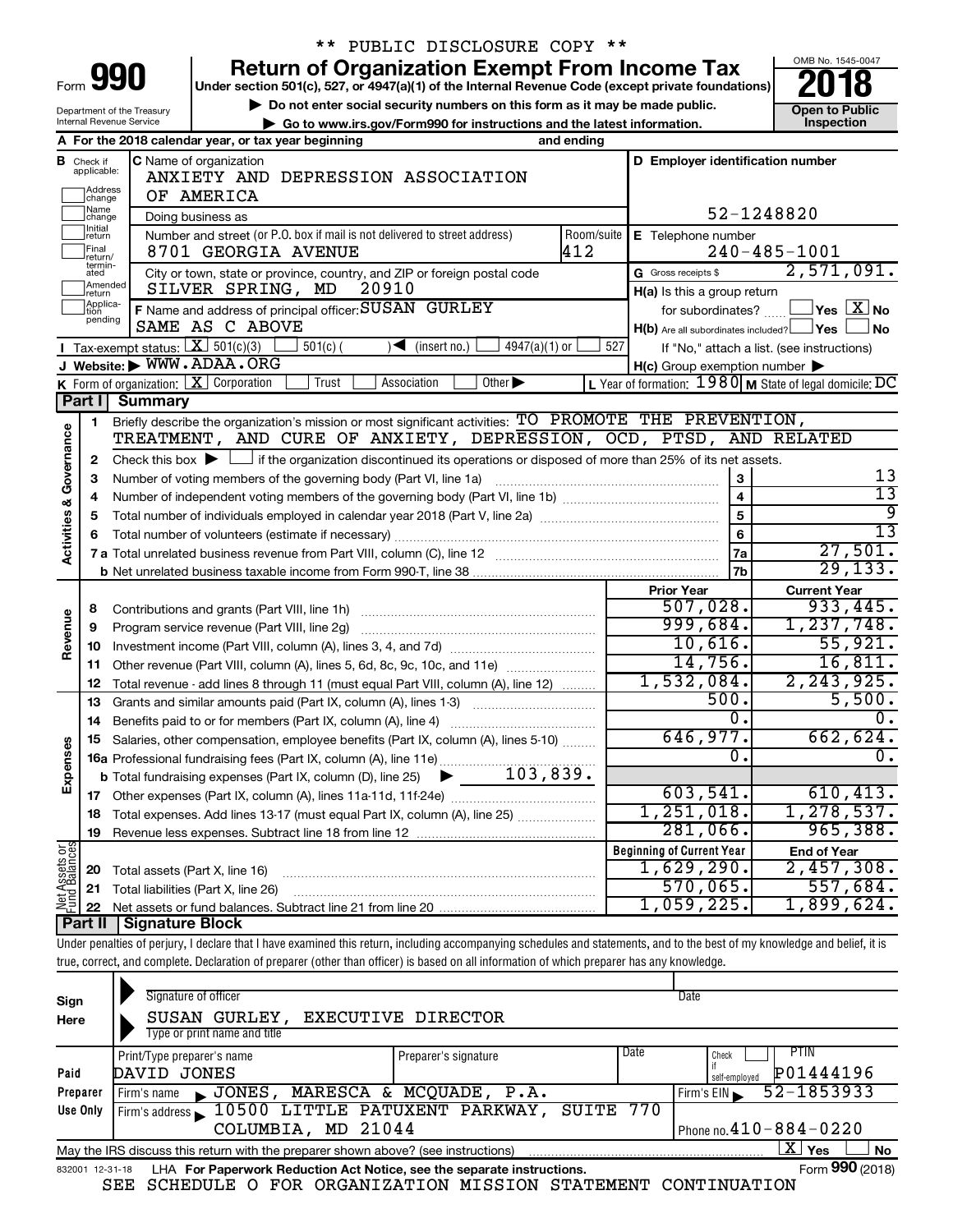|              | ANXIETY AND DEPRESSION ASSOCIATION<br>52-1248820<br>OF AMERICA<br>Page 2<br>Form 990 (2018)                                                                                                               |
|--------------|-----------------------------------------------------------------------------------------------------------------------------------------------------------------------------------------------------------|
|              | <b>Statement of Program Service Accomplishments</b><br>Part III                                                                                                                                           |
|              |                                                                                                                                                                                                           |
| 1            | Briefly describe the organization's mission:                                                                                                                                                              |
|              | TO PROMOTE THE PREVENTION, TREATMENT, AND CURE OF ANXIETY, DEPRESSION,                                                                                                                                    |
|              | OCD, PTSD, AND RELATED DISORDERS AND TO IMPROVE THE LIVES OF<br><b>ALL</b>                                                                                                                                |
|              | PEOPLE WHO SUFFER FROM THEM THROUGH EDUCATION, PRACTICE, AND RESEARCH.                                                                                                                                    |
| $\mathbf{2}$ | Did the organization undertake any significant program services during the year which were not listed on the                                                                                              |
|              | $\sqrt{\mathsf{Yes}\ \mathbf{X}}$ No<br>prior Form 990 or 990-EZ?                                                                                                                                         |
|              | If "Yes." describe these new services on Schedule O.                                                                                                                                                      |
| 3            | $\sqrt{\ }$ Yes $\sqrt{\ \text{X}}$ No<br>Did the organization cease conducting, or make significant changes in how it conducts, any program services?<br>If "Yes," describe these changes on Schedule O. |
| 4            | Describe the organization's program service accomplishments for each of its three largest program services, as measured by expenses.                                                                      |
|              | Section 501(c)(3) and 501(c)(4) organizations are required to report the amount of grants and allocations to others, the total expenses, and                                                              |
|              | revenue, if any, for each program service reported.                                                                                                                                                       |
|              | $5,500.$ (Revenue \$<br>634,889.<br>849,484.<br>including grants of \$<br>4a (Code:<br>(Expenses \$                                                                                                       |
|              | CONFERENCE AND OTHER PROFESSIONAL EDUCATION - IN APRIL 2018,<br>ADAA HELD                                                                                                                                 |
|              | ITS 38TH ANNUAL CONFERENCE IN WASHINGTON, DC. PARTICIPANTS INCLUDED                                                                                                                                       |
|              | MENTAL HEALTH CLINICAL AND RESEARCH PROFESSIONALS, AND INDIVIDUALS WHO                                                                                                                                    |
|              | SUFFER FROM ANXIETY AND DEPRESSION RELATED DISORDERS. APPROXIMATELY<br>1,300 PARTICIPANTS ATTENDED THE CONFERENCE. ADAA OFFERED CME/CE CREDIT                                                             |
|              | TO PROFESSIONALS FOR MORE THAN 170 SESSIONS AND WORKSHOPS. ADAA                                                                                                                                           |
|              | PRESENTED 38 AWARDS TO YOUNG PROFESSIONALS, INCLUDING CAREER                                                                                                                                              |
|              | DEVELOPMENT AND EARLY CAREER INVESTIGATOR AWARDS. THE PROGRAM ALSO HAS                                                                                                                                    |
|              | ABOUT 38 MENTORS WHO ARE MATCHED TO THE AWARD WINNERS.<br>TO DATE, ADAA                                                                                                                                   |
|              | HAS GIVEN OUT OVER ONE MILLION DOLLARS IN GRANT AND AWARD<br>SUPPORT.                                                                                                                                     |
|              |                                                                                                                                                                                                           |
| 4b           | 2,494.<br>$\overline{166}$ , $\overline{381}$ . including grants of \$<br>) (Revenue \$<br>(Code:<br>(Expenses \$                                                                                         |
|              | IN 2018 THERE WERE MORE THAN 25 MILLION PAGE VIEWS ON<br>PUBLIC OUTREACH<br>$-$                                                                                                                           |
|              | THE WEBSITE CONTAINS DESCRIPTIONS OF SYMPTOMS AND<br>ADAA'S WEBSITE.                                                                                                                                      |
|              | TREATMENT OPTIONS FOR MENTAL HEALTH DISORDERS.<br><b>THROUGH</b><br><b>EVIDENCE-BASED</b>                                                                                                                 |
|              | THE WEBSITE THE PUBLIC CAN ALSO GAIN ACCESS TO OUR PROFESSIONAL                                                                                                                                           |
|              | TREATMENT PROVIDERS IN THEIR AREA AS WELL AS STORIES OF HOPE<br>AND BLOGS                                                                                                                                 |
|              | POSTED BY PROFESSIONALS. ADAA EMAILS A FREE MONTHLY OUTREACH NEWSLETTER                                                                                                                                   |
|              | "TRIUMPH" TO OVER 20,000 PEOPLE. ADAA HOSTS FREE MONTHLY WEBINARS FOR                                                                                                                                     |
|              | THE PUBLIC ON A BROAD RANGE OF MENTAL HEALTH TOPICS. IN 2018, ADAA'S                                                                                                                                      |
|              | PEER-TO-PEER ON-LINE SUPPORT COMMUNITY HAD CLOSE TO 25,000 USERS.                                                                                                                                         |
|              |                                                                                                                                                                                                           |
|              | 360, 763.<br>$132, 544$ including grants of \$                                                                                                                                                            |
| 4с           | ) (Revenue \$<br>(Expenses \$<br>(Code:<br>MEMBERSHIP - ADAA HAS MORE THAN 1,700 US AND INTERNATIONAL PROFESSIONAL                                                                                        |
|              | AND STUDENT MEMBERS WHO ARE EXPERTS IN THE ANXIETY, DEPRESSION AND                                                                                                                                        |
|              | RELATED FIELDS. THROUGH ADAA, MEMBERS CAN MEET WITH OTHER                                                                                                                                                 |
|              | PROFESSIONALS, DISCUSS THE LATEST RESEARCH, AND LEARN ABOUT NEW AND                                                                                                                                       |
|              | EFFECTIVE TREATMENT METHODS. ADAA MEMBERS ARE A DYNAMIC INTERNATIONAL                                                                                                                                     |
|              | COMMUNITY OF CLINICIANS, ACADEMICS, RESEARCHERS, SCIENTISTS, TRAINEES,                                                                                                                                    |
|              | AND STUDENTS. ADAA ALSO OFFERS MEMBER WEBINARS, BLOG POSTS AND A                                                                                                                                          |
|              | SUBSCRIPTION TO THE DEPRESSION AND ANXIETY JOURNAL.                                                                                                                                                       |
|              |                                                                                                                                                                                                           |
|              |                                                                                                                                                                                                           |
|              | 4d Other program services (Describe in Schedule O.)                                                                                                                                                       |
|              | (Expenses \$<br>(Revenue \$<br>including grants of \$                                                                                                                                                     |
| 4e           | 933,814.<br>Total program service expenses<br>Form 990 (2018)                                                                                                                                             |
|              | 832002 12-31-18                                                                                                                                                                                           |
|              | 2                                                                                                                                                                                                         |
|              | 12060919 793927 17468<br>2018.04020 ANXIETY AND DEPRESSION ASSO 17468 1                                                                                                                                   |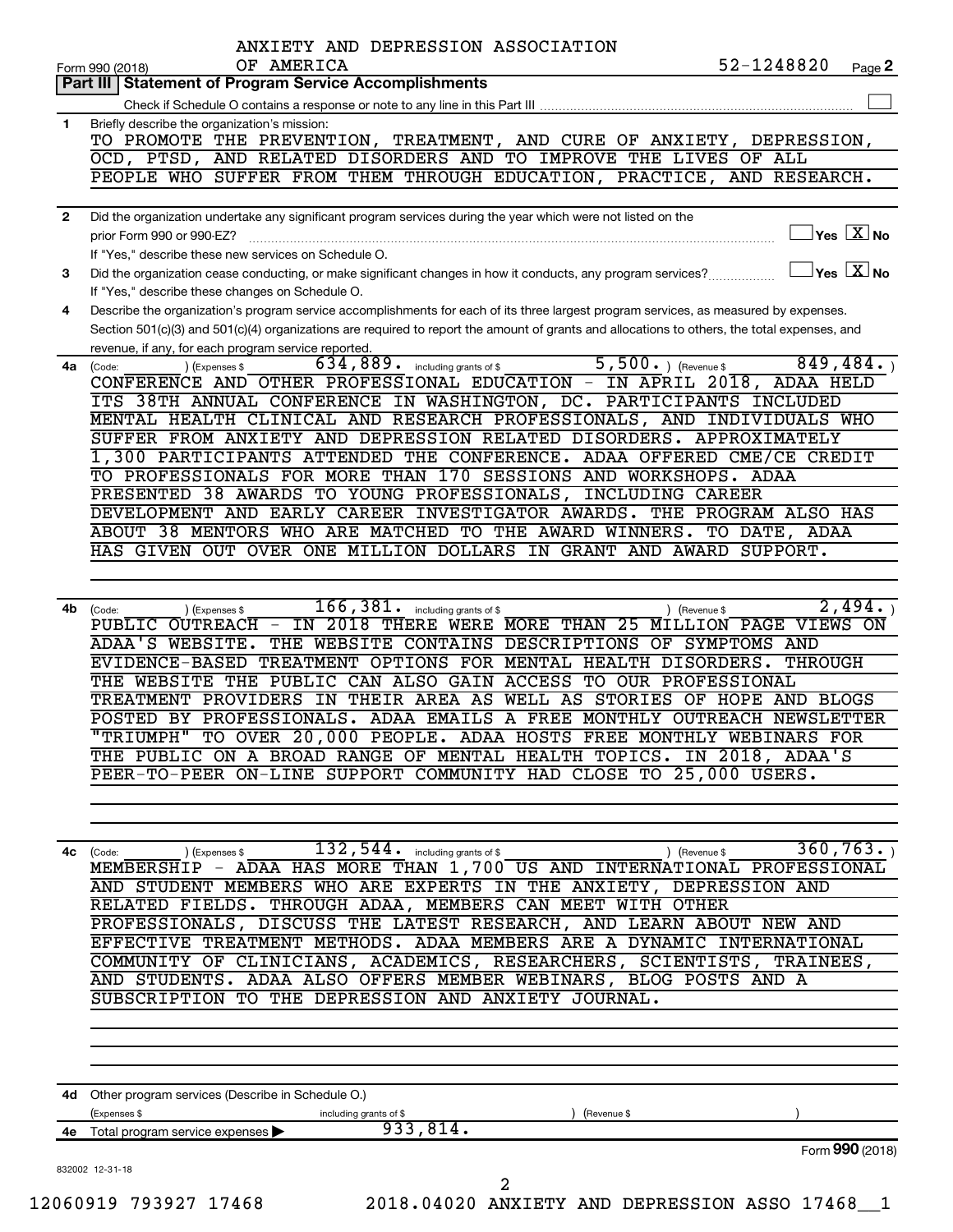|  |  |  | ANXIETY AND DEPRESSION ASSOCIATION |
|--|--|--|------------------------------------|
|--|--|--|------------------------------------|

**Part IV Checklist of Required Schedules**

| Form 990 (2018) | AMERICA<br>ΟF | $52 - 1$<br>1248820<br>Page $3$ | - |
|-----------------|---------------|---------------------------------|---|
|-----------------|---------------|---------------------------------|---|

|    |                                                                                                                                                                                                  |                 | <b>Yes</b>            | No                      |
|----|--------------------------------------------------------------------------------------------------------------------------------------------------------------------------------------------------|-----------------|-----------------------|-------------------------|
| 1  | Is the organization described in section 501(c)(3) or $4947(a)(1)$ (other than a private foundation)?                                                                                            |                 |                       |                         |
|    |                                                                                                                                                                                                  | 1               | х                     |                         |
| 2  | Is the organization required to complete Schedule B, Schedule of Contributors? [11] the organization required to complete Schedule B, Schedule of Contributors?                                  | $\overline{2}$  | $\overline{\text{x}}$ |                         |
| 3  | Did the organization engage in direct or indirect political campaign activities on behalf of or in opposition to candidates for                                                                  |                 |                       |                         |
|    |                                                                                                                                                                                                  | 3               |                       | x                       |
| 4  | Section 501(c)(3) organizations. Did the organization engage in lobbying activities, or have a section 501(h) election in effect                                                                 |                 |                       |                         |
|    |                                                                                                                                                                                                  | 4               |                       | x                       |
| 5  | Is the organization a section 501(c)(4), 501(c)(5), or 501(c)(6) organization that receives membership dues, assessments, or                                                                     |                 |                       |                         |
|    |                                                                                                                                                                                                  | 5               |                       | x                       |
| 6  | Did the organization maintain any donor advised funds or any similar funds or accounts for which donors have the right to                                                                        |                 |                       | x                       |
|    | provide advice on the distribution or investment of amounts in such funds or accounts? If "Yes," complete Schedule D, Part I                                                                     | 6               |                       |                         |
| 7  | Did the organization receive or hold a conservation easement, including easements to preserve open space,                                                                                        | $\overline{7}$  |                       | x                       |
|    |                                                                                                                                                                                                  |                 |                       |                         |
| 8  | Did the organization maintain collections of works of art, historical treasures, or other similar assets? If "Yes," complete                                                                     |                 |                       | x                       |
| 9  | Did the organization report an amount in Part X, line 21, for escrow or custodial account liability, serve as a custodian for                                                                    | 8               |                       |                         |
|    | amounts not listed in Part X; or provide credit counseling, debt management, credit repair, or debt negotiation services?                                                                        |                 |                       |                         |
|    | If "Yes," complete Schedule D, Part IV                                                                                                                                                           | 9               |                       | x                       |
| 10 | Did the organization, directly or through a related organization, hold assets in temporarily restricted endowments, permanent                                                                    |                 |                       |                         |
|    |                                                                                                                                                                                                  | 10              |                       | x                       |
| 11 | If the organization's answer to any of the following questions is "Yes," then complete Schedule D, Parts VI, VII, VIII, IX, or X                                                                 |                 |                       |                         |
|    | as applicable.                                                                                                                                                                                   |                 |                       |                         |
| a  | Did the organization report an amount for land, buildings, and equipment in Part X, line 10? If "Yes," complete Schedule D,                                                                      |                 |                       |                         |
|    | Part VI                                                                                                                                                                                          | 11a             | х                     |                         |
|    | <b>b</b> Did the organization report an amount for investments - other securities in Part X, line 12 that is 5% or more of its total                                                             |                 |                       |                         |
|    |                                                                                                                                                                                                  | 11b             |                       | x                       |
| с  | Did the organization report an amount for investments - program related in Part X, line 13 that is 5% or more of its total                                                                       |                 |                       |                         |
|    |                                                                                                                                                                                                  | 11c             |                       | x                       |
|    | d Did the organization report an amount for other assets in Part X, line 15 that is 5% or more of its total assets reported in                                                                   |                 |                       |                         |
|    |                                                                                                                                                                                                  | 11d             |                       | x                       |
|    | Did the organization report an amount for other liabilities in Part X, line 25? If "Yes," complete Schedule D, Part X                                                                            | 11e             |                       | $\overline{\mathtt{x}}$ |
| f  | Did the organization's separate or consolidated financial statements for the tax year include a footnote that addresses                                                                          |                 |                       |                         |
|    | the organization's liability for uncertain tax positions under FIN 48 (ASC 740)? If "Yes," complete Schedule D, Part X                                                                           | 11f             | х                     |                         |
|    | 12a Did the organization obtain separate, independent audited financial statements for the tax year? If "Yes," complete                                                                          |                 |                       |                         |
|    | Schedule D, Parts XI and XII                                                                                                                                                                     | 12a             | х                     |                         |
|    | Was the organization included in consolidated, independent audited financial statements for the tax year?                                                                                        |                 |                       |                         |
|    | If "Yes," and if the organization answered "No" to line 12a, then completing Schedule D, Parts XI and XII is optional                                                                            | 12b             | X                     |                         |
| 13 | Is the organization a school described in section $170(b)(1)(A)(ii)?$ If "Yes," complete Schedule E                                                                                              | 13              |                       | $\overline{\mathbf{X}}$ |
|    | 14a Did the organization maintain an office, employees, or agents outside of the United States?                                                                                                  | 14a             |                       | $\overline{\mathtt{x}}$ |
| b  | Did the organization have aggregate revenues or expenses of more than \$10,000 from grantmaking, fundraising, business,                                                                          |                 |                       |                         |
|    | investment, and program service activities outside the United States, or aggregate foreign investments valued at \$100,000                                                                       |                 |                       |                         |
|    |                                                                                                                                                                                                  | 14b             |                       | x                       |
| 15 | Did the organization report on Part IX, column (A), line 3, more than \$5,000 of grants or other assistance to or for any                                                                        |                 |                       | x                       |
|    | foreign organization? If "Yes," complete Schedule F, Parts II and IV<br>Did the organization report on Part IX, column (A), line 3, more than \$5,000 of aggregate grants or other assistance to | 15              |                       |                         |
| 16 |                                                                                                                                                                                                  | 16              |                       | x                       |
| 17 | Did the organization report a total of more than \$15,000 of expenses for professional fundraising services on Part IX,                                                                          |                 |                       |                         |
|    |                                                                                                                                                                                                  | 17              |                       | x                       |
| 18 | Did the organization report more than \$15,000 total of fundraising event gross income and contributions on Part VIII, lines                                                                     |                 |                       |                         |
|    |                                                                                                                                                                                                  | 18              |                       | x                       |
| 19 | Did the organization report more than \$15,000 of gross income from gaming activities on Part VIII, line 9a? If "Yes,"                                                                           |                 |                       |                         |
|    |                                                                                                                                                                                                  | 19              |                       | x                       |
|    | 20a Did the organization operate one or more hospital facilities? If "Yes," complete Schedule H                                                                                                  | 20a             |                       | $\overline{\texttt{x}}$ |
|    |                                                                                                                                                                                                  | 20 <sub>b</sub> |                       |                         |
| 21 | Did the organization report more than \$5,000 of grants or other assistance to any domestic organization or                                                                                      |                 |                       |                         |
|    | domestic government on Part IX, column (A), line 1? If "Yes," complete Schedule I, Parts I and II                                                                                                | 21              |                       | x                       |
|    | 832003 12-31-18                                                                                                                                                                                  |                 |                       | Form 990 (2018)         |

12060919 793927 17468 2018.04020 ANXIETY AND DEPRESSION ASSO 17468\_\_1

3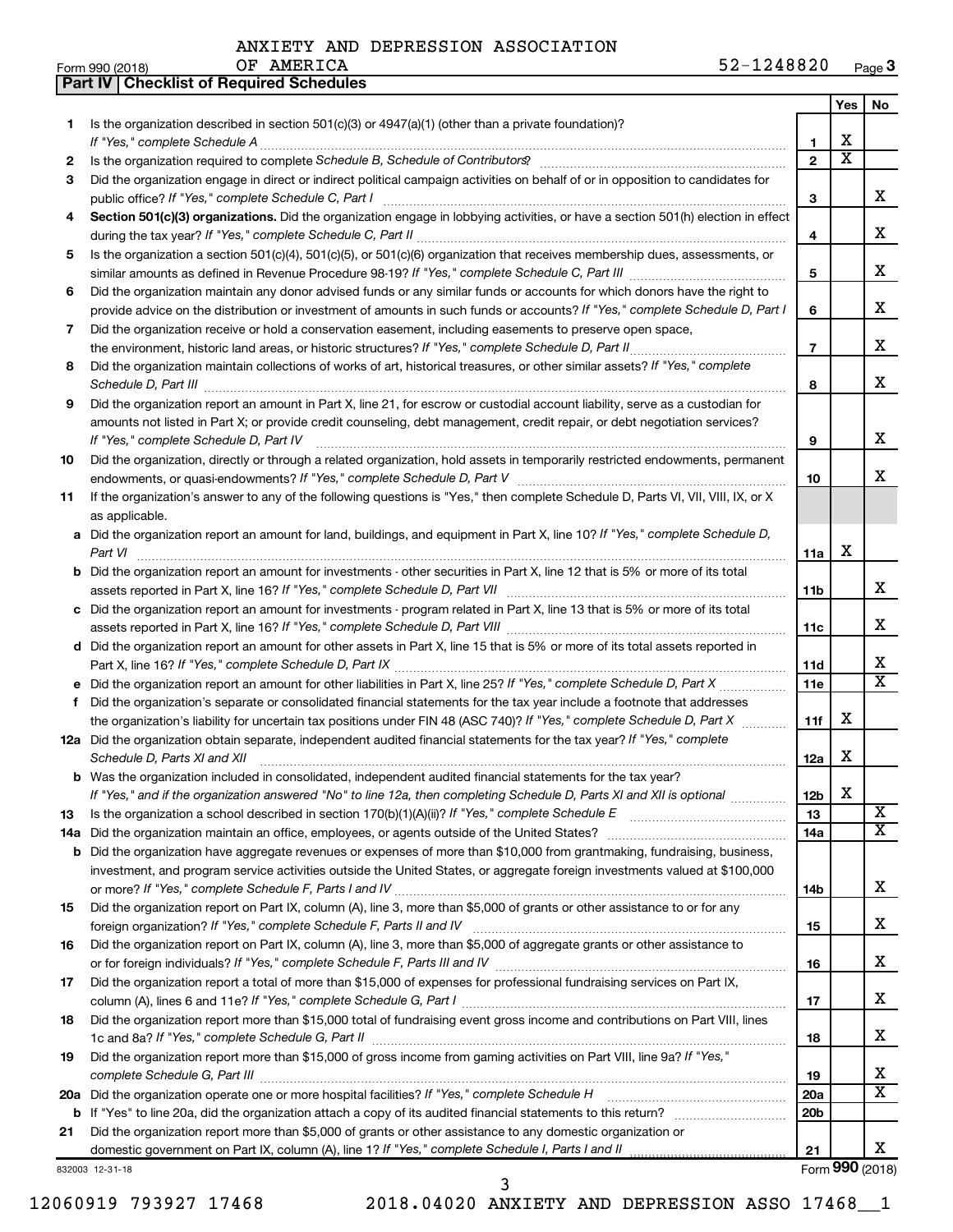OF AMERICA

Form 990 (2018) Page **4**

|               | <b>Part IV   Checklist of Required Schedules (continued)</b>                                                                        |                 |     |                         |
|---------------|-------------------------------------------------------------------------------------------------------------------------------------|-----------------|-----|-------------------------|
|               |                                                                                                                                     |                 | Yes | No.                     |
| 22            | Did the organization report more than \$5,000 of grants or other assistance to or for domestic individuals on                       |                 |     |                         |
|               |                                                                                                                                     | 22              | x   |                         |
| 23            | Did the organization answer "Yes" to Part VII, Section A, line 3, 4, or 5 about compensation of the organization's current          |                 |     |                         |
|               | and former officers, directors, trustees, key employees, and highest compensated employees? If "Yes," complete                      |                 |     |                         |
|               |                                                                                                                                     |                 | х   |                         |
|               | Schedule J                                                                                                                          | 23              |     |                         |
|               | 24a Did the organization have a tax-exempt bond issue with an outstanding principal amount of more than \$100,000 as of the         |                 |     |                         |
|               | last day of the year, that was issued after December 31, 2002? If "Yes," answer lines 24b through 24d and complete                  |                 |     |                         |
|               |                                                                                                                                     | 24a             |     | x                       |
|               |                                                                                                                                     | 24 <sub>b</sub> |     |                         |
|               | c Did the organization maintain an escrow account other than a refunding escrow at any time during the year to defease              |                 |     |                         |
|               |                                                                                                                                     | 24c             |     |                         |
|               |                                                                                                                                     | 24 <sub>d</sub> |     |                         |
|               | 25a Section 501(c)(3), 501(c)(4), and 501(c)(29) organizations. Did the organization engage in an excess benefit                    |                 |     |                         |
|               |                                                                                                                                     | 25a             |     | x                       |
|               | <b>b</b> Is the organization aware that it engaged in an excess benefit transaction with a disqualified person in a prior year, and |                 |     |                         |
|               | that the transaction has not been reported on any of the organization's prior Forms 990 or 990-EZ? If "Yes," complete               |                 |     |                         |
|               | Schedule L, Part I                                                                                                                  | 25b             |     | x                       |
|               | Did the organization report any amount on Part X, line 5, 6, or 22 for receivables from or payables to any current or               |                 |     |                         |
| 26            |                                                                                                                                     |                 |     |                         |
|               | former officers, directors, trustees, key employees, highest compensated employees, or disqualified persons? If "Yes,"              |                 |     | x                       |
|               | complete Schedule L, Part II                                                                                                        | 26              |     |                         |
| 27            | Did the organization provide a grant or other assistance to an officer, director, trustee, key employee, substantial                |                 |     |                         |
|               | contributor or employee thereof, a grant selection committee member, or to a 35% controlled entity or family member                 |                 |     |                         |
|               |                                                                                                                                     | 27              |     | x                       |
| 28            | Was the organization a party to a business transaction with one of the following parties (see Schedule L, Part IV                   |                 |     |                         |
|               | instructions for applicable filing thresholds, conditions, and exceptions):                                                         |                 |     |                         |
| а             | A current or former officer, director, trustee, or key employee? If "Yes," complete Schedule L, Part IV                             | 28a             |     | x                       |
| b             | A family member of a current or former officer, director, trustee, or key employee? If "Yes," complete Schedule L, Part IV          | 28 <sub>b</sub> |     | $\overline{\text{X}}$   |
|               | c An entity of which a current or former officer, director, trustee, or key employee (or a family member thereof) was an officer,   |                 |     |                         |
|               | director, trustee, or direct or indirect owner? If "Yes," complete Schedule L, Part IV                                              | 28c             |     | x                       |
| 29            |                                                                                                                                     | 29              |     | $\overline{\texttt{x}}$ |
| 30            | Did the organization receive contributions of art, historical treasures, or other similar assets, or qualified conservation         |                 |     |                         |
|               |                                                                                                                                     | 30              |     | x                       |
| 31            | Did the organization liquidate, terminate, or dissolve and cease operations?                                                        |                 |     |                         |
|               |                                                                                                                                     | 31              |     | x                       |
| 32            | Did the organization sell, exchange, dispose of, or transfer more than 25% of its net assets? If "Yes," complete                    |                 |     |                         |
|               |                                                                                                                                     | 32              |     | X                       |
| 33            | Did the organization own 100% of an entity disregarded as separate from the organization under Regulations                          |                 |     |                         |
|               |                                                                                                                                     | 33              |     | х                       |
| 34            | Was the organization related to any tax-exempt or taxable entity? If "Yes," complete Schedule R, Part II, III, or IV, and           |                 |     |                         |
|               |                                                                                                                                     |                 |     | x                       |
|               | Part V, line 1                                                                                                                      | 34              |     | X                       |
|               | 35a Did the organization have a controlled entity within the meaning of section 512(b)(13)?                                         | 35a             |     |                         |
|               | b If "Yes" to line 35a, did the organization receive any payment from or engage in any transaction with a controlled entity         |                 |     |                         |
|               |                                                                                                                                     | 35b             |     |                         |
| 36            | Section 501(c)(3) organizations. Did the organization make any transfers to an exempt non-charitable related organization?          |                 |     |                         |
|               |                                                                                                                                     | 36              |     | x                       |
| 37            | Did the organization conduct more than 5% of its activities through an entity that is not a related organization                    |                 |     |                         |
|               |                                                                                                                                     | 37              |     | x                       |
| 38            | Did the organization complete Schedule O and provide explanations in Schedule O for Part VI, lines 11b and 19?                      |                 |     |                         |
|               |                                                                                                                                     | 38              | х   |                         |
| <b>Part V</b> | <b>Statements Regarding Other IRS Filings and Tax Compliance</b>                                                                    |                 |     |                         |
|               | Check if Schedule O contains a response or note to any line in this Part V                                                          |                 |     |                         |
|               |                                                                                                                                     |                 | Yes | No                      |
|               | 1a                                                                                                                                  |                 |     |                         |
|               | 0l<br>1b                                                                                                                            |                 |     |                         |
|               | c Did the organization comply with backup withholding rules for reportable payments to vendors and reportable gaming                |                 |     |                         |
|               |                                                                                                                                     | 1c              | х   |                         |
|               | 832004 12-31-18                                                                                                                     |                 |     | Form 990 (2018)         |
|               | 4                                                                                                                                   |                 |     |                         |

12060919 793927 17468 2018.04020 ANXIETY AND DEPRESSION ASSO 17468\_\_1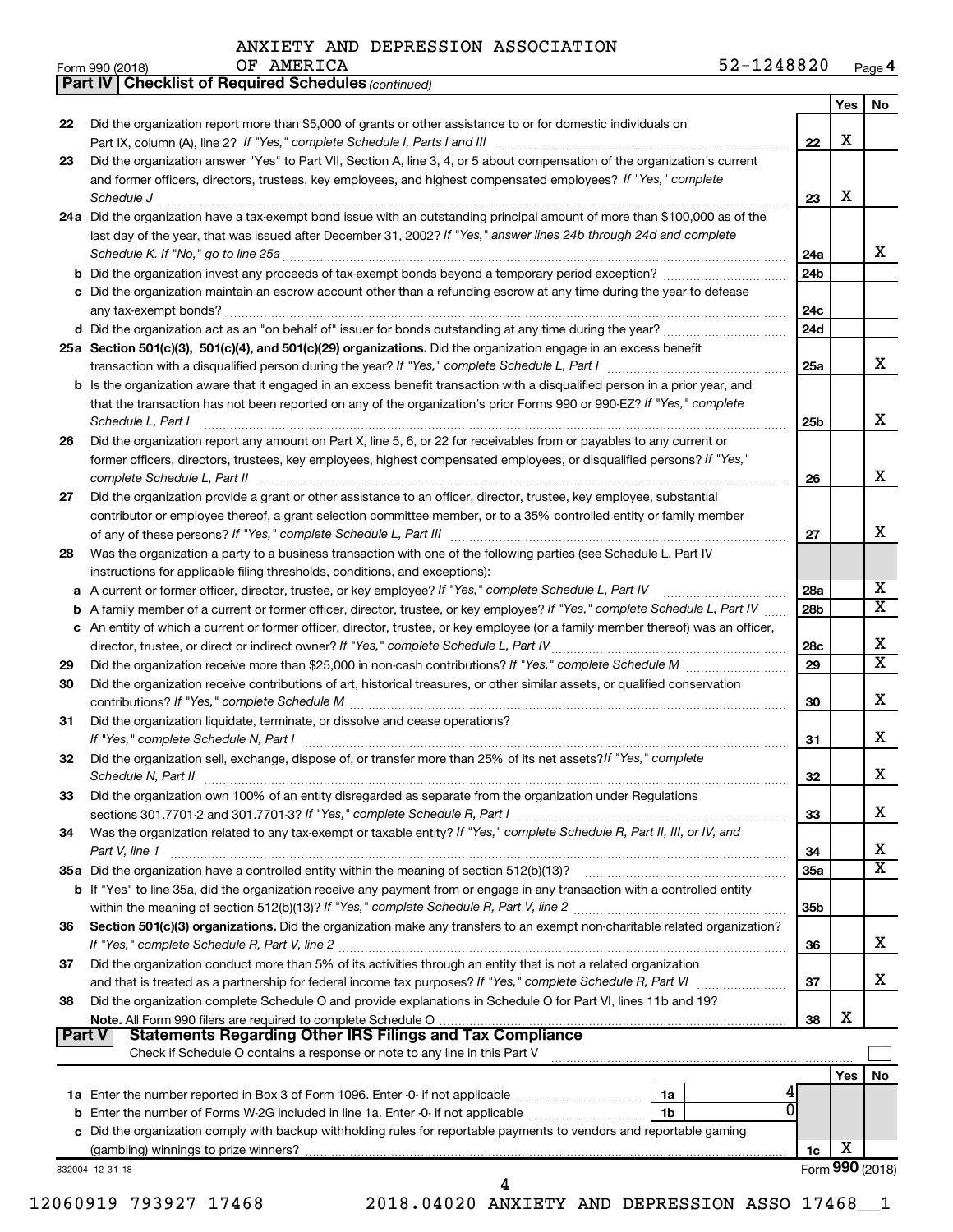| Form 990 (2018) | AMERICA<br>ΟF | <u>- ^</u><br>1248820<br>52-1 | Page 5 |
|-----------------|---------------|-------------------------------|--------|
|-----------------|---------------|-------------------------------|--------|

| Part V | Statements Regarding Other IRS Filings and Tax Compliance (continued)                                                                           |                 |                         |           |
|--------|-------------------------------------------------------------------------------------------------------------------------------------------------|-----------------|-------------------------|-----------|
|        |                                                                                                                                                 |                 | Yes                     | <b>No</b> |
|        | 2a Enter the number of employees reported on Form W-3, Transmittal of Wage and Tax Statements,                                                  |                 |                         |           |
|        | 9<br>filed for the calendar year ending with or within the year covered by this return<br>2a                                                    |                 |                         |           |
| b      | If at least one is reported on line 2a, did the organization file all required federal employment tax returns?                                  | 2 <sub>b</sub>  | х                       |           |
|        |                                                                                                                                                 |                 |                         |           |
|        | 3a Did the organization have unrelated business gross income of \$1,000 or more during the year?                                                | 3a              | х                       |           |
| b      | If "Yes," has it filed a Form 990 T for this year? If "No" to line 3b, provide an explanation in Schedule O manumum                             | 3b              | $\overline{\textbf{x}}$ |           |
|        | 4a At any time during the calendar year, did the organization have an interest in, or a signature or other authority over, a                    |                 |                         |           |
|        | financial account in a foreign country (such as a bank account, securities account, or other financial account)?                                | 4a              |                         | х         |
|        | <b>b</b> If "Yes," enter the name of the foreign country:                                                                                       |                 |                         |           |
|        | See instructions for filing requirements for FinCEN Form 114, Report of Foreign Bank and Financial Accounts (FBAR).                             |                 |                         |           |
| 5a     |                                                                                                                                                 | 5a              |                         | х         |
| b      |                                                                                                                                                 | 5 <sub>b</sub>  |                         | х         |
| с      |                                                                                                                                                 | 5с              |                         |           |
|        | 6a Does the organization have annual gross receipts that are normally greater than \$100,000, and did the organization solicit                  |                 |                         |           |
|        |                                                                                                                                                 | 6a              |                         | х         |
|        | b If "Yes," did the organization include with every solicitation an express statement that such contributions or gifts                          |                 |                         |           |
|        |                                                                                                                                                 | 6b              |                         |           |
| 7      | Organizations that may receive deductible contributions under section 170(c).                                                                   |                 |                         |           |
| a      | Did the organization receive a payment in excess of \$75 made partly as a contribution and partly for goods and services provided to the payor? | 7a              |                         | х         |
| b      |                                                                                                                                                 | 7b              |                         |           |
|        | Did the organization sell, exchange, or otherwise dispose of tangible personal property for which it was required                               |                 |                         |           |
|        |                                                                                                                                                 | 7c              |                         | х         |
| d      | 7d                                                                                                                                              |                 |                         |           |
|        |                                                                                                                                                 | 7е              |                         | х         |
| f      |                                                                                                                                                 | 7f              |                         | х         |
|        | If the organization received a contribution of qualified intellectual property, did the organization file Form 8899 as required?                | 7g              |                         |           |
| h      | If the organization received a contribution of cars, boats, airplanes, or other vehicles, did the organization file a Form 1098-C?              | 7h              |                         |           |
| 8      | Sponsoring organizations maintaining donor advised funds. Did a donor advised fund maintained by the                                            |                 |                         |           |
|        |                                                                                                                                                 | 8               |                         |           |
| 9      | Sponsoring organizations maintaining donor advised funds.                                                                                       |                 |                         |           |
| а      | Did the sponsoring organization make any taxable distributions under section 4966?                                                              | 9а              |                         |           |
| b      | Did the sponsoring organization make a distribution to a donor, donor advisor, or related person?                                               | 9b              |                         |           |
| 10     | Section 501(c)(7) organizations. Enter:                                                                                                         |                 |                         |           |
| а      | 10a                                                                                                                                             |                 |                         |           |
|        | 10 <sub>b</sub><br>Gross receipts, included on Form 990, Part VIII, line 12, for public use of club facilities                                  |                 |                         |           |
| 11     | Section 501(c)(12) organizations. Enter:                                                                                                        |                 |                         |           |
| а      | 11a                                                                                                                                             |                 |                         |           |
|        | Gross income from other sources (Do not net amounts due or paid to other sources against                                                        |                 |                         |           |
|        | 11b                                                                                                                                             |                 |                         |           |
|        | 12a Section 4947(a)(1) non-exempt charitable trusts. Is the organization filing Form 990 in lieu of Form 1041?                                  | 12a             |                         |           |
|        | 12b<br><b>b</b> If "Yes," enter the amount of tax-exempt interest received or accrued during the year                                           |                 |                         |           |
| 13     | Section 501(c)(29) qualified nonprofit health insurance issuers.                                                                                |                 |                         |           |
| a      | Is the organization licensed to issue qualified health plans in more than one state?                                                            | 1За             |                         |           |
|        | Note. See the instructions for additional information the organization must report on Schedule O.                                               |                 |                         |           |
| b      | Enter the amount of reserves the organization is required to maintain by the states in which the                                                |                 |                         |           |
|        | 13 <sub>b</sub>                                                                                                                                 |                 |                         |           |
| с      | 13 <sub>c</sub>                                                                                                                                 |                 |                         |           |
| 14a    | Did the organization receive any payments for indoor tanning services during the tax year?                                                      | 14a             |                         | х         |
|        |                                                                                                                                                 | 14 <sub>b</sub> |                         |           |
| 15     | Is the organization subject to the section 4960 tax on payment(s) of more than \$1,000,000 in remuneration or                                   |                 |                         |           |
|        |                                                                                                                                                 | 15              |                         | х         |
|        | If "Yes," see instructions and file Form 4720, Schedule N.                                                                                      |                 |                         |           |
| 16     | Is the organization an educational institution subject to the section 4968 excise tax on net investment income?                                 | 16              |                         | x         |
|        | If "Yes," complete Form 4720, Schedule O.                                                                                                       |                 |                         |           |

Form (2018) **990**

832005 12-31-18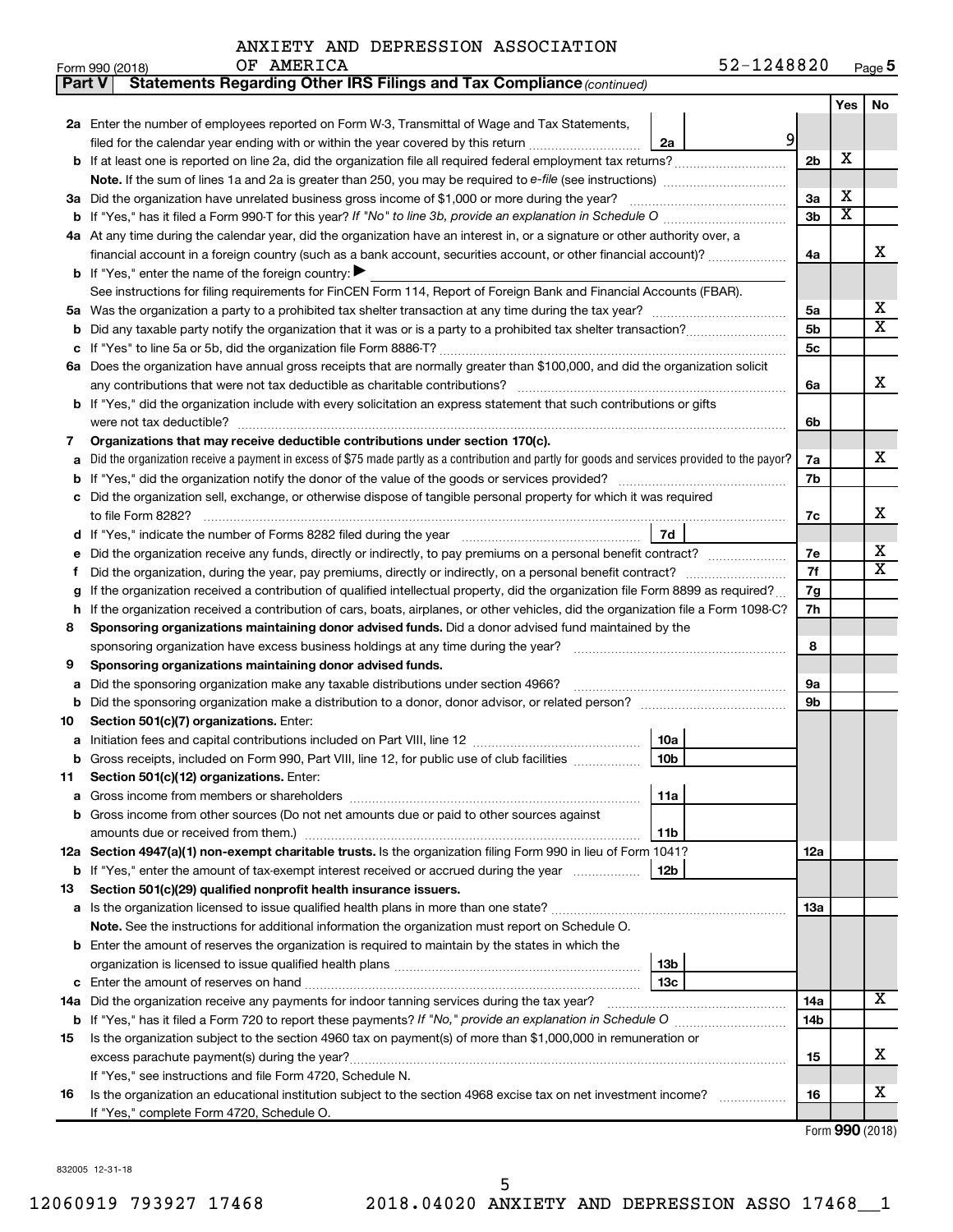**Part VI** Governance, Management, and Disclosure For each "Yes" response to lines 2 through 7b below, and for a "No" response

Form 990 (2018) Page **6** OF AMERICA 52-1248820

|     | <b>Section A. Governing Body and Management</b>                                                                                                                                                                                |       |    |                 |                         |                              |
|-----|--------------------------------------------------------------------------------------------------------------------------------------------------------------------------------------------------------------------------------|-------|----|-----------------|-------------------------|------------------------------|
|     |                                                                                                                                                                                                                                |       |    |                 | Yes                     | No                           |
|     | 1a Enter the number of voting members of the governing body at the end of the tax year                                                                                                                                         | 1a    | 13 |                 |                         |                              |
|     | If there are material differences in voting rights among members of the governing body, or if the governing                                                                                                                    |       |    |                 |                         |                              |
|     | body delegated broad authority to an executive committee or similar committee, explain in Schedule O.                                                                                                                          |       |    |                 |                         |                              |
|     | Enter the number of voting members included in line 1a, above, who are independent <i>manumen</i>                                                                                                                              | 1b    | 13 |                 |                         |                              |
| 2   | Did any officer, director, trustee, or key employee have a family relationship or a business relationship with any other                                                                                                       |       |    |                 |                         |                              |
|     | officer, director, trustee, or key employee?                                                                                                                                                                                   |       |    | $\mathbf{2}$    |                         | x                            |
| З   | Did the organization delegate control over management duties customarily performed by or under the direct supervision                                                                                                          |       |    |                 |                         |                              |
|     |                                                                                                                                                                                                                                |       |    | 3               |                         | X<br>$\overline{\textbf{x}}$ |
| 4   | Did the organization make any significant changes to its governing documents since the prior Form 990 was filed?                                                                                                               |       |    | $\overline{4}$  |                         |                              |
| 5   |                                                                                                                                                                                                                                |       |    | 5               |                         | $\overline{\mathbf{X}}$      |
| 6   |                                                                                                                                                                                                                                |       |    | 6               |                         | $\overline{\textbf{X}}$      |
| 7a  | Did the organization have members, stockholders, or other persons who had the power to elect or appoint one or                                                                                                                 |       |    |                 |                         |                              |
|     |                                                                                                                                                                                                                                |       |    | 7a              |                         | X                            |
|     | <b>b</b> Are any governance decisions of the organization reserved to (or subject to approval by) members, stockholders, or                                                                                                    |       |    |                 |                         |                              |
|     |                                                                                                                                                                                                                                |       |    | 7b              |                         | x                            |
| 8   | Did the organization contemporaneously document the meetings held or written actions undertaken during the year by the following:                                                                                              |       |    |                 |                         |                              |
| a   |                                                                                                                                                                                                                                |       |    | 8а              | х                       |                              |
|     |                                                                                                                                                                                                                                |       |    | 8b              | $\overline{\textbf{X}}$ |                              |
| 9   | Is there any officer, director, trustee, or key employee listed in Part VII, Section A, who cannot be reached at the                                                                                                           |       |    |                 |                         |                              |
|     |                                                                                                                                                                                                                                |       |    | 9               |                         | x                            |
|     | <b>Section B. Policies</b> (This Section B requests information about policies not required by the Internal Revenue Code.)                                                                                                     |       |    |                 |                         |                              |
|     |                                                                                                                                                                                                                                |       |    |                 | Yes                     | No                           |
|     |                                                                                                                                                                                                                                |       |    | 10a             |                         | х                            |
|     | b If "Yes," did the organization have written policies and procedures governing the activities of such chapters, affiliates,                                                                                                   |       |    |                 |                         |                              |
|     |                                                                                                                                                                                                                                |       |    | 10 <sub>b</sub> |                         |                              |
|     | 11a Has the organization provided a complete copy of this Form 990 to all members of its governing body before filing the form?                                                                                                |       |    | 11a             | X                       |                              |
|     | <b>b</b> Describe in Schedule O the process, if any, used by the organization to review this Form 990.                                                                                                                         |       |    |                 |                         |                              |
| 12a | Did the organization have a written conflict of interest policy? If "No," go to line 13                                                                                                                                        |       |    | 12a             | Х                       |                              |
|     | Were officers, directors, or trustees, and key employees required to disclose annually interests that could give rise to conflicts?                                                                                            |       |    | 12 <sub>b</sub> | $\overline{\textbf{x}}$ |                              |
|     | c Did the organization regularly and consistently monitor and enforce compliance with the policy? If "Yes," describe                                                                                                           |       |    |                 |                         |                              |
|     | in Schedule O how this was done manufactured and continuum and contact the state of the state of the state of                                                                                                                  |       |    | 12c             | х                       |                              |
| 13  |                                                                                                                                                                                                                                |       |    | 13              | $\overline{\mathbf{X}}$ |                              |
| 14  |                                                                                                                                                                                                                                |       |    | 14              | $\overline{\mathbf{X}}$ |                              |
| 15  | Did the process for determining compensation of the following persons include a review and approval by independent                                                                                                             |       |    |                 |                         |                              |
|     | persons, comparability data, and contemporaneous substantiation of the deliberation and decision?                                                                                                                              |       |    |                 |                         |                              |
|     | The organization's CEO, Executive Director, or top management official [11] [11] The organization's CEO, Executive Director, or top management official [11] [11] [11] [12] The organization's CEO, Executive Director, or top |       |    | 15a             | х                       |                              |
|     |                                                                                                                                                                                                                                |       |    | 15 <sub>b</sub> | $\overline{\mathbf{x}}$ |                              |
|     | If "Yes" to line 15a or 15b, describe the process in Schedule O (see instructions).                                                                                                                                            |       |    |                 |                         |                              |
|     | 16a Did the organization invest in, contribute assets to, or participate in a joint venture or similar arrangement with a                                                                                                      |       |    |                 |                         |                              |
|     | taxable entity during the year?                                                                                                                                                                                                |       |    | 16a             |                         | x                            |
|     | b If "Yes," did the organization follow a written policy or procedure requiring the organization to evaluate its participation                                                                                                 |       |    |                 |                         |                              |
|     | in joint venture arrangements under applicable federal tax law, and take steps to safeguard the organization's                                                                                                                 |       |    |                 |                         |                              |
|     | exempt status with respect to such arrangements?                                                                                                                                                                               |       |    | 16b             |                         |                              |
|     | <b>Section C. Disclosure</b>                                                                                                                                                                                                   |       |    |                 |                         |                              |
| 17  | List the states with which a copy of this Form 990 is required to be filed AR, CA, CT, FL, GA, HI, IL, KS, MD, MA, MI, MN                                                                                                      |       |    |                 |                         |                              |
| 18  | Section 6104 requires an organization to make its Forms 1023 (1024 or 1024 A if applicable), 990, and 990-T (Section 501(c)(3)s only) available                                                                                |       |    |                 |                         |                              |
|     | for public inspection. Indicate how you made these available. Check all that apply.                                                                                                                                            |       |    |                 |                         |                              |
|     | $\lfloor x \rfloor$ Upon request<br>Own website<br>Another's website<br>$\Box$ Other (explain in Schedule O)                                                                                                                   |       |    |                 |                         |                              |
| 19  | Describe in Schedule O whether (and if so, how) the organization made its governing documents, conflict of interest policy, and financial                                                                                      |       |    |                 |                         |                              |
|     | statements available to the public during the tax year.                                                                                                                                                                        |       |    |                 |                         |                              |
| 20  | State the name, address, and telephone number of the person who possesses the organization's books and records                                                                                                                 |       |    |                 |                         |                              |
|     | SHARON SOUTHERLAND-SMITH - 240-485-1001                                                                                                                                                                                        |       |    |                 |                         |                              |
|     | 8701 GEORGIA AVENUE, NO. 412, SILVER SPRING, MD                                                                                                                                                                                | 20910 |    |                 |                         |                              |
|     | SEE SCHEDULE O FOR FULL LIST OF STATES<br>832006 12-31-18                                                                                                                                                                      |       |    |                 | Form 990 (2018)         |                              |
|     |                                                                                                                                                                                                                                |       |    |                 |                         |                              |
|     | 6                                                                                                                                                                                                                              |       |    |                 |                         |                              |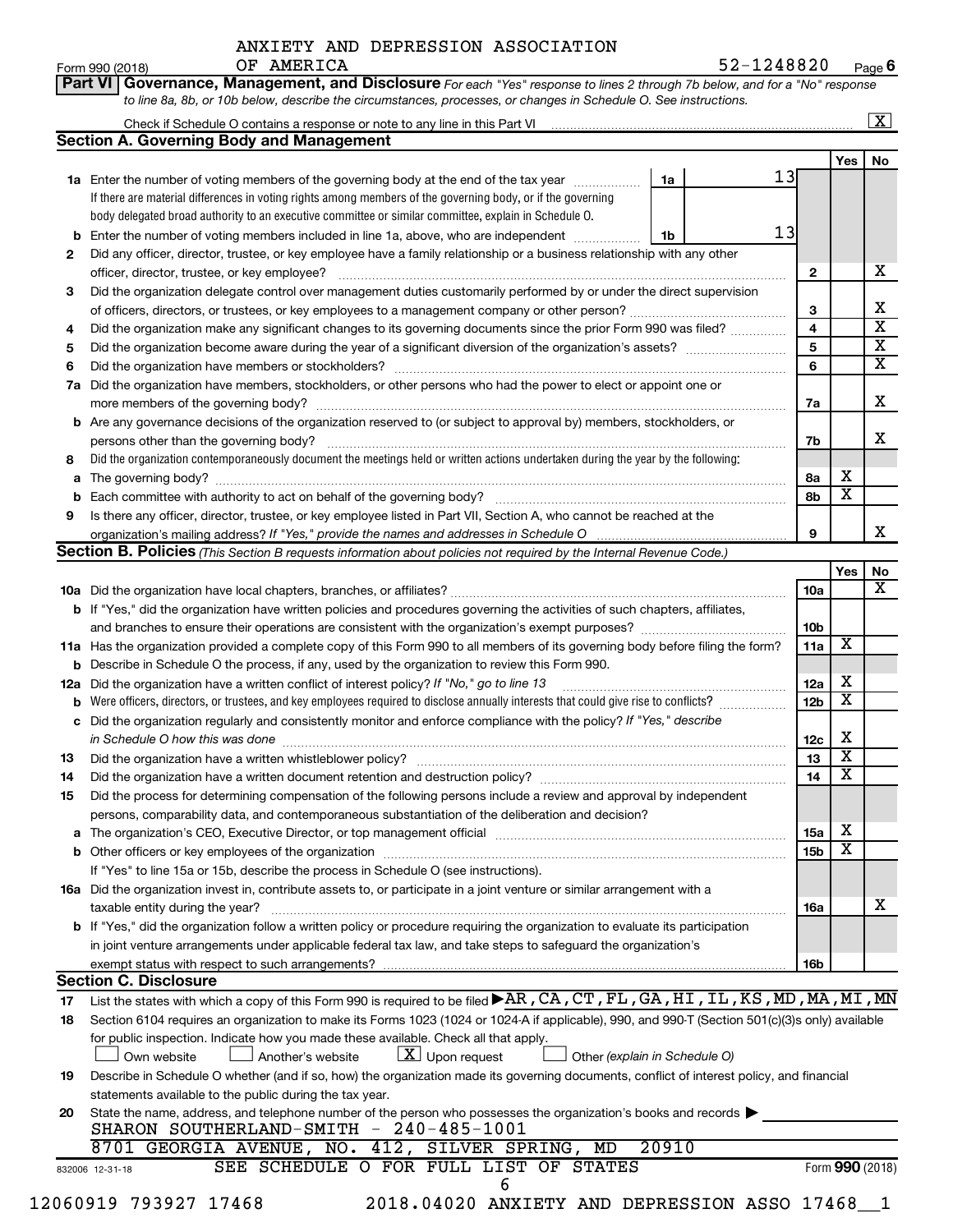|  | ANXIETY AND DEPRESSION ASSOCIATION |
|--|------------------------------------|
|  |                                    |

**7** OF AMERICA 52-1248820

| Form 990 (2018) | OF AMERICA                                                                                 | 52-1248820 | Page i |
|-----------------|--------------------------------------------------------------------------------------------|------------|--------|
|                 | Part VII Compensation of Officers, Directors, Trustees, Key Employees, Highest Compensated |            |        |
|                 | <b>Employees, and Independent Contractors</b>                                              |            |        |
|                 | Check if Schedule O contains a response or note to any line in this Part VII               |            |        |
|                 |                                                                                            |            |        |

**Section A. Officers, Directors, Trustees, Key Employees, and Highest Compensated Employees**

**1a**  Complete this table for all persons required to be listed. Report compensation for the calendar year ending with or within the organization's tax year.

 $\bullet$  List all of the organization's current officers, directors, trustees (whether individuals or organizations), regardless of amount of compensation. Enter -0- in columns  $(D)$ ,  $(E)$ , and  $(F)$  if no compensation was paid.

**•** List all of the organization's **current** key employees, if any. See instructions for definition of "key employee."

**•** List the organization's five current highest compensated employees (other than an officer, director, trustee, or key employee) who received reportable compensation (Box 5 of Form W-2 and/or Box 7 of Form 1099-MISC) of more than \$100,000 from the organization and any related organizations.

**•** List all of the organization's former officers, key employees, and highest compensated employees who received more than \$100,000 of reportable compensation from the organization and any related organizations.

**•** List all of the organization's former directors or trustees that received, in the capacity as a former director or trustee of the organization, more than \$10,000 of reportable compensation from the organization and any related organizations.

List persons in the following order: individual trustees or directors; institutional trustees; officers; key employees; highest compensated employees; and former such persons.

Check this box if neither the organization nor any related organization compensated any current officer, director, or trustee.  $\Box$ 

| (A)                                | (B)                    |                                |                                                                  |             | (C)          |                                 |        | (D)                             | (E)             | (F)                      |
|------------------------------------|------------------------|--------------------------------|------------------------------------------------------------------|-------------|--------------|---------------------------------|--------|---------------------------------|-----------------|--------------------------|
| Name and Title                     | Average                |                                | (do not check more than one                                      | Position    |              |                                 |        | Reportable                      | Reportable      | Estimated                |
|                                    | hours per              |                                | box, unless person is both an<br>officer and a director/trustee) |             |              |                                 |        | compensation                    | compensation    | amount of                |
|                                    | week                   |                                |                                                                  |             |              |                                 |        | from                            | from related    | other                    |
|                                    | (list any<br>hours for |                                |                                                                  |             |              |                                 |        | the                             | organizations   | compensation<br>from the |
|                                    | related                |                                |                                                                  |             |              |                                 |        | organization<br>(W-2/1099-MISC) | (W-2/1099-MISC) | organization             |
|                                    | organizations          |                                |                                                                  |             |              |                                 |        |                                 |                 | and related              |
|                                    | below                  |                                |                                                                  |             |              |                                 |        |                                 |                 | organizations            |
|                                    | line)                  | Individual trustee or director | Institutional trustee                                            | Officer     | Key employee | Highest compensated<br>employee | Former |                                 |                 |                          |
| (1) MARY E. (BETH) SALCEDO, MD     | 2.00                   |                                |                                                                  |             |              |                                 |        |                                 |                 |                          |
| PRESIDENT                          |                        | $\mathbf X$                    |                                                                  | $\mathbf X$ |              |                                 |        | $\mathbf 0$ .                   | $\mathbf 0$ .   | 0.                       |
| KAREN CASSIDAY, PHD<br>(2)         | 2.00                   |                                |                                                                  |             |              |                                 |        |                                 |                 |                          |
| PAST PRESIDENT                     |                        | $\mathbf X$                    |                                                                  | $\mathbf X$ |              |                                 |        | $\mathbf 0$ .                   | $\mathbf 0$ .   | 0.                       |
| CINDY J. AARONSON, MSW, PHD<br>(3) | 2.00                   |                                |                                                                  |             |              |                                 |        |                                 |                 |                          |
| <b>SECRETARY</b>                   |                        | X                              |                                                                  | $\mathbf X$ |              |                                 |        | $\mathbf 0$ .                   | $\mathbf 0$ .   | $\mathbf 0$ .            |
| (4) RISA WEISBERG, PHD             | 2.00                   |                                |                                                                  |             |              |                                 |        |                                 |                 |                          |
| TREASURER                          |                        | X                              |                                                                  | $\mathbf X$ |              |                                 |        | $\mathbf 0$ .                   | $\mathbf 0$ .   | $\mathbf 0$ .            |
| (5) LUANA MARQUES, PHD             | 2.00                   |                                |                                                                  |             |              |                                 |        |                                 |                 |                          |
| PRESIDENT-ELECT                    |                        | X                              |                                                                  |             |              |                                 |        | $\mathbf 0$ .                   | $\mathbf 0$ .   | $\mathbf 0$ .            |
| PAUL HOLTZHEIMER, MD<br>(6)        | 2.00                   |                                |                                                                  |             |              |                                 |        |                                 |                 |                          |
| BOARD MEMBER                       |                        | $\mathbf X$                    |                                                                  |             |              |                                 |        | $\mathbf 0$                     | $\mathbf 0$ .   | 0.                       |
| (7) VASILIKI MICHOPOULOUS, PHD     | 2.00                   |                                |                                                                  |             |              |                                 |        |                                 |                 |                          |
| BOARD MEMBER                       |                        | X                              |                                                                  |             |              |                                 |        | $\mathbf 0$ .                   | $\mathbf 0$ .   | $\mathbf 0$ .            |
| CHARLIE NEMEROFF, MD, PHD<br>(8)   | 2.00                   |                                |                                                                  |             |              |                                 |        |                                 |                 |                          |
| <b>BOARD MEMBER</b>                |                        | $\mathbf X$                    |                                                                  |             |              |                                 |        | $\mathbf 0$ .                   | $\mathbf 0$ .   | $\mathbf 0$ .            |
| (9) SCOTT RAUCH MD                 | 2.00                   |                                |                                                                  |             |              |                                 |        |                                 |                 |                          |
| BOARD MEMBER                       |                        | X                              |                                                                  |             |              |                                 |        | $\mathbf 0$ .                   | $\mathbf 0$ .   | $\mathbf 0$ .            |
| (10) SHEILA RAUCH                  | 2.00                   |                                |                                                                  |             |              |                                 |        |                                 |                 |                          |
| BOARD MEMBER                       |                        | $\mathbf X$                    |                                                                  |             |              |                                 |        | $\mathbf 0$ .                   | $\mathbf 0$ .   | $\mathbf 0$ .            |
| (11) H. BLAIR SIMPSON, MD, PHD     | 2.00                   |                                |                                                                  |             |              |                                 |        |                                 |                 |                          |
| BOARD MEMBER                       |                        | X                              |                                                                  |             |              |                                 |        | $\mathbf 0$ .                   | $\mathbf 0$ .   | $\mathbf 0$ .            |
| (12) MICHAEL VAN AMERINGEN, MD     | 2.00                   |                                |                                                                  |             |              |                                 |        |                                 |                 |                          |
| <b>BOARD MEMBER</b>                |                        | $\mathbf X$                    |                                                                  |             |              |                                 |        | $\mathbf 0$ .                   | $\mathbf 0$ .   | $\mathbf 0$ .            |
| (13) DOUG MENNIN                   | 2.00                   |                                |                                                                  |             |              |                                 |        |                                 |                 |                          |
| <b>BOARD MEMBER</b>                |                        | $\mathbf X$                    |                                                                  |             |              |                                 |        | $\mathbf 0$ .                   | $\mathbf 0$ .   | 0.                       |
| (14) SUSAN GURLEY                  | 40.00                  |                                |                                                                  |             |              |                                 |        |                                 |                 |                          |
| EXECUTIVE DIRECTOR                 |                        |                                |                                                                  | $\mathbf X$ |              |                                 |        | 156,808.                        | 0.              | 15,684.                  |
| (15) LISE BRAM                     | 40.00                  |                                |                                                                  |             |              |                                 |        |                                 |                 |                          |
| DEPUTY EXECUTIVE DIRECTOR          |                        |                                |                                                                  | $\mathbf X$ |              |                                 |        | 102,609.                        | 0.              | 2,838.                   |
|                                    |                        |                                |                                                                  |             |              |                                 |        |                                 |                 |                          |
|                                    |                        |                                |                                                                  |             |              |                                 |        |                                 |                 |                          |
|                                    |                        |                                |                                                                  |             |              |                                 |        |                                 |                 |                          |
|                                    |                        |                                |                                                                  |             |              |                                 |        |                                 |                 |                          |

7

832007 12-31-18

Form (2018) **990**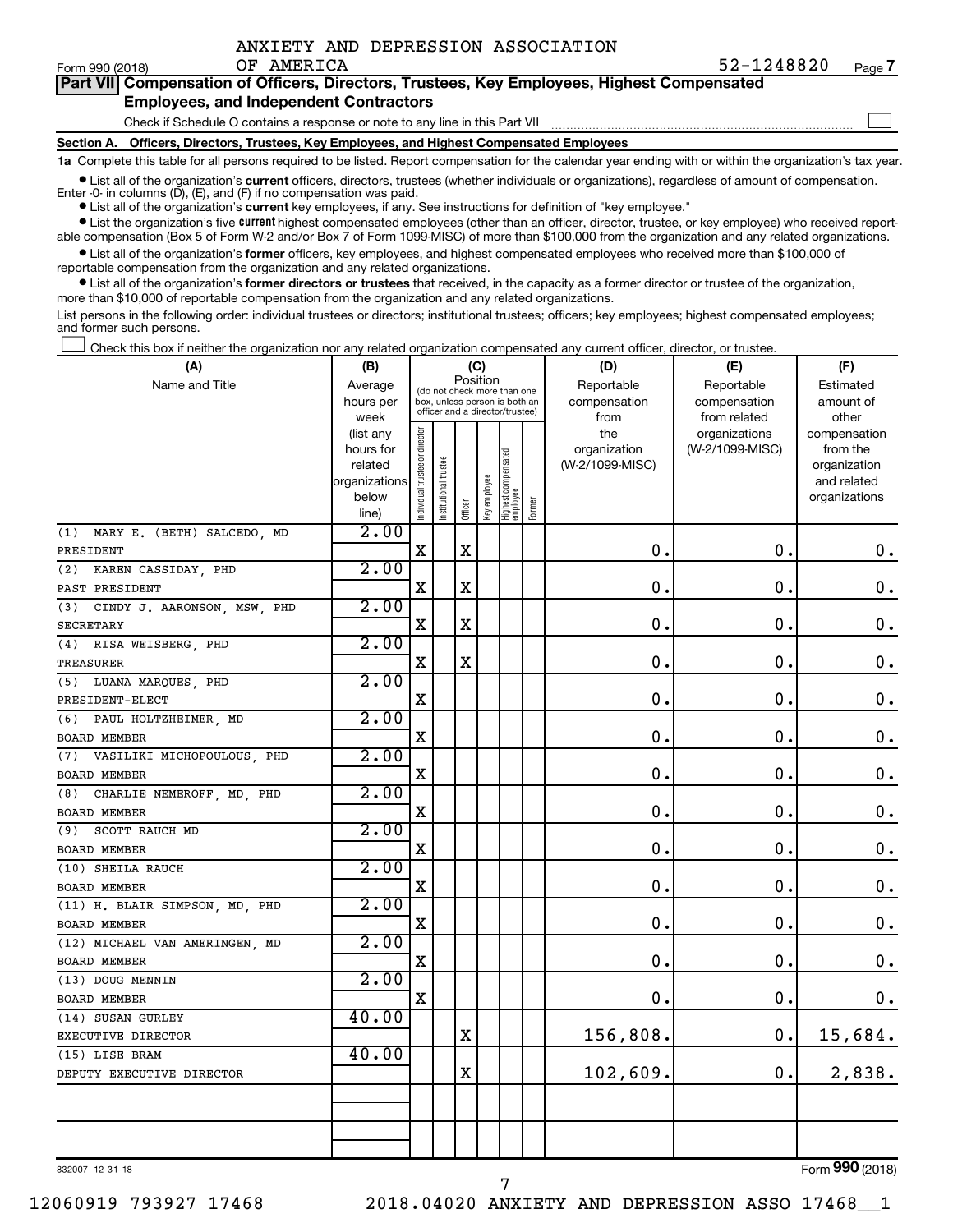| ANXIETY AND DEPRESSION ASSOCIATION                                                                                                                                                                                                                           |                                                                      |                                |                       |                 |              |                                                                                                 |        |                                                |                                                  |                |                                                                          |                                      |  |
|--------------------------------------------------------------------------------------------------------------------------------------------------------------------------------------------------------------------------------------------------------------|----------------------------------------------------------------------|--------------------------------|-----------------------|-----------------|--------------|-------------------------------------------------------------------------------------------------|--------|------------------------------------------------|--------------------------------------------------|----------------|--------------------------------------------------------------------------|--------------------------------------|--|
| OF AMERICA<br>Form 990 (2018)<br> Part VII                                                                                                                                                                                                                   |                                                                      |                                |                       |                 |              |                                                                                                 |        |                                                | 52-1248820                                       |                |                                                                          | Page 8                               |  |
| Section A. Officers, Directors, Trustees, Key Employees, and Highest Compensated Employees (continued)<br>(A)<br>Name and title                                                                                                                              | (B)<br>Average<br>hours per<br>week                                  |                                |                       | (C)<br>Position |              | (do not check more than one<br>box, unless person is both an<br>officer and a director/trustee) |        | (D)<br>Reportable<br>compensation              | (E)<br>Reportable<br>compensation                |                | (F)<br>Estimated<br>amount of<br>other                                   |                                      |  |
|                                                                                                                                                                                                                                                              | (list any<br>hours for<br>related<br>organizations<br>below<br>line) | Individual trustee or director | Institutional trustee | Officer         | Key employee | Highest compensated<br>employee                                                                 | Former | from<br>the<br>organization<br>(W-2/1099-MISC) | from related<br>organizations<br>(W-2/1099-MISC) |                | compensation<br>from the<br>organization<br>and related<br>organizations |                                      |  |
|                                                                                                                                                                                                                                                              |                                                                      |                                |                       |                 |              |                                                                                                 |        |                                                |                                                  |                |                                                                          |                                      |  |
|                                                                                                                                                                                                                                                              |                                                                      |                                |                       |                 |              |                                                                                                 |        |                                                |                                                  |                |                                                                          |                                      |  |
|                                                                                                                                                                                                                                                              |                                                                      |                                |                       |                 |              |                                                                                                 |        |                                                |                                                  |                |                                                                          |                                      |  |
|                                                                                                                                                                                                                                                              |                                                                      |                                |                       |                 |              |                                                                                                 |        |                                                |                                                  |                |                                                                          |                                      |  |
| 1b Sub-total<br>c Total from continuation sheets to Part VII, Section A <b>Constitution</b>                                                                                                                                                                  |                                                                      |                                |                       |                 |              |                                                                                                 |        | 259,417.<br>σ.<br>259,417.                     |                                                  | 0.<br>Ο.<br>σ. |                                                                          | 18,522.<br>$\mathbf{0}$ .<br>18,522. |  |
| Total number of individuals (including but not limited to those listed above) who received more than \$100,000 of reportable<br>$\mathbf{2}$<br>compensation from the organization                                                                           |                                                                      |                                |                       |                 |              |                                                                                                 |        |                                                |                                                  |                |                                                                          | 2                                    |  |
| Did the organization list any former officer, director, or trustee, key employee, or highest compensated employee on<br>3<br>line 1a? If "Yes," complete Schedule J for such individual                                                                      |                                                                      |                                |                       |                 |              |                                                                                                 |        |                                                |                                                  |                | Yes<br>з                                                                 | No<br>$\overline{\textbf{X}}$        |  |
| For any individual listed on line 1a, is the sum of reportable compensation and other compensation from the organization<br>4<br>and related organizations greater than \$150,000? If "Yes," complete Schedule J for such individual                         |                                                                      |                                |                       |                 |              |                                                                                                 |        |                                                |                                                  |                | X<br>$\overline{\mathbf{4}}$                                             |                                      |  |
| Did any person listed on line 1a receive or accrue compensation from any unrelated organization or individual for services<br>5<br>rendered to the organization? If "Yes," complete Schedule J for such person.                                              |                                                                      |                                |                       |                 |              |                                                                                                 |        |                                                |                                                  |                | 5                                                                        | х                                    |  |
| <b>Section B. Independent Contractors</b>                                                                                                                                                                                                                    |                                                                      |                                |                       |                 |              |                                                                                                 |        |                                                |                                                  |                |                                                                          |                                      |  |
| Complete this table for your five highest compensated independent contractors that received more than \$100,000 of compensation from<br>1.<br>the organization. Report compensation for the calendar year ending with or within the organization's tax year. |                                                                      |                                |                       |                 |              |                                                                                                 |        |                                                |                                                  |                |                                                                          |                                      |  |
| (A)<br>Name and business address                                                                                                                                                                                                                             |                                                                      |                                | <b>NONE</b>           |                 |              |                                                                                                 |        | (B)<br>Description of services                 |                                                  |                | (C)<br>Compensation                                                      |                                      |  |
|                                                                                                                                                                                                                                                              |                                                                      |                                |                       |                 |              |                                                                                                 |        |                                                |                                                  |                |                                                                          |                                      |  |
|                                                                                                                                                                                                                                                              |                                                                      |                                |                       |                 |              |                                                                                                 |        |                                                |                                                  |                |                                                                          |                                      |  |
|                                                                                                                                                                                                                                                              |                                                                      |                                |                       |                 |              |                                                                                                 |        |                                                |                                                  |                |                                                                          |                                      |  |
| Total number of independent contractors (including but not limited to those listed above) who received more than<br>2<br>\$100,000 of compensation from the organization                                                                                     |                                                                      |                                |                       |                 |              |                                                                                                 |        |                                                |                                                  |                | ה ה                                                                      |                                      |  |

| 832008 12-31-18 |
|-----------------|

Form (2018) **990**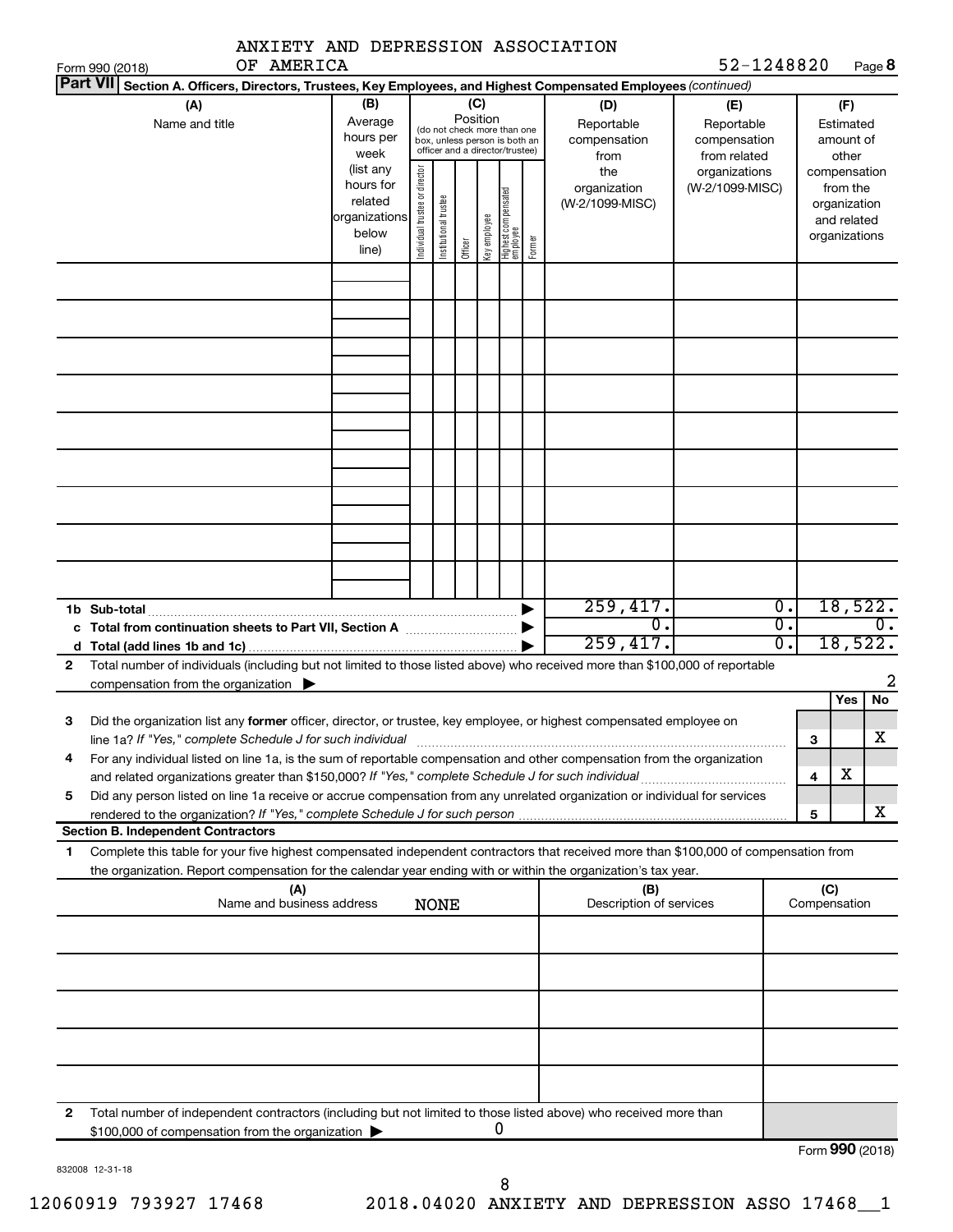|            |  | ANXIETY AND DEPRESSION ASSOCIATION |            |
|------------|--|------------------------------------|------------|
| OF AMERICA |  |                                    | 52-1248820 |

|                                                           | <b>Part VIII</b> | <b>Statement of Revenue</b>                                                                                                                                                                                                          |                          |                                |                                          |                                                 |                                                    |                                                                    |
|-----------------------------------------------------------|------------------|--------------------------------------------------------------------------------------------------------------------------------------------------------------------------------------------------------------------------------------|--------------------------|--------------------------------|------------------------------------------|-------------------------------------------------|----------------------------------------------------|--------------------------------------------------------------------|
|                                                           |                  | Check if Schedule O contains a response or note to any line in this Part VIII                                                                                                                                                        |                          |                                |                                          |                                                 |                                                    |                                                                    |
|                                                           |                  |                                                                                                                                                                                                                                      |                          |                                | (A)<br>Total revenue                     | (B)<br>Related or<br>exempt function<br>revenue | $\overline{C}$<br>Unrelated<br>business<br>revenue | (D)<br>Revenue excluded<br>from tax under<br>sections<br>512 - 514 |
|                                                           |                  | 1 a Federated campaigns                                                                                                                                                                                                              | 1a                       | 56,478.                        |                                          |                                                 |                                                    |                                                                    |
|                                                           | b                | Membership dues                                                                                                                                                                                                                      | 1 <sub>b</sub>           |                                |                                          |                                                 |                                                    |                                                                    |
|                                                           |                  | c Fundraising events                                                                                                                                                                                                                 | 1 <sub>c</sub>           |                                |                                          |                                                 |                                                    |                                                                    |
|                                                           |                  | d Related organizations                                                                                                                                                                                                              | 1 <sub>d</sub><br>.      |                                |                                          |                                                 |                                                    |                                                                    |
|                                                           | е                | Government grants (contributions)                                                                                                                                                                                                    | 1e                       |                                |                                          |                                                 |                                                    |                                                                    |
|                                                           |                  | f All other contributions, gifts, grants, and                                                                                                                                                                                        |                          |                                |                                          |                                                 |                                                    |                                                                    |
|                                                           |                  | similar amounts not included above                                                                                                                                                                                                   | 1f                       | 876,967.                       |                                          |                                                 |                                                    |                                                                    |
| Contributions, Gifts, Grants<br>and Other Similar Amounts | g                | Noncash contributions included in lines 1a-1f: \$                                                                                                                                                                                    |                          |                                |                                          |                                                 |                                                    |                                                                    |
|                                                           | h.               |                                                                                                                                                                                                                                      |                          |                                | 933,445.                                 |                                                 |                                                    |                                                                    |
|                                                           | 2a               | <b>CONFERENCE</b>                                                                                                                                                                                                                    |                          | <b>Business Code</b><br>900099 | 849,484.                                 | 849,484.                                        |                                                    |                                                                    |
|                                                           | b                | <b>MEMBERSHIP DUES</b>                                                                                                                                                                                                               |                          | 900099                         | 360, 763.                                | 360, 763.                                       |                                                    |                                                                    |
|                                                           | c                | <b>JOURNAL ROYALTIES</b>                                                                                                                                                                                                             |                          | 900099                         | 20,514.                                  |                                                 | 20,514.                                            |                                                                    |
|                                                           |                  | NEWSLETER ADVERTISING                                                                                                                                                                                                                |                          | 900099                         | 6,987.                                   |                                                 | 6,987.                                             |                                                                    |
| Program Service<br>Revenue                                |                  |                                                                                                                                                                                                                                      |                          |                                |                                          |                                                 |                                                    |                                                                    |
|                                                           |                  | All other program service revenue <i>mimiming</i>                                                                                                                                                                                    |                          |                                |                                          |                                                 |                                                    |                                                                    |
|                                                           |                  |                                                                                                                                                                                                                                      |                          | $\blacktriangleright$          | 1,237,748.                               |                                                 |                                                    |                                                                    |
|                                                           | 3                | Investment income (including dividends, interest, and                                                                                                                                                                                |                          |                                |                                          |                                                 |                                                    |                                                                    |
|                                                           |                  |                                                                                                                                                                                                                                      |                          |                                | 31,066.                                  |                                                 |                                                    | 31,066.                                                            |
|                                                           | 4<br>5           | Income from investment of tax-exempt bond proceeds                                                                                                                                                                                   |                          |                                | 14,317.                                  | 7,692.                                          |                                                    | 6,625.                                                             |
|                                                           |                  |                                                                                                                                                                                                                                      | (i) Real                 | (ii) Personal                  |                                          |                                                 |                                                    |                                                                    |
|                                                           | 6а               | Gross rents                                                                                                                                                                                                                          |                          |                                |                                          |                                                 |                                                    |                                                                    |
|                                                           | b                | Less: rental expenses                                                                                                                                                                                                                |                          |                                |                                          |                                                 |                                                    |                                                                    |
|                                                           |                  | Rental income or (loss)                                                                                                                                                                                                              |                          |                                |                                          |                                                 |                                                    |                                                                    |
|                                                           |                  | <b>d</b> Net rental income or (loss)                                                                                                                                                                                                 |                          |                                |                                          |                                                 |                                                    |                                                                    |
|                                                           |                  | 7 a Gross amount from sales of                                                                                                                                                                                                       | (i) Securities           | (ii) Other                     |                                          |                                                 |                                                    |                                                                    |
|                                                           |                  | assets other than inventory                                                                                                                                                                                                          | 350,000.                 |                                |                                          |                                                 |                                                    |                                                                    |
|                                                           |                  | <b>b</b> Less: cost or other basis                                                                                                                                                                                                   |                          |                                |                                          |                                                 |                                                    |                                                                    |
|                                                           |                  | and sales expenses                                                                                                                                                                                                                   | $\frac{325,145}{24,855}$ |                                |                                          |                                                 |                                                    |                                                                    |
|                                                           |                  | c Gain or (loss)                                                                                                                                                                                                                     |                          |                                | 24,855.                                  |                                                 |                                                    | 24,855.                                                            |
|                                                           |                  | 8 a Gross income from fundraising events (not                                                                                                                                                                                        |                          |                                |                                          |                                                 |                                                    |                                                                    |
|                                                           |                  | including \$                                                                                                                                                                                                                         | of                       |                                |                                          |                                                 |                                                    |                                                                    |
|                                                           |                  | contributions reported on line 1c). See                                                                                                                                                                                              |                          |                                |                                          |                                                 |                                                    |                                                                    |
|                                                           |                  |                                                                                                                                                                                                                                      |                          |                                |                                          |                                                 |                                                    |                                                                    |
| <b>Other Revenue</b>                                      |                  |                                                                                                                                                                                                                                      | $\mathbf{b}$             |                                |                                          |                                                 |                                                    |                                                                    |
|                                                           |                  | c Net income or (loss) from fundraising events                                                                                                                                                                                       |                          |                                |                                          |                                                 |                                                    |                                                                    |
|                                                           |                  | 9 a Gross income from gaming activities. See                                                                                                                                                                                         |                          |                                |                                          |                                                 |                                                    |                                                                    |
|                                                           |                  |                                                                                                                                                                                                                                      |                          |                                |                                          |                                                 |                                                    |                                                                    |
|                                                           |                  | c Net income or (loss) from gaming activities                                                                                                                                                                                        | $\mathbf{b}$             |                                |                                          |                                                 |                                                    |                                                                    |
|                                                           |                  | 10 a Gross sales of inventory, less returns                                                                                                                                                                                          |                          |                                |                                          |                                                 |                                                    |                                                                    |
|                                                           |                  |                                                                                                                                                                                                                                      |                          | 4,515.                         |                                          |                                                 |                                                    |                                                                    |
|                                                           |                  |                                                                                                                                                                                                                                      | $\mathbf{b}$             | 2,021.                         |                                          |                                                 |                                                    |                                                                    |
|                                                           |                  | c Net income or (loss) from sales of inventory                                                                                                                                                                                       |                          |                                | 2,494.                                   | 2,494.                                          |                                                    |                                                                    |
|                                                           |                  | Miscellaneous Revenue                                                                                                                                                                                                                |                          | <b>Business Code</b>           |                                          |                                                 |                                                    |                                                                    |
|                                                           | 11 a             | <u> 1989 - Johann Barbara, martin a bhann an t-Alban an t-Alban an t-Alban an t-Alban an t-Alban an t-Alban an t-Alban an t-Alban an t-Alban an t-Alban an t-Alban an t-Alban an t-Alban an t-Alban an t-Alban an t-Alban an t-A</u> |                          |                                |                                          |                                                 |                                                    |                                                                    |
|                                                           | b                | <u> 1980 - Johann Barbara, martxa alemaniar a</u>                                                                                                                                                                                    |                          |                                |                                          |                                                 |                                                    |                                                                    |
|                                                           | с                | the control of the control of the control of the control of                                                                                                                                                                          |                          |                                |                                          |                                                 |                                                    |                                                                    |
|                                                           |                  |                                                                                                                                                                                                                                      |                          |                                |                                          |                                                 |                                                    |                                                                    |
|                                                           | 12               |                                                                                                                                                                                                                                      |                          |                                | $\left[2, 243, 925.1, 220, 433. \right]$ |                                                 | 27,501.                                            | 62,546.                                                            |
|                                                           | 832009 12-31-18  |                                                                                                                                                                                                                                      |                          |                                |                                          |                                                 |                                                    | Form 990 (2018)                                                    |
|                                                           |                  |                                                                                                                                                                                                                                      |                          |                                | 9                                        |                                                 |                                                    |                                                                    |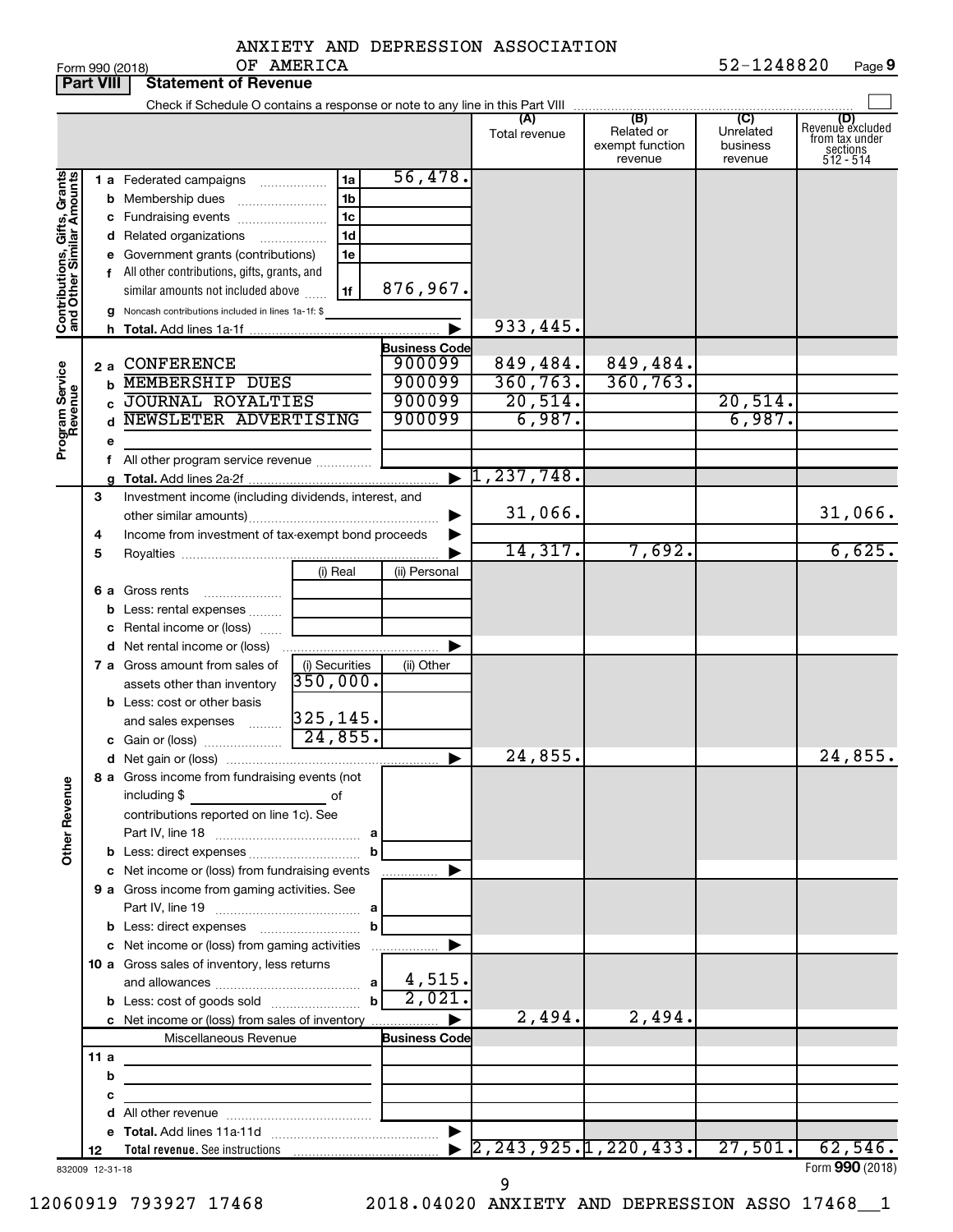|             | OF AMERICA<br>Form 990 (2018)                                                                                              |                     |                     |                  | 52-1248820<br>Page 10 |
|-------------|----------------------------------------------------------------------------------------------------------------------------|---------------------|---------------------|------------------|-----------------------|
|             | Part IX   Statement of Functional Expenses                                                                                 |                     |                     |                  |                       |
|             | Section 501(c)(3) and 501(c)(4) organizations must complete all columns. All other organizations must complete column (A). |                     |                     |                  |                       |
|             |                                                                                                                            | (A)                 | (B)                 |                  | (D)                   |
|             | Do not include amounts reported on lines 6b,<br>7b, 8b, 9b, and 10b of Part VIII.                                          | Total expenses      | Program service     | Management and   | Fundraising           |
|             |                                                                                                                            |                     | expenses            | general expenses | expenses              |
| 1           | Grants and other assistance to domestic organizations<br>and domestic governments. See Part IV, line 21                    |                     |                     |                  |                       |
| 2           | Grants and other assistance to domestic                                                                                    |                     |                     |                  |                       |
|             | individuals. See Part IV, line 22                                                                                          | 5,500.              | 5,500.              |                  |                       |
| 3           | Grants and other assistance to foreign                                                                                     |                     |                     |                  |                       |
|             | organizations, foreign governments, and foreign                                                                            |                     |                     |                  |                       |
|             | individuals. See Part IV, lines 15 and 16                                                                                  |                     |                     |                  |                       |
| 4           | Benefits paid to or for members                                                                                            |                     |                     |                  |                       |
| 5           | Compensation of current officers, directors,                                                                               |                     |                     |                  |                       |
|             | trustees, and key employees                                                                                                | 277,939.            | 223, 203.           | 31, 263.         | 23,473.               |
| 6           | Compensation not included above, to disqualified                                                                           |                     |                     |                  |                       |
|             | persons (as defined under section 4958(f)(1)) and                                                                          |                     |                     |                  |                       |
|             | persons described in section 4958(c)(3)(B)                                                                                 |                     |                     |                  |                       |
| 7           | Other salaries and wages                                                                                                   | 325,034.            | 205,680.            | 74, 283.         | 45,071.               |
| 8           | Pension plan accruals and contributions (include                                                                           |                     |                     |                  |                       |
|             | section 401(k) and 403(b) employer contributions)                                                                          |                     |                     |                  | 971.                  |
| 9           |                                                                                                                            | 25, 172.<br>34,479. | 21,796.<br>28,994.  | 2,405.<br>3,178. | 2,307.                |
| 10          |                                                                                                                            |                     |                     |                  |                       |
| 11          | Fees for services (non-employees):                                                                                         |                     |                     |                  |                       |
| a           |                                                                                                                            | 19,236.             | 17,250.             | 1,986.           |                       |
|             |                                                                                                                            | 9,975.              |                     | 9,975.           |                       |
|             |                                                                                                                            |                     |                     |                  |                       |
|             | e Professional fundraising services. See Part IV, line 17                                                                  |                     |                     |                  |                       |
|             | f Investment management fees                                                                                               |                     |                     |                  |                       |
|             | g Other. (If line 11g amount exceeds 10% of line 25,                                                                       |                     |                     |                  |                       |
|             | column (A) amount, list line 11g expenses on Sch O.)                                                                       | 5,896.              | 4,511.              | 1,174.           | 211.                  |
| 12          |                                                                                                                            | 9,229.              | 9,229.              |                  |                       |
| 13          |                                                                                                                            | 84,591.             | 73,691.             | 6,038.           | 4,862.                |
| 14          |                                                                                                                            | 65, 138.            | 54,779.             | 6,001.           | 4,358.                |
| 15          |                                                                                                                            |                     |                     |                  |                       |
| 16          |                                                                                                                            | 57,482.<br>29,911.  | 48,340.<br>25, 154. | 5,296.<br>2,756. | 3,846.<br>2,001.      |
| 17          | Travel                                                                                                                     |                     |                     |                  |                       |
| 18          | Payments of travel or entertainment expenses                                                                               |                     |                     |                  |                       |
| 19          | for any federal, state, or local public officials<br>Conferences, conventions, and meetings                                | 284,498.            | 192,079.            | 92,419.          |                       |
| 20          | Interest                                                                                                                   |                     |                     |                  |                       |
| 21          |                                                                                                                            |                     |                     |                  |                       |
| 22          | Depreciation, depletion, and amortization                                                                                  | 4,831.              | 4,063.              | 445.             | 323.                  |
| 23          | Insurance                                                                                                                  | 5,827.              | 5,179.              | 376.             | 272.                  |
| 24          | Other expenses. Itemize expenses not covered<br>above. (List miscellaneous expenses in line 24e. If line                   |                     |                     |                  |                       |
|             | 24e amount exceeds 10% of line 25, column (A)<br>amount, list line 24e expenses on Schedule O.)                            |                     |                     |                  |                       |
| a           | STATE CHARITABLE REGIST                                                                                                    | 14,544.             |                     |                  | 14,544.               |
| b           | <b>JOURNAL FEES</b>                                                                                                        | 7,830.              | 7,830.              |                  |                       |
| C           | <b>MISCELLANEOUS</b>                                                                                                       | 3,298.              | 2,774.              | 303.             | 221.                  |
| $\mathbf d$ | TAXES & LICENSES                                                                                                           | 2,672.              | 2,248.              | 245.             | 179.                  |
|             | e All other expenses                                                                                                       | 5,455.              | 1,514.              | 2,741.           | 1,200.                |
| 25          | Total functional expenses. Add lines 1 through 24e                                                                         | 1, 278, 537.        | 933,814.            | 240,884.         | 103,839.              |
| 26          | Joint costs. Complete this line only if the organization                                                                   |                     |                     |                  |                       |
|             | reported in column (B) joint costs from a combined                                                                         |                     |                     |                  |                       |

832010 12-31-18

Form (2018) **990**

Check here if following SOP 98-2 (ASC 958-720)

educational campaign and fundraising solicitation.

12060919 793927 17468 2018.04020 ANXIETY AND DEPRESSION ASSO 17468\_\_1

10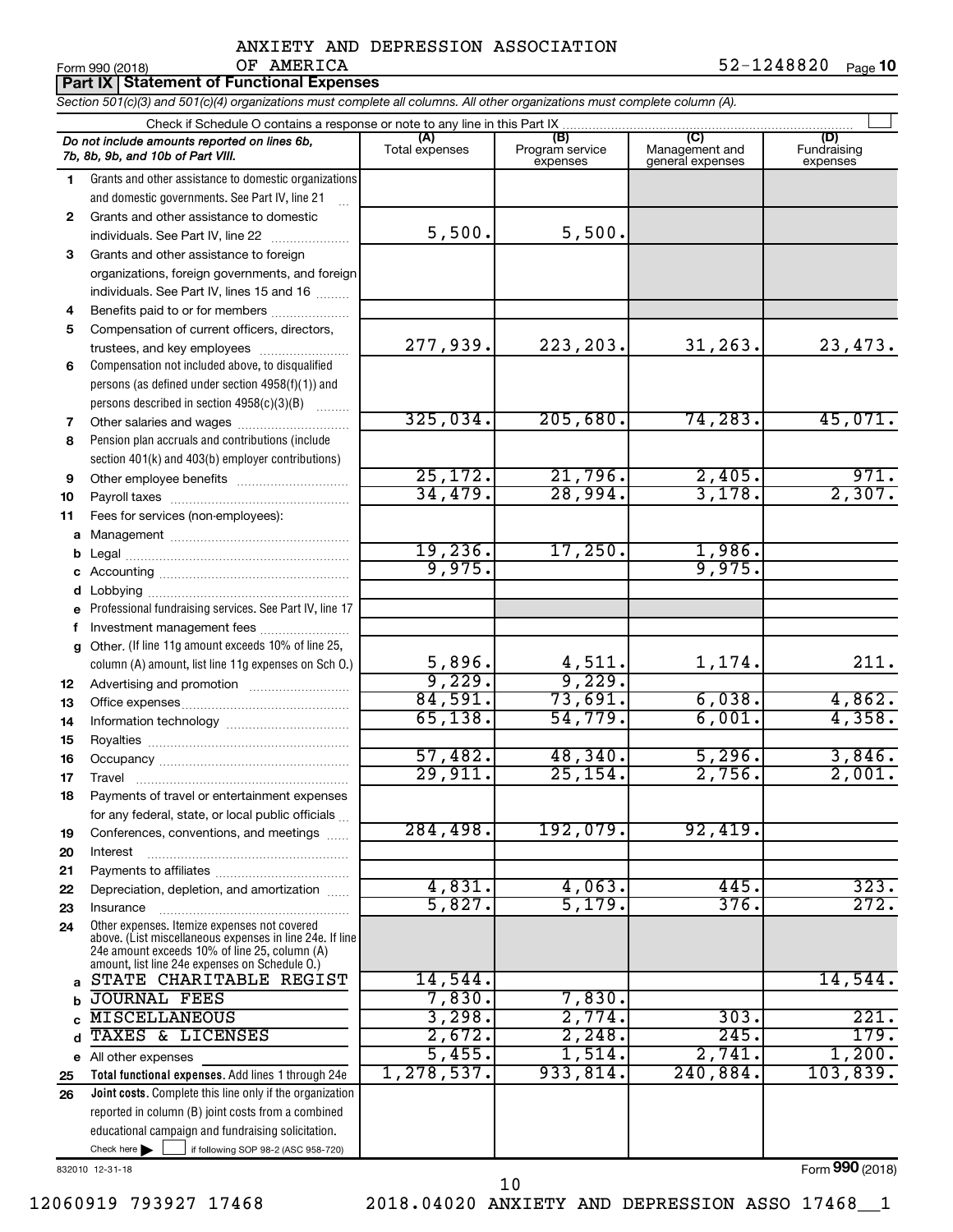Check if Schedule O contains a response or note to any line in this Part X **Part X** | Balance Sheet

 $\overline{1}$ 

|                      |    | Crieck in Scriedule O contains a response or note to any line in this rate $\lambda_{\rm max}$ .                                                                                                                               |           |           |                          |                         |                    |
|----------------------|----|--------------------------------------------------------------------------------------------------------------------------------------------------------------------------------------------------------------------------------|-----------|-----------|--------------------------|-------------------------|--------------------|
|                      |    |                                                                                                                                                                                                                                |           |           | (A)<br>Beginning of year |                         | (B)<br>End of year |
|                      | 1  |                                                                                                                                                                                                                                |           |           | 241,049.                 | $\blacksquare$          | 920, 944.          |
|                      | 2  |                                                                                                                                                                                                                                |           |           | 696, 115.                | $\mathbf{2}$            | 613,439.           |
|                      | 3  |                                                                                                                                                                                                                                |           |           |                          | 3                       | 20, 282.           |
|                      | 4  |                                                                                                                                                                                                                                |           |           | 70,594.                  | $\overline{\mathbf{4}}$ | 23,998.            |
|                      | 5  | Loans and other receivables from current and former officers, directors,                                                                                                                                                       |           |           |                          |                         |                    |
|                      |    | trustees, key employees, and highest compensated employees. Complete                                                                                                                                                           |           |           |                          |                         |                    |
|                      |    | Part II of Schedule L                                                                                                                                                                                                          |           |           |                          | 5                       |                    |
|                      | 6  | Loans and other receivables from other disqualified persons (as defined under                                                                                                                                                  |           |           |                          |                         |                    |
|                      |    | section 4958(f)(1)), persons described in section 4958(c)(3)(B), and contributing                                                                                                                                              |           |           |                          |                         |                    |
|                      |    | employers and sponsoring organizations of section 501(c)(9) voluntary                                                                                                                                                          |           |           |                          |                         |                    |
|                      |    | employees' beneficiary organizations (see instr). Complete Part II of Sch L                                                                                                                                                    |           |           |                          | 6                       |                    |
| Assets               | 7  |                                                                                                                                                                                                                                |           |           |                          | $\overline{7}$          |                    |
|                      | 8  |                                                                                                                                                                                                                                |           |           | 3,735.                   | 8                       | 4,730.             |
|                      | 9  | Prepaid expenses and deferred charges [11] [11] Prepaid expenses and deferred charges [11] [11] Martin Martin (11] (11] Arthur Martin (11] (11] Arthur Martin (11] Arthur Martin (11] (11] Arthur Martin (11] Arthur Martin (1 |           |           | 71, 323.                 | 9                       | 26,896.            |
|                      |    | 10a Land, buildings, and equipment: cost or other                                                                                                                                                                              |           |           |                          |                         |                    |
|                      |    | basis. Complete Part VI of Schedule D  10a                                                                                                                                                                                     |           | 128,697.  |                          |                         |                    |
|                      |    |                                                                                                                                                                                                                                |           | 123, 126. | 6,184.                   | 10 <sub>c</sub>         | 5,571.             |
|                      | 11 |                                                                                                                                                                                                                                |           | 536, 204. | 11                       | 837, 362.               |                    |
|                      | 12 |                                                                                                                                                                                                                                |           |           | 12                       |                         |                    |
|                      | 13 |                                                                                                                                                                                                                                |           |           |                          | 13                      |                    |
|                      | 14 |                                                                                                                                                                                                                                |           |           |                          | 14                      |                    |
|                      | 15 |                                                                                                                                                                                                                                |           |           | 4,086.                   | 15                      | 4,086.             |
|                      | 16 |                                                                                                                                                                                                                                |           |           | 1,629,290.               | 16                      | 2,457,308.         |
|                      | 17 |                                                                                                                                                                                                                                |           |           | 48,871.                  | 17                      | 50,063.            |
|                      | 18 |                                                                                                                                                                                                                                |           |           | 18                       |                         |                    |
|                      | 19 |                                                                                                                                                                                                                                | 521, 194. | 19        | 507,621.                 |                         |                    |
|                      | 20 |                                                                                                                                                                                                                                |           |           | 20                       |                         |                    |
|                      | 21 | Escrow or custodial account liability. Complete Part IV of Schedule D                                                                                                                                                          |           |           |                          | 21                      |                    |
|                      | 22 | Loans and other payables to current and former officers, directors, trustees,                                                                                                                                                  |           |           |                          |                         |                    |
| Liabilities          |    | key employees, highest compensated employees, and disqualified persons.                                                                                                                                                        |           |           |                          |                         |                    |
|                      |    |                                                                                                                                                                                                                                |           |           |                          | 22                      |                    |
|                      | 23 | Secured mortgages and notes payable to unrelated third parties <i>manumum</i>                                                                                                                                                  |           |           |                          | 23                      |                    |
|                      | 24 | Unsecured notes and loans payable to unrelated third parties                                                                                                                                                                   |           |           |                          | 24                      |                    |
|                      | 25 | Other liabilities (including federal income tax, payables to related third                                                                                                                                                     |           |           |                          |                         |                    |
|                      |    | parties, and other liabilities not included on lines 17-24). Complete Part X of                                                                                                                                                |           |           |                          |                         |                    |
|                      |    | Schedule D                                                                                                                                                                                                                     |           |           |                          | 25                      |                    |
|                      | 26 |                                                                                                                                                                                                                                |           |           | 570,065.                 | 26                      | 557,684.           |
|                      |    | Organizations that follow SFAS 117 (ASC 958), check here $\blacktriangleright \lfloor X \rfloor$ and                                                                                                                           |           |           |                          |                         |                    |
|                      |    | complete lines 27 through 29, and lines 33 and 34.                                                                                                                                                                             |           |           |                          |                         |                    |
|                      | 27 |                                                                                                                                                                                                                                |           |           | 1,059,225.               | 27                      | 1,874,342.         |
| <b>Fund Balances</b> | 28 |                                                                                                                                                                                                                                |           |           |                          | 28                      | 25, 282.           |
|                      | 29 | Permanently restricted net assets                                                                                                                                                                                              |           |           |                          | 29                      |                    |
|                      |    | Organizations that do not follow SFAS 117 (ASC 958), check here ▶ □                                                                                                                                                            |           |           |                          |                         |                    |
|                      |    | and complete lines 30 through 34.                                                                                                                                                                                              |           |           |                          |                         |                    |
|                      | 30 |                                                                                                                                                                                                                                |           |           |                          | 30                      |                    |
| Net Assets or        | 31 | Paid-in or capital surplus, or land, building, or equipment fund                                                                                                                                                               |           |           |                          | 31                      |                    |
|                      | 32 | Retained earnings, endowment, accumulated income, or other funds                                                                                                                                                               |           |           | 1,059,225.               | 32                      | 1,899,624.         |
|                      | 33 |                                                                                                                                                                                                                                |           |           | 1,629,290.               | 33                      | 2,457,308.         |
|                      | 34 |                                                                                                                                                                                                                                |           |           |                          | 34                      |                    |

Form (2018) **990**

832011 12-31-18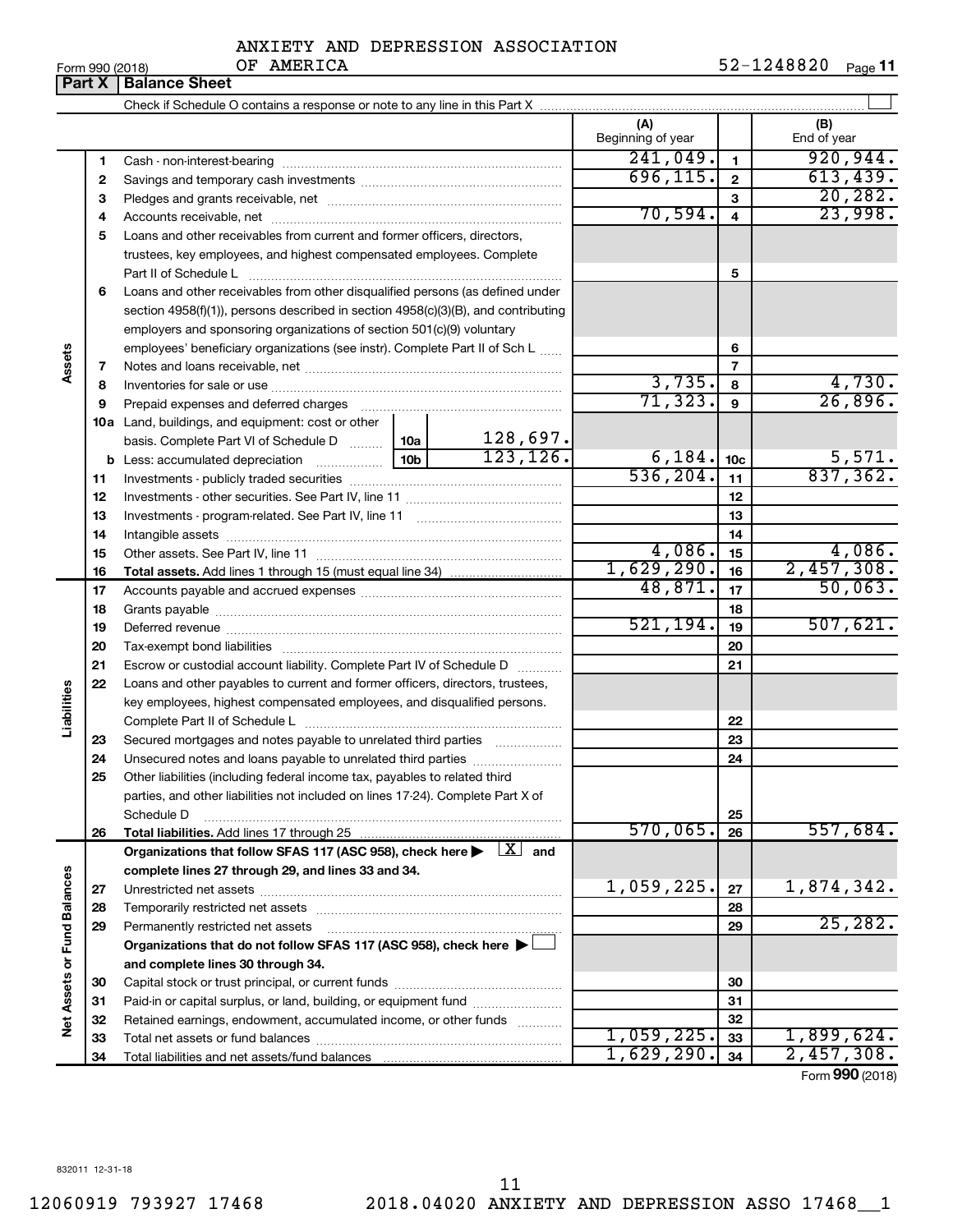|    | ANXIETY AND DEPRESSION ASSOCIATION                                                                                              |                         |                              |     |    |  |  |  |
|----|---------------------------------------------------------------------------------------------------------------------------------|-------------------------|------------------------------|-----|----|--|--|--|
|    | OF AMERICA<br>Form 990 (2018)                                                                                                   | 52-1248820 Page 12      |                              |     |    |  |  |  |
|    | Part XI   Reconciliation of Net Assets                                                                                          |                         |                              |     |    |  |  |  |
|    |                                                                                                                                 |                         |                              |     |    |  |  |  |
|    |                                                                                                                                 |                         |                              |     |    |  |  |  |
| 1  |                                                                                                                                 | $\blacksquare$          | 2, 243, 925.<br>1, 278, 537. |     |    |  |  |  |
| 2  | $\overline{2}$                                                                                                                  |                         |                              |     |    |  |  |  |
| 3  | 3<br>Revenue less expenses. Subtract line 2 from line 1                                                                         |                         |                              |     |    |  |  |  |
| 4  |                                                                                                                                 | $\overline{\mathbf{4}}$ | 1,059,225.                   |     |    |  |  |  |
| 5  |                                                                                                                                 | 5                       | $-124,989.$                  |     |    |  |  |  |
| 6  | Donated services and use of facilities                                                                                          | 6                       |                              |     |    |  |  |  |
| 7  | Investment expenses                                                                                                             | $\overline{7}$          |                              |     |    |  |  |  |
| 8  | 8<br>Prior period adjustments                                                                                                   |                         |                              |     |    |  |  |  |
| 9  | 9                                                                                                                               |                         |                              |     |    |  |  |  |
| 10 | Net assets or fund balances at end of year. Combine lines 3 through 9 (must equal Part X, line 33,                              |                         |                              |     |    |  |  |  |
|    | 1,899,624.<br>10<br>column (B))                                                                                                 |                         |                              |     |    |  |  |  |
|    | Part XII Financial Statements and Reporting                                                                                     |                         |                              |     |    |  |  |  |
|    |                                                                                                                                 |                         |                              |     |    |  |  |  |
|    |                                                                                                                                 |                         |                              | Yes | No |  |  |  |
| 1  | $X$ Accrual<br>Accounting method used to prepare the Form 990: [130] Cash<br>Other                                              |                         |                              |     |    |  |  |  |
|    | If the organization changed its method of accounting from a prior year or checked "Other," explain in Schedule O.               |                         |                              |     |    |  |  |  |
|    |                                                                                                                                 |                         | 2a                           |     | x  |  |  |  |
|    | If "Yes," check a box below to indicate whether the financial statements for the year were compiled or reviewed on a            |                         |                              |     |    |  |  |  |
|    | separate basis, consolidated basis, or both:                                                                                    |                         |                              |     |    |  |  |  |
|    | Separate basis<br>Consolidated basis<br>Both consolidated and separate basis                                                    |                         |                              |     |    |  |  |  |
|    |                                                                                                                                 |                         | 2 <sub>b</sub>               | х   |    |  |  |  |
|    | If "Yes," check a box below to indicate whether the financial statements for the year were audited on a separate basis,         |                         |                              |     |    |  |  |  |
|    | consolidated basis, or both:                                                                                                    |                         |                              |     |    |  |  |  |
|    | $ \mathbf{X} $ Separate basis<br>Both consolidated and separate basis<br>Consolidated basis                                     |                         |                              |     |    |  |  |  |
|    | c If "Yes" to line 2a or 2b, does the organization have a committee that assumes responsibility for oversight of the audit,     |                         |                              |     | X  |  |  |  |
|    | review, or compilation of its financial statements and selection of an independent accountant?                                  |                         | 2c                           |     |    |  |  |  |
|    | If the organization changed either its oversight process or selection process during the tax year, explain in Schedule O.       |                         |                              |     |    |  |  |  |
|    | 3a As a result of a federal award, was the organization required to undergo an audit or audits as set forth in the Single Audit |                         |                              |     |    |  |  |  |
|    |                                                                                                                                 |                         | За                           |     | х  |  |  |  |
|    | b If "Yes," did the organization undergo the required audit or audits? If the organization did not undergo the required audit   |                         |                              |     |    |  |  |  |
|    |                                                                                                                                 |                         | 3 <sub>b</sub>               |     |    |  |  |  |

Form (2018) **990**

832012 12-31-18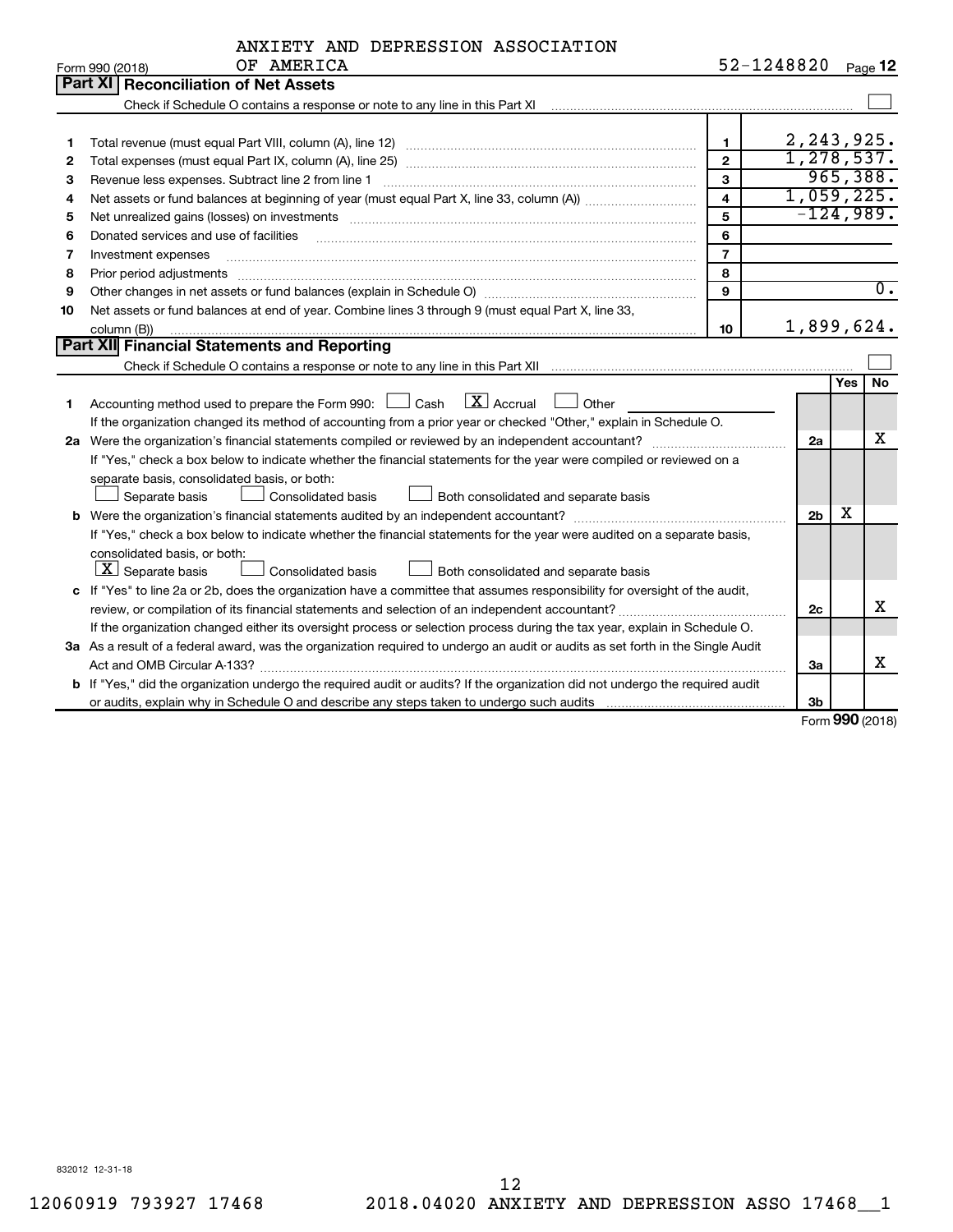| <b>SCHEDULE A</b>                                                                                    |                                                                                                                                                                            |                                                            |                                                                                                                                                                                       |                                    |                                 |                            |  | OMB No. 1545-0047                     |  |  |  |  |
|------------------------------------------------------------------------------------------------------|----------------------------------------------------------------------------------------------------------------------------------------------------------------------------|------------------------------------------------------------|---------------------------------------------------------------------------------------------------------------------------------------------------------------------------------------|------------------------------------|---------------------------------|----------------------------|--|---------------------------------------|--|--|--|--|
| (Form 990 or 990-EZ)                                                                                 |                                                                                                                                                                            |                                                            | <b>Public Charity Status and Public Support</b><br>Complete if the organization is a section 501(c)(3) organization or a section                                                      |                                    |                                 |                            |  |                                       |  |  |  |  |
|                                                                                                      |                                                                                                                                                                            |                                                            | 4947(a)(1) nonexempt charitable trust.                                                                                                                                                |                                    |                                 |                            |  |                                       |  |  |  |  |
| Department of the Treasury<br><b>Internal Revenue Service</b>                                        |                                                                                                                                                                            |                                                            | Attach to Form 990 or Form 990-EZ.                                                                                                                                                    |                                    |                                 |                            |  | <b>Open to Public</b><br>Inspection   |  |  |  |  |
| Name of the organization                                                                             |                                                                                                                                                                            |                                                            | Go to www.irs.gov/Form990 for instructions and the latest information.<br>ANXIETY AND DEPRESSION ASSOCIATION                                                                          |                                    |                                 |                            |  | <b>Employer identification number</b> |  |  |  |  |
|                                                                                                      |                                                                                                                                                                            | OF AMERICA                                                 |                                                                                                                                                                                       |                                    |                                 |                            |  | 52-1248820                            |  |  |  |  |
| Part I                                                                                               |                                                                                                                                                                            |                                                            | Reason for Public Charity Status (All organizations must complete this part.) See instructions.                                                                                       |                                    |                                 |                            |  |                                       |  |  |  |  |
|                                                                                                      |                                                                                                                                                                            |                                                            | The organization is not a private foundation because it is: (For lines 1 through 12, check only one box.)                                                                             |                                    |                                 |                            |  |                                       |  |  |  |  |
| 1                                                                                                    |                                                                                                                                                                            |                                                            | A church, convention of churches, or association of churches described in section 170(b)(1)(A)(i).                                                                                    |                                    |                                 |                            |  |                                       |  |  |  |  |
| 2                                                                                                    |                                                                                                                                                                            |                                                            | A school described in section 170(b)(1)(A)(ii). (Attach Schedule E (Form 990 or 990-EZ).)                                                                                             |                                    |                                 |                            |  |                                       |  |  |  |  |
| з                                                                                                    |                                                                                                                                                                            |                                                            | A hospital or a cooperative hospital service organization described in section 170(b)(1)(A)(iii).                                                                                     |                                    |                                 |                            |  |                                       |  |  |  |  |
| 4                                                                                                    |                                                                                                                                                                            |                                                            | A medical research organization operated in conjunction with a hospital described in section 170(b)(1)(A)(iii). Enter the hospital's name,                                            |                                    |                                 |                            |  |                                       |  |  |  |  |
| city, and state:<br>5                                                                                |                                                                                                                                                                            |                                                            |                                                                                                                                                                                       |                                    |                                 |                            |  |                                       |  |  |  |  |
|                                                                                                      | An organization operated for the benefit of a college or university owned or operated by a governmental unit described in<br>section 170(b)(1)(A)(iv). (Complete Part II.) |                                                            |                                                                                                                                                                                       |                                    |                                 |                            |  |                                       |  |  |  |  |
| 6                                                                                                    |                                                                                                                                                                            |                                                            | A federal, state, or local government or governmental unit described in section 170(b)(1)(A)(v).                                                                                      |                                    |                                 |                            |  |                                       |  |  |  |  |
| $\mathbf{X}$<br>$\overline{7}$                                                                       |                                                                                                                                                                            |                                                            | An organization that normally receives a substantial part of its support from a governmental unit or from the general public described in                                             |                                    |                                 |                            |  |                                       |  |  |  |  |
|                                                                                                      |                                                                                                                                                                            | section 170(b)(1)(A)(vi). (Complete Part II.)              |                                                                                                                                                                                       |                                    |                                 |                            |  |                                       |  |  |  |  |
| 8                                                                                                    |                                                                                                                                                                            |                                                            | A community trust described in section 170(b)(1)(A)(vi). (Complete Part II.)                                                                                                          |                                    |                                 |                            |  |                                       |  |  |  |  |
| 9                                                                                                    |                                                                                                                                                                            |                                                            | An agricultural research organization described in section 170(b)(1)(A)(ix) operated in conjunction with a land-grant college                                                         |                                    |                                 |                            |  |                                       |  |  |  |  |
|                                                                                                      |                                                                                                                                                                            |                                                            | or university or a non-land-grant college of agriculture (see instructions). Enter the name, city, and state of the college or                                                        |                                    |                                 |                            |  |                                       |  |  |  |  |
| university:                                                                                          |                                                                                                                                                                            |                                                            |                                                                                                                                                                                       |                                    |                                 |                            |  |                                       |  |  |  |  |
| 10                                                                                                   |                                                                                                                                                                            |                                                            | An organization that normally receives: (1) more than 33 1/3% of its support from contributions, membership fees, and gross receipts from                                             |                                    |                                 |                            |  |                                       |  |  |  |  |
|                                                                                                      | activities related to its exempt functions - subject to certain exceptions, and (2) no more than 33 1/3% of its support from gross investment                              |                                                            |                                                                                                                                                                                       |                                    |                                 |                            |  |                                       |  |  |  |  |
|                                                                                                      | income and unrelated business taxable income (less section 511 tax) from businesses acquired by the organization after June 30, 1975.                                      |                                                            |                                                                                                                                                                                       |                                    |                                 |                            |  |                                       |  |  |  |  |
| 11                                                                                                   | See section 509(a)(2). (Complete Part III.)<br>An organization organized and operated exclusively to test for public safety. See section 509(a)(4).                        |                                                            |                                                                                                                                                                                       |                                    |                                 |                            |  |                                       |  |  |  |  |
| 12                                                                                                   |                                                                                                                                                                            |                                                            | An organization organized and operated exclusively for the benefit of, to perform the functions of, or to carry out the purposes of one or                                            |                                    |                                 |                            |  |                                       |  |  |  |  |
|                                                                                                      |                                                                                                                                                                            |                                                            | more publicly supported organizations described in section 509(a)(1) or section 509(a)(2). See section 509(a)(3). Check the box in                                                    |                                    |                                 |                            |  |                                       |  |  |  |  |
|                                                                                                      |                                                                                                                                                                            |                                                            | lines 12a through 12d that describes the type of supporting organization and complete lines 12e, 12f, and 12g.                                                                        |                                    |                                 |                            |  |                                       |  |  |  |  |
| a                                                                                                    |                                                                                                                                                                            |                                                            | Type I. A supporting organization operated, supervised, or controlled by its supported organization(s), typically by giving                                                           |                                    |                                 |                            |  |                                       |  |  |  |  |
|                                                                                                      |                                                                                                                                                                            |                                                            | the supported organization(s) the power to regularly appoint or elect a majority of the directors or trustees of the supporting                                                       |                                    |                                 |                            |  |                                       |  |  |  |  |
|                                                                                                      |                                                                                                                                                                            | organization. You must complete Part IV, Sections A and B. |                                                                                                                                                                                       |                                    |                                 |                            |  |                                       |  |  |  |  |
| b                                                                                                    |                                                                                                                                                                            |                                                            | Type II. A supporting organization supervised or controlled in connection with its supported organization(s), by having                                                               |                                    |                                 |                            |  |                                       |  |  |  |  |
|                                                                                                      |                                                                                                                                                                            |                                                            | control or management of the supporting organization vested in the same persons that control or manage the supported<br>organization(s). You must complete Part IV, Sections A and C. |                                    |                                 |                            |  |                                       |  |  |  |  |
| с                                                                                                    |                                                                                                                                                                            |                                                            | Type III functionally integrated. A supporting organization operated in connection with, and functionally integrated with,                                                            |                                    |                                 |                            |  |                                       |  |  |  |  |
|                                                                                                      |                                                                                                                                                                            |                                                            | its supported organization(s) (see instructions). You must complete Part IV, Sections A, D, and E.                                                                                    |                                    |                                 |                            |  |                                       |  |  |  |  |
| d                                                                                                    |                                                                                                                                                                            |                                                            | Type III non-functionally integrated. A supporting organization operated in connection with its supported organization(s)                                                             |                                    |                                 |                            |  |                                       |  |  |  |  |
|                                                                                                      |                                                                                                                                                                            |                                                            | that is not functionally integrated. The organization generally must satisfy a distribution requirement and an attentiveness                                                          |                                    |                                 |                            |  |                                       |  |  |  |  |
|                                                                                                      |                                                                                                                                                                            |                                                            | requirement (see instructions). You must complete Part IV, Sections A and D, and Part V.                                                                                              |                                    |                                 |                            |  |                                       |  |  |  |  |
| e                                                                                                    |                                                                                                                                                                            |                                                            | Check this box if the organization received a written determination from the IRS that it is a Type I, Type II, Type III                                                               |                                    |                                 |                            |  |                                       |  |  |  |  |
|                                                                                                      |                                                                                                                                                                            |                                                            | functionally integrated, or Type III non-functionally integrated supporting organization.                                                                                             |                                    |                                 |                            |  |                                       |  |  |  |  |
|                                                                                                      |                                                                                                                                                                            |                                                            |                                                                                                                                                                                       |                                    |                                 |                            |  |                                       |  |  |  |  |
| Provide the following information about the supported organization(s).<br>g<br>(i) Name of supported |                                                                                                                                                                            | (ii) EIN                                                   | (iii) Type of organization                                                                                                                                                            |                                    | (iv) Is the organization listed | (v) Amount of monetary     |  | (vi) Amount of other                  |  |  |  |  |
| organization                                                                                         |                                                                                                                                                                            |                                                            | (described on lines 1-10                                                                                                                                                              | in your governing document?<br>Yes | No                              | support (see instructions) |  | support (see instructions)            |  |  |  |  |
|                                                                                                      |                                                                                                                                                                            |                                                            | above (see instructions))                                                                                                                                                             |                                    |                                 |                            |  |                                       |  |  |  |  |
|                                                                                                      |                                                                                                                                                                            |                                                            |                                                                                                                                                                                       |                                    |                                 |                            |  |                                       |  |  |  |  |
|                                                                                                      |                                                                                                                                                                            |                                                            |                                                                                                                                                                                       |                                    |                                 |                            |  |                                       |  |  |  |  |
|                                                                                                      |                                                                                                                                                                            |                                                            |                                                                                                                                                                                       |                                    |                                 |                            |  |                                       |  |  |  |  |
|                                                                                                      |                                                                                                                                                                            |                                                            |                                                                                                                                                                                       |                                    |                                 |                            |  |                                       |  |  |  |  |
|                                                                                                      |                                                                                                                                                                            |                                                            |                                                                                                                                                                                       |                                    |                                 |                            |  |                                       |  |  |  |  |
|                                                                                                      |                                                                                                                                                                            |                                                            |                                                                                                                                                                                       |                                    |                                 |                            |  |                                       |  |  |  |  |
|                                                                                                      |                                                                                                                                                                            |                                                            |                                                                                                                                                                                       |                                    |                                 |                            |  |                                       |  |  |  |  |
|                                                                                                      |                                                                                                                                                                            |                                                            |                                                                                                                                                                                       |                                    |                                 |                            |  |                                       |  |  |  |  |
| Total                                                                                                |                                                                                                                                                                            |                                                            |                                                                                                                                                                                       |                                    |                                 |                            |  |                                       |  |  |  |  |
|                                                                                                      |                                                                                                                                                                            |                                                            | LHA For Paperwork Reduction Act Notice, see the Instructions for Form 990 or 990-EZ. 832021 10-11-18 Schedule A (Form 990 or 990-EZ) 2018                                             |                                    |                                 |                            |  |                                       |  |  |  |  |

 $\frac{13}{13}$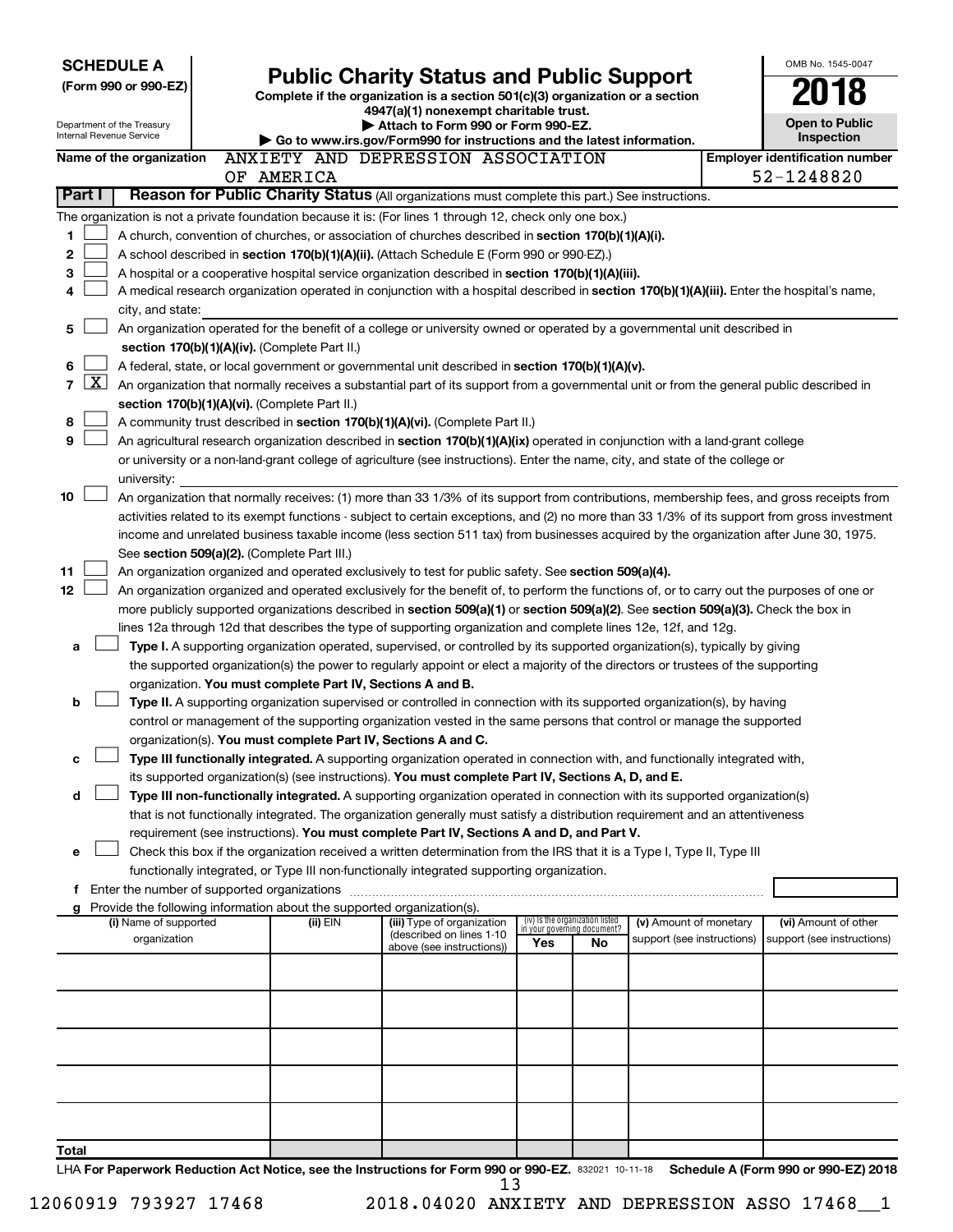52-1248820 Page 2

# Schedule A (Form 990 or 990-EZ) 2018  $OF$   $AMERICA$   $52-1248820$   $Page$

(Complete only if you checked the box on line 5, 7, or 8 of Part I or if the organization failed to qualify under Part III. If the organization fails to qualify under the tests listed below, please complete Part III.) **Part II Support Schedule for Organizations Described in Sections 170(b)(1)(A)(iv) and 170(b)(1)(A)(vi)**

|     | <b>Section A. Public Support</b>                                                                                                                                                                                               |          |                         |                        |                        |                                      |                                          |
|-----|--------------------------------------------------------------------------------------------------------------------------------------------------------------------------------------------------------------------------------|----------|-------------------------|------------------------|------------------------|--------------------------------------|------------------------------------------|
|     | Calendar year (or fiscal year beginning in)                                                                                                                                                                                    | (a) 2014 | (b) 2015                | $(c)$ 2016             | $(d)$ 2017             | (e) 2018                             | (f) Total                                |
|     | 1 Gifts, grants, contributions, and                                                                                                                                                                                            |          |                         |                        |                        |                                      |                                          |
|     | membership fees received. (Do not                                                                                                                                                                                              |          |                         |                        |                        |                                      |                                          |
|     | include any "unusual grants.")                                                                                                                                                                                                 | 153,586. | 557, 354.               | 249,736.               | 507,028.               | 933,445.                             | 2401149.                                 |
|     | 2 Tax revenues levied for the organ-                                                                                                                                                                                           |          |                         |                        |                        |                                      |                                          |
|     | ization's benefit and either paid to                                                                                                                                                                                           |          |                         |                        |                        |                                      |                                          |
|     | or expended on its behalf                                                                                                                                                                                                      |          |                         |                        |                        |                                      |                                          |
|     | 3 The value of services or facilities                                                                                                                                                                                          |          |                         |                        |                        |                                      |                                          |
|     | furnished by a governmental unit to                                                                                                                                                                                            |          |                         |                        |                        |                                      |                                          |
|     | the organization without charge                                                                                                                                                                                                |          |                         |                        |                        |                                      |                                          |
|     | 4 Total. Add lines 1 through 3                                                                                                                                                                                                 | 153,586. | 557, 354.               | 249,736.               | 507,028.               | 933,445.                             | 2401149.                                 |
|     | 5 The portion of total contributions                                                                                                                                                                                           |          |                         |                        |                        |                                      |                                          |
|     | by each person (other than a                                                                                                                                                                                                   |          |                         |                        |                        |                                      |                                          |
|     | governmental unit or publicly                                                                                                                                                                                                  |          |                         |                        |                        |                                      |                                          |
|     | supported organization) included                                                                                                                                                                                               |          |                         |                        |                        |                                      |                                          |
|     | on line 1 that exceeds 2% of the                                                                                                                                                                                               |          |                         |                        |                        |                                      |                                          |
|     | amount shown on line 11,                                                                                                                                                                                                       |          |                         |                        |                        |                                      |                                          |
|     | column (f)                                                                                                                                                                                                                     |          |                         |                        |                        |                                      | 505, 931.                                |
|     | 6 Public support. Subtract line 5 from line 4.                                                                                                                                                                                 |          |                         |                        |                        |                                      | 1895218.                                 |
|     | <b>Section B. Total Support</b>                                                                                                                                                                                                |          |                         |                        |                        |                                      |                                          |
|     | Calendar year (or fiscal year beginning in)                                                                                                                                                                                    | (a) 2014 |                         | $(c)$ 2016             | $(d)$ 2017             | (e) 2018                             | (f) Total                                |
|     | <b>7</b> Amounts from line 4                                                                                                                                                                                                   | 153,586. | (b) $2015$<br>557, 354. | $\overline{249.736}$ . | $\overline{507}$ ,028. | 933,445.                             | 2401149.                                 |
|     | 8 Gross income from interest,                                                                                                                                                                                                  |          |                         |                        |                        |                                      |                                          |
|     | dividends, payments received on                                                                                                                                                                                                |          |                         |                        |                        |                                      |                                          |
|     | securities loans, rents, royalties,                                                                                                                                                                                            |          |                         |                        |                        |                                      |                                          |
|     | and income from similar sources                                                                                                                                                                                                | 23,504.  | 20,096.                 | 5,611.                 | 11,413.                | 51,580.                              | 112,204.                                 |
|     | 9 Net income from unrelated business                                                                                                                                                                                           |          |                         |                        |                        |                                      |                                          |
|     | activities, whether or not the                                                                                                                                                                                                 |          |                         |                        |                        |                                      |                                          |
|     | business is regularly carried on                                                                                                                                                                                               |          | 4,373.                  | 8,141.                 | 9,570.                 | 29, 133.                             | 51, 217.                                 |
|     | 10 Other income. Do not include gain                                                                                                                                                                                           |          |                         |                        |                        |                                      |                                          |
|     | or loss from the sale of capital                                                                                                                                                                                               |          |                         |                        |                        |                                      |                                          |
|     | assets (Explain in Part VI.)                                                                                                                                                                                                   | 59.      | 1,242.                  | 265.                   | 15.                    |                                      | 1,581.                                   |
|     | 11 Total support. Add lines 7 through 10                                                                                                                                                                                       |          |                         |                        |                        |                                      | 2566151.                                 |
|     | 12 Gross receipts from related activities, etc. (see instructions)                                                                                                                                                             |          |                         |                        |                        | 12                                   | 4,643,045.                               |
|     | 13 First five years. If the Form 990 is for the organization's first, second, third, fourth, or fifth tax year as a section 501(c)(3)                                                                                          |          |                         |                        |                        |                                      |                                          |
|     | organization, check this box and stop here                                                                                                                                                                                     |          |                         |                        |                        |                                      |                                          |
|     | Section C. Computation of Public Support Percentage                                                                                                                                                                            |          |                         |                        |                        |                                      |                                          |
|     |                                                                                                                                                                                                                                |          |                         |                        |                        | 14                                   | 73.85<br>%                               |
|     |                                                                                                                                                                                                                                |          |                         |                        |                        | 15                                   | 63.24<br>$\%$                            |
|     | 16a 33 1/3% support test - 2018. If the organization did not check the box on line 13, and line 14 is 33 1/3% or more, check this box and                                                                                      |          |                         |                        |                        |                                      |                                          |
|     | stop here. The organization qualifies as a publicly supported organization manufaction manufacture or manufacture or the organization manufacture or the organization of the state of the state of the state of the state or m |          |                         |                        |                        |                                      | $\blacktriangleright$ $\boxed{\text{X}}$ |
|     | b 33 1/3% support test - 2017. If the organization did not check a box on line 13 or 16a, and line 15 is 33 1/3% or more, check this box                                                                                       |          |                         |                        |                        |                                      |                                          |
|     |                                                                                                                                                                                                                                |          |                         |                        |                        |                                      |                                          |
|     | 17a 10% -facts-and-circumstances test - 2018. If the organization did not check a box on line 13, 16a, or 16b, and line 14 is 10% or more,                                                                                     |          |                         |                        |                        |                                      |                                          |
|     | and if the organization meets the "facts-and-circumstances" test, check this box and stop here. Explain in Part VI how the organization                                                                                        |          |                         |                        |                        |                                      |                                          |
|     |                                                                                                                                                                                                                                |          |                         |                        |                        |                                      |                                          |
|     | <b>b 10%</b> -facts-and-circumstances test - 2017. If the organization did not check a box on line 13, 16a, 16b, or 17a, and line 15 is 10% or                                                                                 |          |                         |                        |                        |                                      |                                          |
|     | more, and if the organization meets the "facts-and-circumstances" test, check this box and stop here. Explain in Part VI how the                                                                                               |          |                         |                        |                        |                                      |                                          |
|     | organization meets the "facts-and-circumstances" test. The organization qualifies as a publicly supported organization                                                                                                         |          |                         |                        |                        |                                      |                                          |
| 18. | Private foundation. If the organization did not check a box on line 13, 16a, 16b, 17a, or 17b, check this box and see instructions.                                                                                            |          |                         |                        |                        |                                      |                                          |
|     |                                                                                                                                                                                                                                |          |                         |                        |                        | Schedule A (Form 990 or 990-F7) 2018 |                                          |

**Schedule A (Form 990 or 990-EZ) 2018**

832022 10-11-18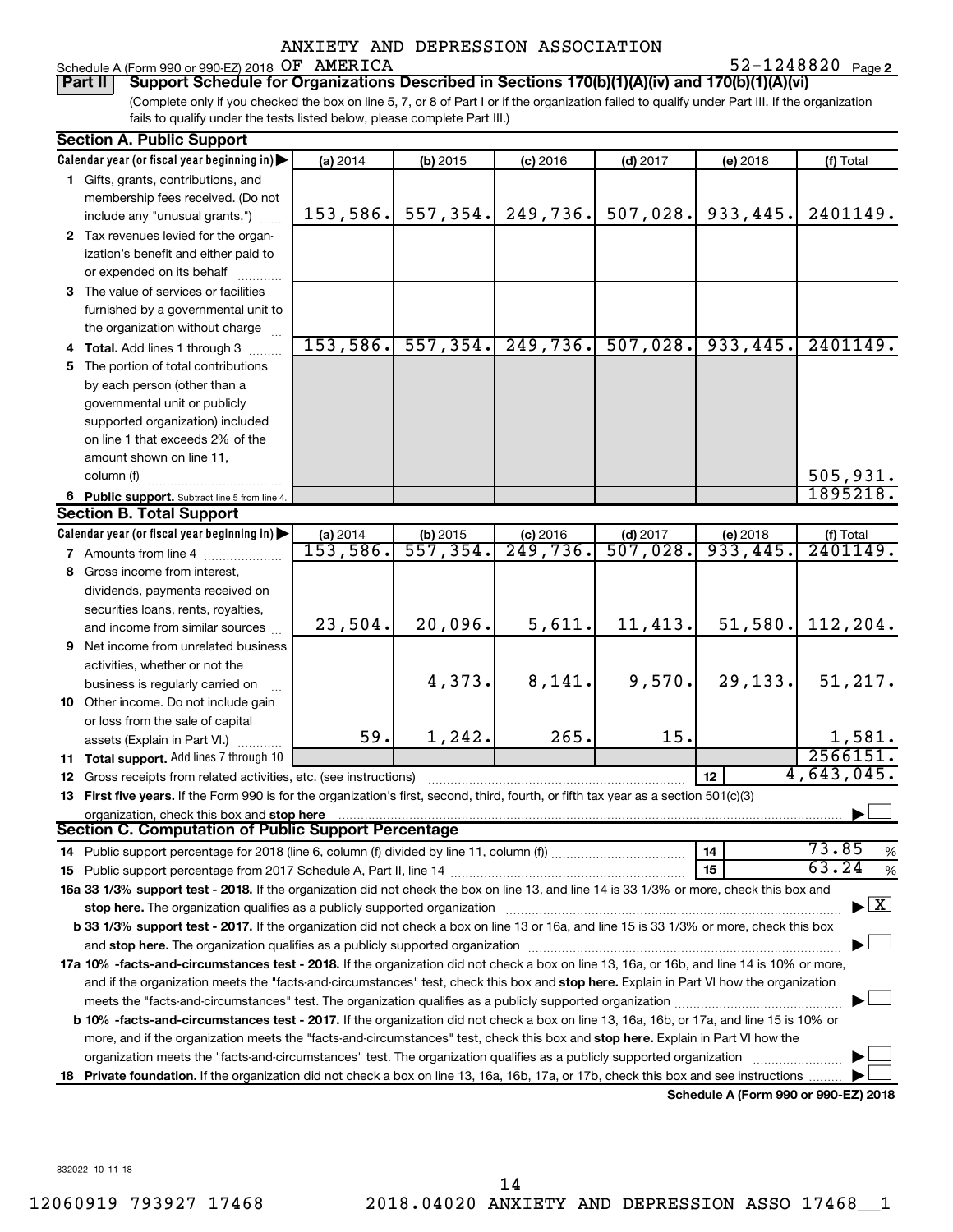|  | ANXIETY AND DEPRESSION ASSOCIATION |
|--|------------------------------------|
|  |                                    |

### Schedule A (Form 990 or 990-EZ) 2018 OF AMERICA

### **Part III Support Schedule for Organizations Described in Section 509(a)(2)**

(Complete only if you checked the box on line 10 of Part I or if the organization failed to qualify under Part II. If the organization fails to qualify under the tests listed below, please complete Part II.)

| <b>Section A. Public Support</b>                                                                                                                                                                |          |            |            |            |          |                                      |
|-------------------------------------------------------------------------------------------------------------------------------------------------------------------------------------------------|----------|------------|------------|------------|----------|--------------------------------------|
| Calendar year (or fiscal year beginning in)                                                                                                                                                     | (a) 2014 | (b) 2015   | $(c)$ 2016 | $(d)$ 2017 | (e) 2018 | (f) Total                            |
| 1 Gifts, grants, contributions, and                                                                                                                                                             |          |            |            |            |          |                                      |
| membership fees received. (Do not                                                                                                                                                               |          |            |            |            |          |                                      |
| include any "unusual grants.")                                                                                                                                                                  |          |            |            |            |          |                                      |
| <b>2</b> Gross receipts from admissions,<br>merchandise sold or services per-<br>formed, or facilities furnished in<br>any activity that is related to the<br>organization's tax-exempt purpose |          |            |            |            |          |                                      |
| 3 Gross receipts from activities that                                                                                                                                                           |          |            |            |            |          |                                      |
| are not an unrelated trade or bus-                                                                                                                                                              |          |            |            |            |          |                                      |
| iness under section 513                                                                                                                                                                         |          |            |            |            |          |                                      |
| 4 Tax revenues levied for the organ-                                                                                                                                                            |          |            |            |            |          |                                      |
| ization's benefit and either paid to                                                                                                                                                            |          |            |            |            |          |                                      |
| or expended on its behalf                                                                                                                                                                       |          |            |            |            |          |                                      |
| 5 The value of services or facilities                                                                                                                                                           |          |            |            |            |          |                                      |
| furnished by a governmental unit to                                                                                                                                                             |          |            |            |            |          |                                      |
| the organization without charge                                                                                                                                                                 |          |            |            |            |          |                                      |
| 6 Total. Add lines 1 through 5                                                                                                                                                                  |          |            |            |            |          |                                      |
| 7a Amounts included on lines 1, 2, and                                                                                                                                                          |          |            |            |            |          |                                      |
| 3 received from disqualified persons                                                                                                                                                            |          |            |            |            |          |                                      |
| <b>b</b> Amounts included on lines 2 and 3 received<br>from other than disqualified persons that<br>exceed the greater of \$5,000 or 1% of the<br>amount on line 13 for the year                |          |            |            |            |          |                                      |
| c Add lines 7a and 7b                                                                                                                                                                           |          |            |            |            |          |                                      |
| 8 Public support. (Subtract line 7c from line 6.)                                                                                                                                               |          |            |            |            |          |                                      |
| <b>Section B. Total Support</b>                                                                                                                                                                 |          |            |            |            |          |                                      |
| Calendar year (or fiscal year beginning in)                                                                                                                                                     | (a) 2014 | $(b)$ 2015 | $(c)$ 2016 | $(d)$ 2017 | (e) 2018 | (f) Total                            |
| 9 Amounts from line 6                                                                                                                                                                           |          |            |            |            |          |                                      |
| <b>10a</b> Gross income from interest,<br>dividends, payments received on<br>securities loans, rents, royalties,<br>and income from similar sources                                             |          |            |            |            |          |                                      |
| <b>b</b> Unrelated business taxable income                                                                                                                                                      |          |            |            |            |          |                                      |
| (less section 511 taxes) from businesses                                                                                                                                                        |          |            |            |            |          |                                      |
| acquired after June 30, 1975                                                                                                                                                                    |          |            |            |            |          |                                      |
| c Add lines 10a and 10b                                                                                                                                                                         |          |            |            |            |          |                                      |
| <b>11</b> Net income from unrelated business<br>activities not included in line 10b.<br>whether or not the business is<br>regularly carried on                                                  |          |            |            |            |          |                                      |
| 12 Other income. Do not include gain<br>or loss from the sale of capital<br>assets (Explain in Part VI.)                                                                                        |          |            |            |            |          |                                      |
| <b>13</b> Total support. (Add lines 9, 10c, 11, and 12.)                                                                                                                                        |          |            |            |            |          |                                      |
| 14 First five years. If the Form 990 is for the organization's first, second, third, fourth, or fifth tax year as a section 501(c)(3) organization,                                             |          |            |            |            |          |                                      |
| check this box and stop here <b>contained and the contained and stop here</b> check this box and stop here <b>contained and stop here</b>                                                       |          |            |            |            |          |                                      |
| Section C. Computation of Public Support Percentage                                                                                                                                             |          |            |            |            |          |                                      |
| 15 Public support percentage for 2018 (line 8, column (f), divided by line 13, column (f) <i></i>                                                                                               |          |            |            |            | 15       | ℅                                    |
|                                                                                                                                                                                                 |          |            |            |            | 16       | %                                    |
| Section D. Computation of Investment Income Percentage                                                                                                                                          |          |            |            |            |          |                                      |
|                                                                                                                                                                                                 |          |            |            |            | 17       | %                                    |
| 18 Investment income percentage from 2017 Schedule A, Part III, line 17                                                                                                                         |          |            |            |            | 18       | %                                    |
| 19a 33 1/3% support tests - 2018. If the organization did not check the box on line 14, and line 15 is more than 33 1/3%, and line 17 is not                                                    |          |            |            |            |          |                                      |
| more than 33 1/3%, check this box and stop here. The organization qualifies as a publicly supported organization                                                                                |          |            |            |            |          |                                      |
| b 33 1/3% support tests - 2017. If the organization did not check a box on line 14 or line 19a, and line 16 is more than 33 1/3%, and                                                           |          |            |            |            |          |                                      |
| line 18 is not more than 33 1/3%, check this box and stop here. The organization qualifies as a publicly supported organization                                                                 |          |            |            |            |          |                                      |
|                                                                                                                                                                                                 |          |            |            |            |          |                                      |
| 832023 10-11-18                                                                                                                                                                                 |          |            | 15         |            |          | Schedule A (Form 990 or 990-EZ) 2018 |
|                                                                                                                                                                                                 |          |            |            |            |          |                                      |

12060919 793927 17468 2018.04020 ANXIETY AND DEPRESSION ASSO 17468\_\_1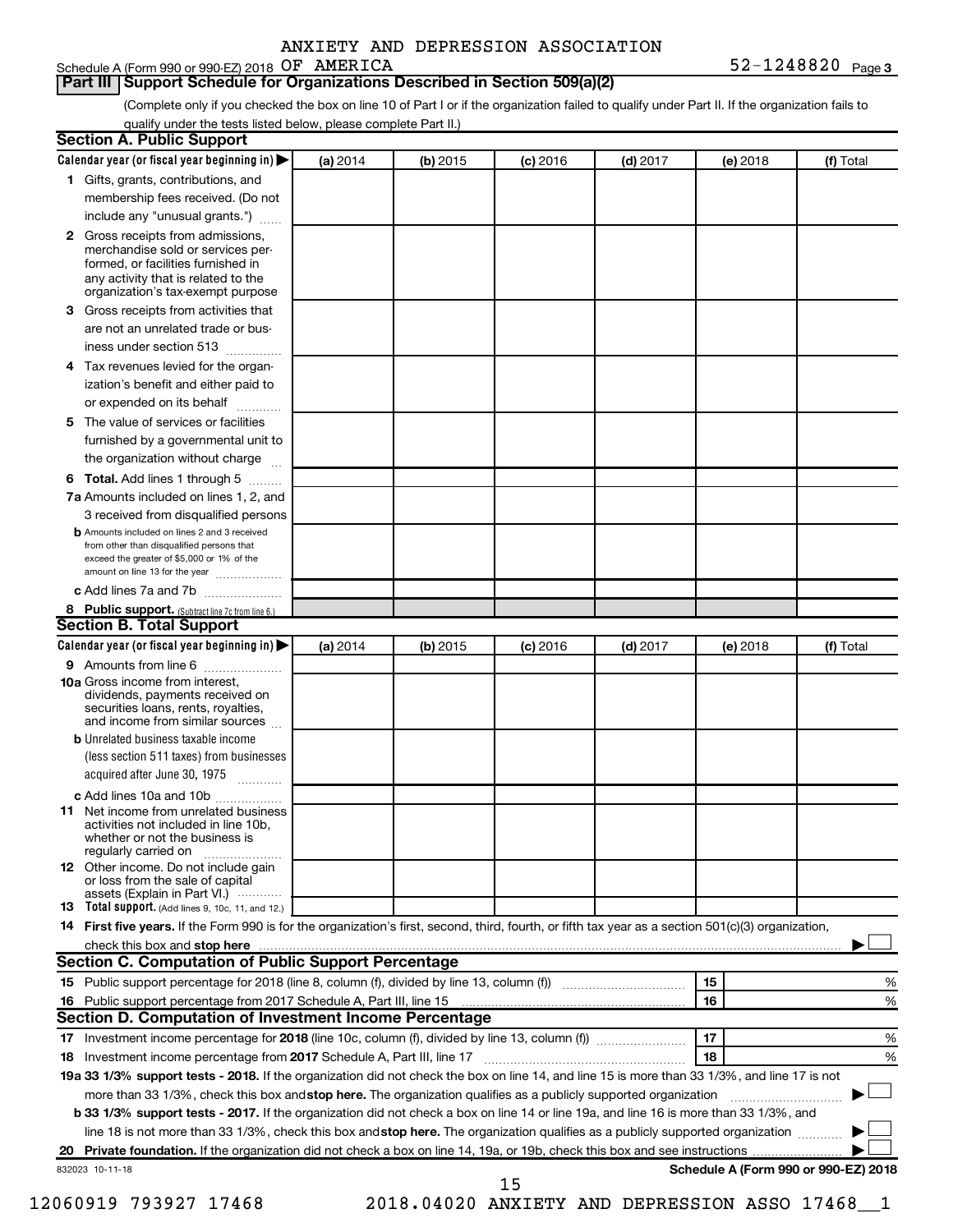### Schedule A (Form 990 or 990-EZ) 2018  $OF$   $AMERICA$   $52-1248820$   $Page$ **Part IV Supporting Organizations**

(Complete only if you checked a box in line 12 on Part I. If you checked 12a of Part I, complete Sections A and B. If you checked 12b of Part I, complete Sections A and C. If you checked 12c of Part I, complete Sections A, D, and E. If you checked 12d of Part I, complete Sections A and D, and complete Part V.)

#### **Section A. All Supporting Organizations**

- **1** Are all of the organization's supported organizations listed by name in the organization's governing documents? If "No," describe in Part VI how the supported organizations are designated. If designated by *class or purpose, describe the designation. If historic and continuing relationship, explain.*
- **2** Did the organization have any supported organization that does not have an IRS determination of status under section 509(a)(1) or (2)? If "Yes," explain in Part **VI** how the organization determined that the supported *organization was described in section 509(a)(1) or (2).*
- **3a** Did the organization have a supported organization described in section 501(c)(4), (5), or (6)? If "Yes," answer *(b) and (c) below.*
- **b** Did the organization confirm that each supported organization qualified under section 501(c)(4), (5), or (6) and satisfied the public support tests under section 509(a)(2)? If "Yes," describe in Part VI when and how the *organization made the determination.*
- **c** Did the organization ensure that all support to such organizations was used exclusively for section 170(c)(2)(B) purposes? If "Yes," explain in Part VI what controls the organization put in place to ensure such use.
- **4 a** *If* Was any supported organization not organized in the United States ("foreign supported organization")? *"Yes," and if you checked 12a or 12b in Part I, answer (b) and (c) below.*
- **b** Did the organization have ultimate control and discretion in deciding whether to make grants to the foreign supported organization? If "Yes," describe in Part VI how the organization had such control and discretion *despite being controlled or supervised by or in connection with its supported organizations.*
- **c** Did the organization support any foreign supported organization that does not have an IRS determination under sections 501(c)(3) and 509(a)(1) or (2)? If "Yes," explain in Part VI what controls the organization used *to ensure that all support to the foreign supported organization was used exclusively for section 170(c)(2)(B) purposes.*
- **5a** Did the organization add, substitute, or remove any supported organizations during the tax year? If "Yes," answer (b) and (c) below (if applicable). Also, provide detail in **Part VI,** including (i) the names and EIN *numbers of the supported organizations added, substituted, or removed; (ii) the reasons for each such action; (iii) the authority under the organization's organizing document authorizing such action; and (iv) how the action was accomplished (such as by amendment to the organizing document).*
- **b Type I or Type II only.** Was any added or substituted supported organization part of a class already designated in the organization's organizing document?
- **c Substitutions only.**  Was the substitution the result of an event beyond the organization's control?
- **6** Did the organization provide support (whether in the form of grants or the provision of services or facilities) to **Part VI.** support or benefit one or more of the filing organization's supported organizations? If "Yes," provide detail in anyone other than (i) its supported organizations, (ii) individuals that are part of the charitable class benefited by one or more of its supported organizations, or (iii) other supporting organizations that also
- **7** Did the organization provide a grant, loan, compensation, or other similar payment to a substantial contributor regard to a substantial contributor? If "Yes," complete Part I of Schedule L (Form 990 or 990-EZ). (as defined in section 4958(c)(3)(C)), a family member of a substantial contributor, or a 35% controlled entity with
- **8** Did the organization make a loan to a disqualified person (as defined in section 4958) not described in line 7? *If "Yes," complete Part I of Schedule L (Form 990 or 990-EZ).*
- **9 a** Was the organization controlled directly or indirectly at any time during the tax year by one or more in section 509(a)(1) or (2))? If "Yes," provide detail in **Part VI.** disqualified persons as defined in section 4946 (other than foundation managers and organizations described
- **b** Did one or more disqualified persons (as defined in line 9a) hold a controlling interest in any entity in which the supporting organization had an interest? If "Yes," provide detail in Part VI.
- **c** Did a disqualified person (as defined in line 9a) have an ownership interest in, or derive any personal benefit from, assets in which the supporting organization also had an interest? If "Yes," provide detail in Part VI.
- **10 a** Was the organization subject to the excess business holdings rules of section 4943 because of section supporting organizations)? If "Yes," answer 10b below. 4943(f) (regarding certain Type II supporting organizations, and all Type III non-functionally integrated
	- **b** Did the organization have any excess business holdings in the tax year? (Use Schedule C, Form 4720, to *determine whether the organization had excess business holdings.)*

832024 10-11-18

**3a 3b 3c 4a 4b 4c 5a 5b 5c 6 7 8 9a 9b 9c**

**Schedule A (Form 990 or 990-EZ) 2018**

**10a**

**10b**

12060919 793927 17468 2018.04020 ANXIETY AND DEPRESSION ASSO 17468\_\_1 16

**1**

**2**

**Yes No**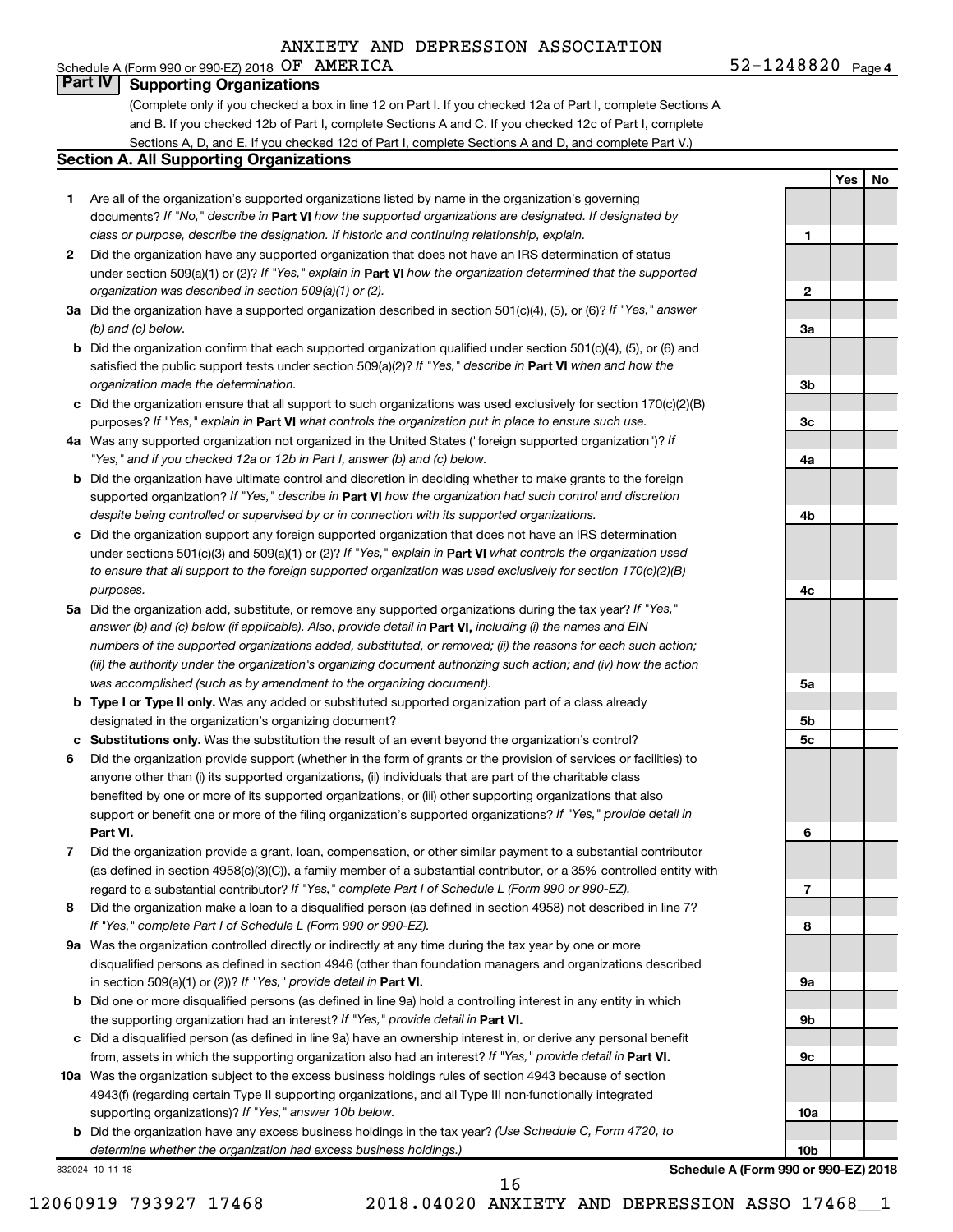| Schedule A (Form 990 or 990-EZ) 2018 $OF$ AMERICA |  | $52 - 1248820$ Page 5 |  |
|---------------------------------------------------|--|-----------------------|--|
|---------------------------------------------------|--|-----------------------|--|

|    | <b>Part IV</b><br><b>Supporting Organizations (continued)</b>                                                                   |                 |     |    |
|----|---------------------------------------------------------------------------------------------------------------------------------|-----------------|-----|----|
|    |                                                                                                                                 |                 | Yes | No |
| 11 | Has the organization accepted a gift or contribution from any of the following persons?                                         |                 |     |    |
|    | a A person who directly or indirectly controls, either alone or together with persons described in (b) and (c)                  |                 |     |    |
|    | below, the governing body of a supported organization?                                                                          | 11a             |     |    |
|    | <b>b</b> A family member of a person described in (a) above?                                                                    | 11 <sub>b</sub> |     |    |
|    | c A 35% controlled entity of a person described in (a) or (b) above? If "Yes" to a, b, or c, provide detail in Part VI.         | 11c             |     |    |
|    | <b>Section B. Type I Supporting Organizations</b>                                                                               |                 |     |    |
|    |                                                                                                                                 |                 | Yes | No |
| 1  | Did the directors, trustees, or membership of one or more supported organizations have the power to                             |                 |     |    |
|    | regularly appoint or elect at least a majority of the organization's directors or trustees at all times during the              |                 |     |    |
|    | tax year? If "No," describe in Part VI how the supported organization(s) effectively operated, supervised, or                   |                 |     |    |
|    | controlled the organization's activities. If the organization had more than one supported organization,                         |                 |     |    |
|    | describe how the powers to appoint and/or remove directors or trustees were allocated among the supported                       |                 |     |    |
|    | organizations and what conditions or restrictions, if any, applied to such powers during the tax year.                          | 1               |     |    |
| 2  | Did the organization operate for the benefit of any supported organization other than the supported                             |                 |     |    |
|    | organization(s) that operated, supervised, or controlled the supporting organization? If "Yes," explain in                      |                 |     |    |
|    | Part VI how providing such benefit carried out the purposes of the supported organization(s) that operated,                     |                 |     |    |
|    | supervised, or controlled the supporting organization.                                                                          | $\mathbf{2}$    |     |    |
|    | <b>Section C. Type II Supporting Organizations</b>                                                                              |                 |     |    |
|    |                                                                                                                                 |                 | Yes | No |
| 1. | Were a majority of the organization's directors or trustees during the tax year also a majority of the directors                |                 |     |    |
|    | or trustees of each of the organization's supported organization(s)? If "No," describe in Part VI how control                   |                 |     |    |
|    | or management of the supporting organization was vested in the same persons that controlled or managed                          |                 |     |    |
|    | the supported organization(s).                                                                                                  | 1               |     |    |
|    | <b>Section D. All Type III Supporting Organizations</b>                                                                         |                 |     |    |
|    |                                                                                                                                 |                 | Yes | No |
| 1  | Did the organization provide to each of its supported organizations, by the last day of the fifth month of the                  |                 |     |    |
|    | organization's tax year, (i) a written notice describing the type and amount of support provided during the prior tax           |                 |     |    |
|    | year, (ii) a copy of the Form 990 that was most recently filed as of the date of notification, and (iii) copies of the          |                 |     |    |
|    | organization's governing documents in effect on the date of notification, to the extent not previously provided?                | 1               |     |    |
| 2  | Were any of the organization's officers, directors, or trustees either (i) appointed or elected by the supported                |                 |     |    |
|    | organization(s) or (ii) serving on the governing body of a supported organization? If "No," explain in Part VI how              |                 |     |    |
|    | the organization maintained a close and continuous working relationship with the supported organization(s).                     | 2               |     |    |
| 3  | By reason of the relationship described in (2), did the organization's supported organizations have a                           |                 |     |    |
|    | significant voice in the organization's investment policies and in directing the use of the organization's                      |                 |     |    |
|    | income or assets at all times during the tax year? If "Yes," describe in Part VI the role the organization's                    |                 |     |    |
|    | supported organizations played in this regard.                                                                                  | з               |     |    |
|    | Section E. Type III Functionally Integrated Supporting Organizations                                                            |                 |     |    |
| 1  | Check the box next to the method that the organization used to satisfy the Integral Part Test during the yealsee instructions). |                 |     |    |
| a  | The organization satisfied the Activities Test. Complete line 2 below.                                                          |                 |     |    |
| b  | The organization is the parent of each of its supported organizations. Complete line 3 below.                                   |                 |     |    |
| c  | The organization supported a governmental entity. Describe in Part VI how you supported a government entity (see instructions). |                 |     |    |
| 2  | Activities Test. Answer (a) and (b) below.                                                                                      |                 | Yes | No |
| а  | Did substantially all of the organization's activities during the tax year directly further the exempt purposes of              |                 |     |    |
|    | the supported organization(s) to which the organization was responsive? If "Yes," then in Part VI identify                      |                 |     |    |
|    | those supported organizations and explain how these activities directly furthered their exempt purposes,                        |                 |     |    |
|    | how the organization was responsive to those supported organizations, and how the organization determined                       |                 |     |    |
|    | that these activities constituted substantially all of its activities.                                                          | 2a              |     |    |
| b  | Did the activities described in (a) constitute activities that, but for the organization's involvement, one or more             |                 |     |    |
|    | of the organization's supported organization(s) would have been engaged in? If "Yes," explain in Part VI the                    |                 |     |    |
|    | reasons for the organization's position that its supported organization(s) would have engaged in these                          |                 |     |    |
|    | activities but for the organization's involvement.                                                                              | 2b              |     |    |
| З  | Parent of Supported Organizations. Answer (a) and (b) below.                                                                    |                 |     |    |
| а  | Did the organization have the power to regularly appoint or elect a majority of the officers, directors, or                     |                 |     |    |
|    | trustees of each of the supported organizations? Provide details in Part VI.                                                    | За              |     |    |
|    | <b>b</b> Did the organization exercise a substantial degree of direction over the policies, programs, and activities of each    |                 |     |    |
|    | of its supported organizations? If "Yes," describe in Part VI the role played by the organization in this regard.               | Зb              |     |    |
|    | Schedule A (Form 990 or 990-EZ) 2018<br>832025 10-11-18                                                                         |                 |     |    |

17

<sup>12060919 793927 17468 2018.04020</sup> ANXIETY AND DEPRESSION ASSO 17468\_\_1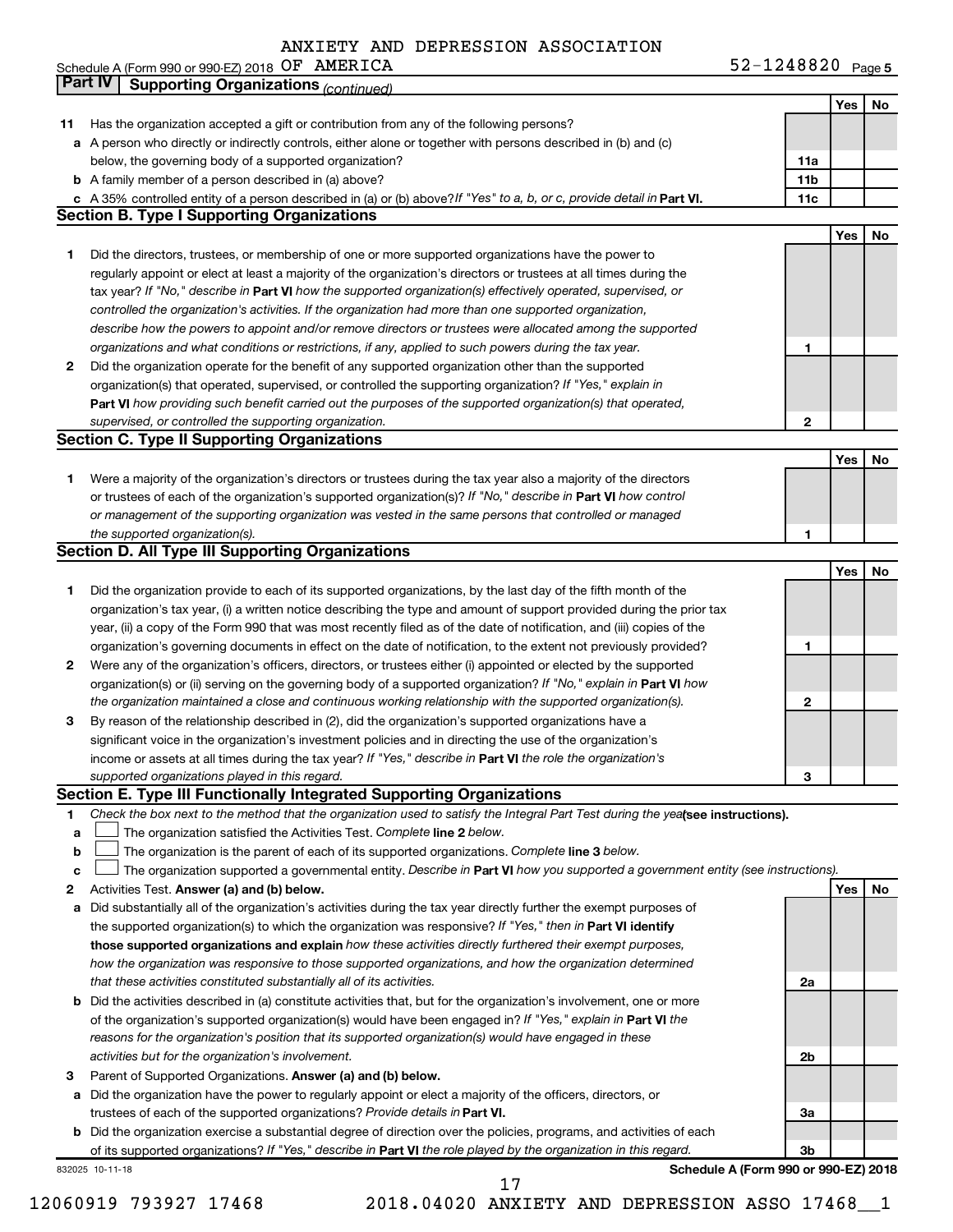#### **1 Letter or if the organization satisfied the Integral Part Test as a qualifying trust on Nov. 20, 1970 (explain in Part VI.) See instructions. All Section A - Adjusted Net Income 1 2 3 4 5 6 7 8 1 2 3 4 5 6 7 Adjusted Net Income** (subtract lines 5, 6, and 7 from line 4) **8 8 Section B - Minimum Asset Amount 1 2 3 4 5 6 7 8 a** Average monthly value of securities **b** Average monthly cash balances **c** Fair market value of other non-exempt-use assets **d Total**  (add lines 1a, 1b, and 1c) **e Discount** claimed for blockage or other **1a 1b 1c 1d 2 3 4 5 6 7 8** factors (explain in detail in Part VI): **Minimum Asset Amount**  (add line 7 to line 6) **Section C - Distributable Amount 1 2 3 4 5 6 1 2 3 4 5 6** Distributable Amount. Subtract line 5 from line 4, unless subject to Schedule A (Form 990 or 990-EZ) 2018  $OF$   $AMERICA$   $52-1248820$   $Page$ other Type III non-functionally integrated supporting organizations must complete Sections A through E. (B) Current Year (A) Prior Year Net short-term capital gain Recoveries of prior-year distributions Other gross income (see instructions) Add lines 1 through 3 Depreciation and depletion Portion of operating expenses paid or incurred for production or collection of gross income or for management, conservation, or maintenance of property held for production of income (see instructions) Other expenses (see instructions) (B) Current Year  $(A)$  Prior Year  $\left\{\n\begin{array}{ccc}\n\end{array}\n\right\}$  (optional) Aggregate fair market value of all non-exempt-use assets (see instructions for short tax year or assets held for part of year): Acquisition indebtedness applicable to non-exempt-use assets Subtract line 2 from line 1d Cash deemed held for exempt use. Enter 1-1/2% of line 3 (for greater amount, see instructions) Net value of non-exempt-use assets (subtract line 4 from line 3) Multiply line 5 by .035 Recoveries of prior-year distributions Current Year Adjusted net income for prior year (from Section A, line 8, Column A) Enter 85% of line 1 Minimum asset amount for prior year (from Section B, line 8, Column A) Enter greater of line 2 or line 3 Income tax imposed in prior year emergency temporary reduction (see instructions) **Part V Type III Non-Functionally Integrated 509(a)(3) Supporting Organizations**   $\Box$

**7** Check here if the current year is the organization's first as a non-functionally integrated Type III supporting organization (see † instructions).

**Schedule A (Form 990 or 990-EZ) 2018**

832026 10-11-18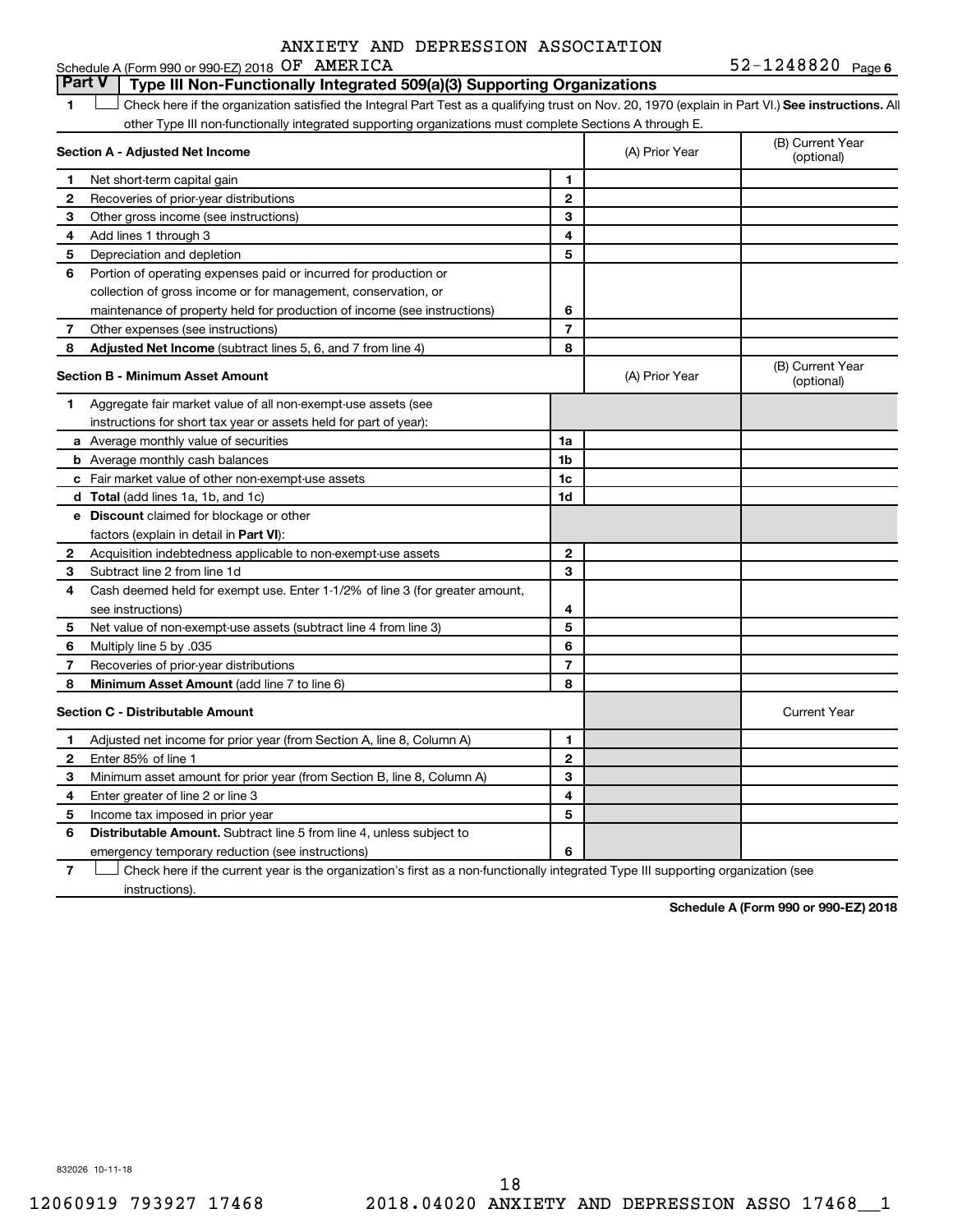|               | Schedule A (Form 990 or 990-EZ) 2018 OF AMERICA                                            |                                    |                                               | $52 - 1248820$ Page 7                            |
|---------------|--------------------------------------------------------------------------------------------|------------------------------------|-----------------------------------------------|--------------------------------------------------|
| <b>Part V</b> | Type III Non-Functionally Integrated 509(a)(3) Supporting Organizations (continued)        |                                    |                                               |                                                  |
|               | <b>Section D - Distributions</b>                                                           |                                    |                                               | <b>Current Year</b>                              |
| 1             | Amounts paid to supported organizations to accomplish exempt purposes                      |                                    |                                               |                                                  |
| 2             | Amounts paid to perform activity that directly furthers exempt purposes of supported       |                                    |                                               |                                                  |
|               | organizations, in excess of income from activity                                           |                                    |                                               |                                                  |
| З             | Administrative expenses paid to accomplish exempt purposes of supported organizations      |                                    |                                               |                                                  |
| 4             | Amounts paid to acquire exempt-use assets                                                  |                                    |                                               |                                                  |
| 5             | Qualified set-aside amounts (prior IRS approval required)                                  |                                    |                                               |                                                  |
| 6             | Other distributions (describe in <b>Part VI</b> ). See instructions.                       |                                    |                                               |                                                  |
| 7             | Total annual distributions. Add lines 1 through 6.                                         |                                    |                                               |                                                  |
| 8             | Distributions to attentive supported organizations to which the organization is responsive |                                    |                                               |                                                  |
|               | (provide details in Part VI). See instructions.                                            |                                    |                                               |                                                  |
| 9             | Distributable amount for 2018 from Section C, line 6                                       |                                    |                                               |                                                  |
| 10            | Line 8 amount divided by line 9 amount                                                     |                                    |                                               |                                                  |
|               | <b>Section E - Distribution Allocations (see instructions)</b>                             | (i)<br><b>Excess Distributions</b> | (ii)<br><b>Underdistributions</b><br>Pre-2018 | (iii)<br><b>Distributable</b><br>Amount for 2018 |
| 1             | Distributable amount for 2018 from Section C, line 6                                       |                                    |                                               |                                                  |
| 2             | Underdistributions, if any, for years prior to 2018 (reason-                               |                                    |                                               |                                                  |
|               | able cause required-explain in Part VI). See instructions.                                 |                                    |                                               |                                                  |
| 3             | Excess distributions carryover, if any, to 2018                                            |                                    |                                               |                                                  |
|               | <b>a</b> From 2013                                                                         |                                    |                                               |                                                  |
|               | $b$ From 2014                                                                              |                                    |                                               |                                                  |
|               | c From 2015                                                                                |                                    |                                               |                                                  |
|               | d From 2016                                                                                |                                    |                                               |                                                  |
|               | e From 2017                                                                                |                                    |                                               |                                                  |
|               | f Total of lines 3a through e                                                              |                                    |                                               |                                                  |
|               | g Applied to underdistributions of prior years                                             |                                    |                                               |                                                  |
|               | <b>h</b> Applied to 2018 distributable amount                                              |                                    |                                               |                                                  |
| Ť.            | Carryover from 2013 not applied (see instructions)                                         |                                    |                                               |                                                  |
|               | Remainder. Subtract lines 3g, 3h, and 3i from 3f.                                          |                                    |                                               |                                                  |
| 4             | Distributions for 2018 from Section D.                                                     |                                    |                                               |                                                  |
|               | line $7:$                                                                                  |                                    |                                               |                                                  |
|               | a Applied to underdistributions of prior years                                             |                                    |                                               |                                                  |
|               | <b>b</b> Applied to 2018 distributable amount                                              |                                    |                                               |                                                  |
|               | <b>c</b> Remainder. Subtract lines 4a and 4b from 4.                                       |                                    |                                               |                                                  |
| 5             | Remaining underdistributions for years prior to 2018, if                                   |                                    |                                               |                                                  |
|               | any. Subtract lines 3g and 4a from line 2. For result greater                              |                                    |                                               |                                                  |
|               | than zero, explain in Part VI. See instructions.                                           |                                    |                                               |                                                  |
| 6             | Remaining underdistributions for 2018. Subtract lines 3h                                   |                                    |                                               |                                                  |
|               | and 4b from line 1. For result greater than zero, explain in                               |                                    |                                               |                                                  |
|               | <b>Part VI.</b> See instructions.                                                          |                                    |                                               |                                                  |
| 7             | Excess distributions carryover to 2019. Add lines 3j                                       |                                    |                                               |                                                  |
|               | and 4c.                                                                                    |                                    |                                               |                                                  |
| 8             | Breakdown of line 7:                                                                       |                                    |                                               |                                                  |
|               | a Excess from 2014                                                                         |                                    |                                               |                                                  |
|               | <b>b</b> Excess from 2015                                                                  |                                    |                                               |                                                  |
|               | c Excess from 2016                                                                         |                                    |                                               |                                                  |
|               | d Excess from 2017                                                                         |                                    |                                               |                                                  |
|               | e Excess from 2018                                                                         |                                    |                                               |                                                  |
|               |                                                                                            |                                    |                                               |                                                  |

**Schedule A (Form 990 or 990-EZ) 2018**

832027 10-11-18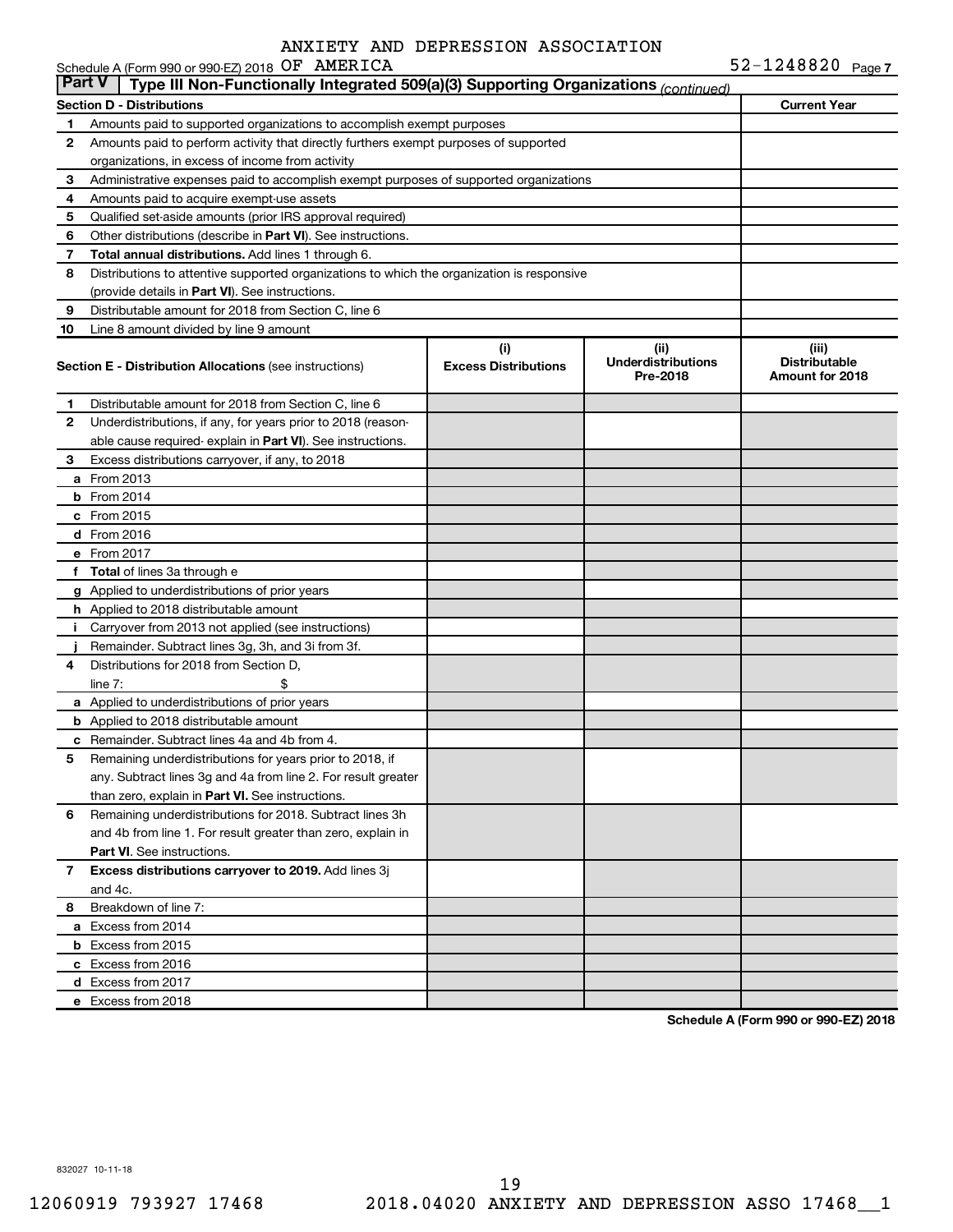| Schedule A (Form 990 or 990-EZ) 2018 OF AMERICA                                                                                                                                                                                                                                                                                                                                                                                                                                                                                                                                                               | 52-1248820 Page 8 |
|---------------------------------------------------------------------------------------------------------------------------------------------------------------------------------------------------------------------------------------------------------------------------------------------------------------------------------------------------------------------------------------------------------------------------------------------------------------------------------------------------------------------------------------------------------------------------------------------------------------|-------------------|
| <b>Part VI</b><br>Supplemental Information. Provide the explanations required by Part II, line 10; Part II, line 17a or 17b; Part III, line 12;<br>Part IV, Section A, lines 1, 2, 3b, 3c, 4b, 4c, 5a, 6, 9a, 9b, 9c, 11a, 11b, and 11c; Part IV, Section B, lines 1 and 2; Part IV, Section C,<br>line 1; Part IV, Section D, lines 2 and 3; Part IV, Section E, lines 1c, 2a, 2b, 3a, and 3b; Part V, line 1; Part V, Section B, line 1e; Part V,<br>Section D, lines 5, 6, and 8; and Part V, Section E, lines 2, 5, and 6. Also complete this part for any additional information.<br>(See instructions.) |                   |
| SCHEDULE A, PART II, LINE 10, EXPLANATION FOR OTHER INCOME:                                                                                                                                                                                                                                                                                                                                                                                                                                                                                                                                                   |                   |
| OTHER REFUNDS AND REIMBURSEMENTS                                                                                                                                                                                                                                                                                                                                                                                                                                                                                                                                                                              |                   |
| 59.<br>2014 AMOUNT:<br>\$                                                                                                                                                                                                                                                                                                                                                                                                                                                                                                                                                                                     |                   |
| 1,242.<br>2015 AMOUNT:<br>\$                                                                                                                                                                                                                                                                                                                                                                                                                                                                                                                                                                                  |                   |
| 265.<br>2016 AMOUNT:<br>\$                                                                                                                                                                                                                                                                                                                                                                                                                                                                                                                                                                                    |                   |
| 15.<br>2017 AMOUNT:<br>\$                                                                                                                                                                                                                                                                                                                                                                                                                                                                                                                                                                                     |                   |
|                                                                                                                                                                                                                                                                                                                                                                                                                                                                                                                                                                                                               |                   |
|                                                                                                                                                                                                                                                                                                                                                                                                                                                                                                                                                                                                               |                   |
|                                                                                                                                                                                                                                                                                                                                                                                                                                                                                                                                                                                                               |                   |
|                                                                                                                                                                                                                                                                                                                                                                                                                                                                                                                                                                                                               |                   |
|                                                                                                                                                                                                                                                                                                                                                                                                                                                                                                                                                                                                               |                   |
|                                                                                                                                                                                                                                                                                                                                                                                                                                                                                                                                                                                                               |                   |
|                                                                                                                                                                                                                                                                                                                                                                                                                                                                                                                                                                                                               |                   |
|                                                                                                                                                                                                                                                                                                                                                                                                                                                                                                                                                                                                               |                   |
|                                                                                                                                                                                                                                                                                                                                                                                                                                                                                                                                                                                                               |                   |
|                                                                                                                                                                                                                                                                                                                                                                                                                                                                                                                                                                                                               |                   |
|                                                                                                                                                                                                                                                                                                                                                                                                                                                                                                                                                                                                               |                   |
|                                                                                                                                                                                                                                                                                                                                                                                                                                                                                                                                                                                                               |                   |
|                                                                                                                                                                                                                                                                                                                                                                                                                                                                                                                                                                                                               |                   |
|                                                                                                                                                                                                                                                                                                                                                                                                                                                                                                                                                                                                               |                   |
|                                                                                                                                                                                                                                                                                                                                                                                                                                                                                                                                                                                                               |                   |
|                                                                                                                                                                                                                                                                                                                                                                                                                                                                                                                                                                                                               |                   |
|                                                                                                                                                                                                                                                                                                                                                                                                                                                                                                                                                                                                               |                   |
|                                                                                                                                                                                                                                                                                                                                                                                                                                                                                                                                                                                                               |                   |
|                                                                                                                                                                                                                                                                                                                                                                                                                                                                                                                                                                                                               |                   |
|                                                                                                                                                                                                                                                                                                                                                                                                                                                                                                                                                                                                               |                   |
|                                                                                                                                                                                                                                                                                                                                                                                                                                                                                                                                                                                                               |                   |

**Schedule A (Form 990 or 990-EZ) 2018**

832028 10-11-18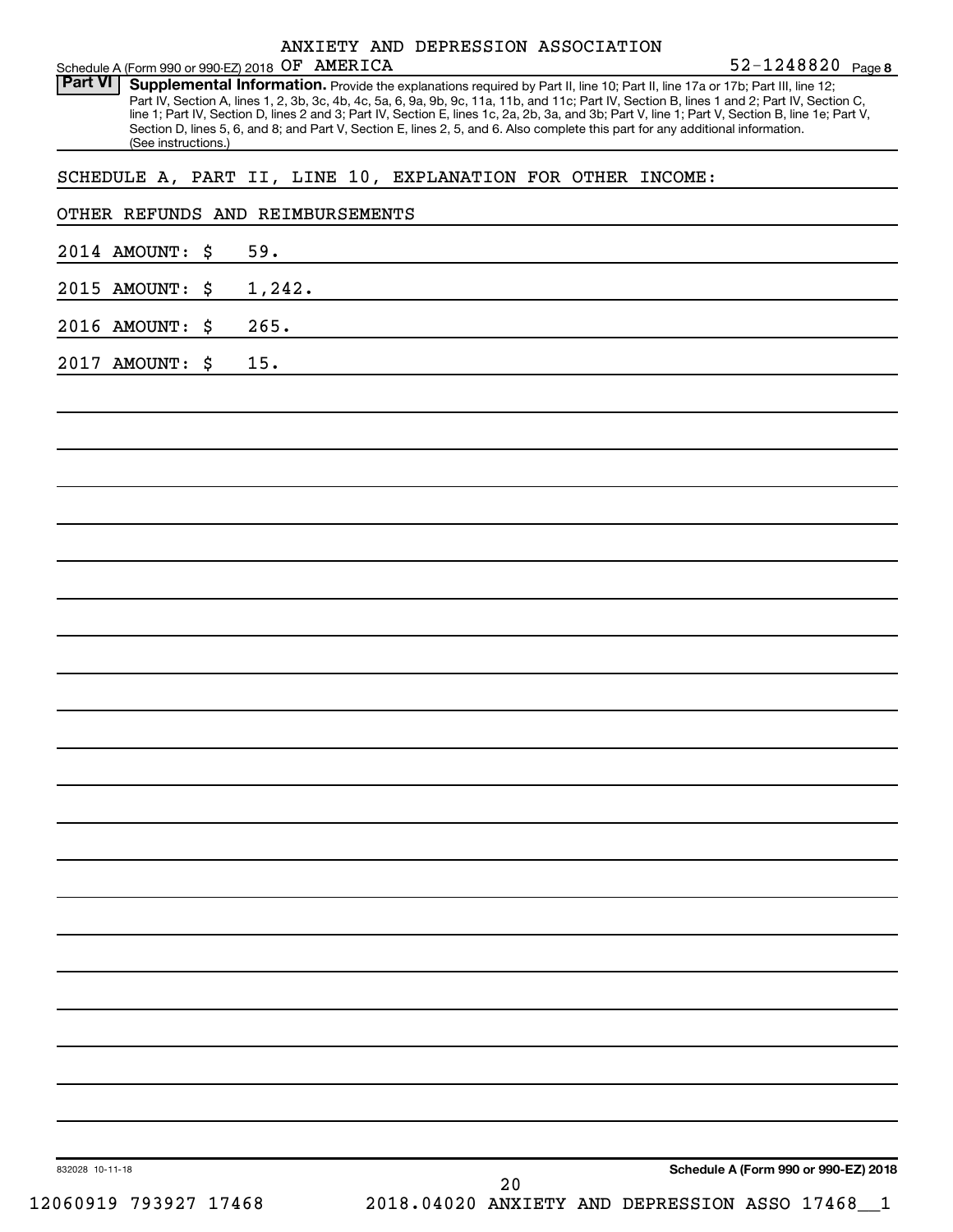Department of the Treasury Internal Revenue Service **(Form 990, 990-EZ,**

|  |  | ** PUBLIC DISCLOSURE COPY ** |  |  |
|--|--|------------------------------|--|--|
|--|--|------------------------------|--|--|

# **Schedule B Schedule of Contributors**

**or 990-PF) | Attach to Form 990, Form 990-EZ, or Form 990-PF. | Go to www.irs.gov/Form990 for the latest information.** OMB No. 1545-0047

**2018**

**Employer identification number**

**Organization type** (check one):

|  | ANXIETY AND DEPRESSION ASSOCIATION |
|--|------------------------------------|
|  |                                    |

| OF AMERICA | 52-1248820 |
|------------|------------|

| Filers of:         | Section:                                                                    |
|--------------------|-----------------------------------------------------------------------------|
| Form 990 or 990-EZ | $ \mathbf{X} $ 501(c)( 3) (enter number) organization                       |
|                    | $4947(a)(1)$ nonexempt charitable trust not treated as a private foundation |
|                    | 527 political organization                                                  |
| Form 990-PF        | 501(c)(3) exempt private foundation                                         |
|                    | 4947(a)(1) nonexempt charitable trust treated as a private foundation       |
|                    | 501(c)(3) taxable private foundation                                        |

Check if your organization is covered by the General Rule or a Special Rule.

**Note:**  Only a section 501(c)(7), (8), or (10) organization can check boxes for both the General Rule and a Special Rule. See instructions.

#### **General Rule**

 $\Box$ 

For an organization filing Form 990, 990-EZ, or 990-PF that received, during the year, contributions totaling \$5,000 or more (in money or property) from any one contributor. Complete Parts I and II. See instructions for determining a contributor's total contributions.

#### **Special Rules**

any one contributor, during the year, total contributions of the greater of (1) \$5,000; or (2) 2% of the amount on (i) Form 990, Part VIII, line 1h;  $\boxed{\text{X}}$  For an organization described in section 501(c)(3) filing Form 990 or 990-EZ that met the 33 1/3% support test of the regulations under sections 509(a)(1) and 170(b)(1)(A)(vi), that checked Schedule A (Form 990 or 990-EZ), Part II, line 13, 16a, or 16b, and that received from or (ii) Form 990-EZ, line 1. Complete Parts I and II.

year, total contributions of more than \$1,000 *exclusively* for religious, charitable, scientific, literary, or educational purposes, or for the For an organization described in section 501(c)(7), (8), or (10) filing Form 990 or 990-EZ that received from any one contributor, during the prevention of cruelty to children or animals. Complete Parts I (entering "N/A" in column (b) instead of the contributor name and address), II, and III.  $\Box$ 

purpose. Don't complete any of the parts unless the General Rule applies to this organization because it received nonexclusively year, contributions exclusively for religious, charitable, etc., purposes, but no such contributions totaled more than \$1,000. If this box is checked, enter here the total contributions that were received during the year for an exclusively religious, charitable, etc., For an organization described in section 501(c)(7), (8), or (10) filing Form 990 or 990-EZ that received from any one contributor, during the religious, charitable, etc., contributions totaling \$5,000 or more during the year  $~\ldots\ldots\ldots\ldots\ldots\ldots\ldots\ldots\blacktriangleright~$ \$  $\Box$ 

**Caution:**  An organization that isn't covered by the General Rule and/or the Special Rules doesn't file Schedule B (Form 990, 990-EZ, or 990-PF),  **must** but it answer "No" on Part IV, line 2, of its Form 990; or check the box on line H of its Form 990-EZ or on its Form 990-PF, Part I, line 2, to certify that it doesn't meet the filing requirements of Schedule B (Form 990, 990-EZ, or 990-PF).

**For Paperwork Reduction Act Notice, see the instructions for Form 990, 990-EZ, or 990-PF. Schedule B (Form 990, 990-EZ, or 990-PF) (2018)** LHA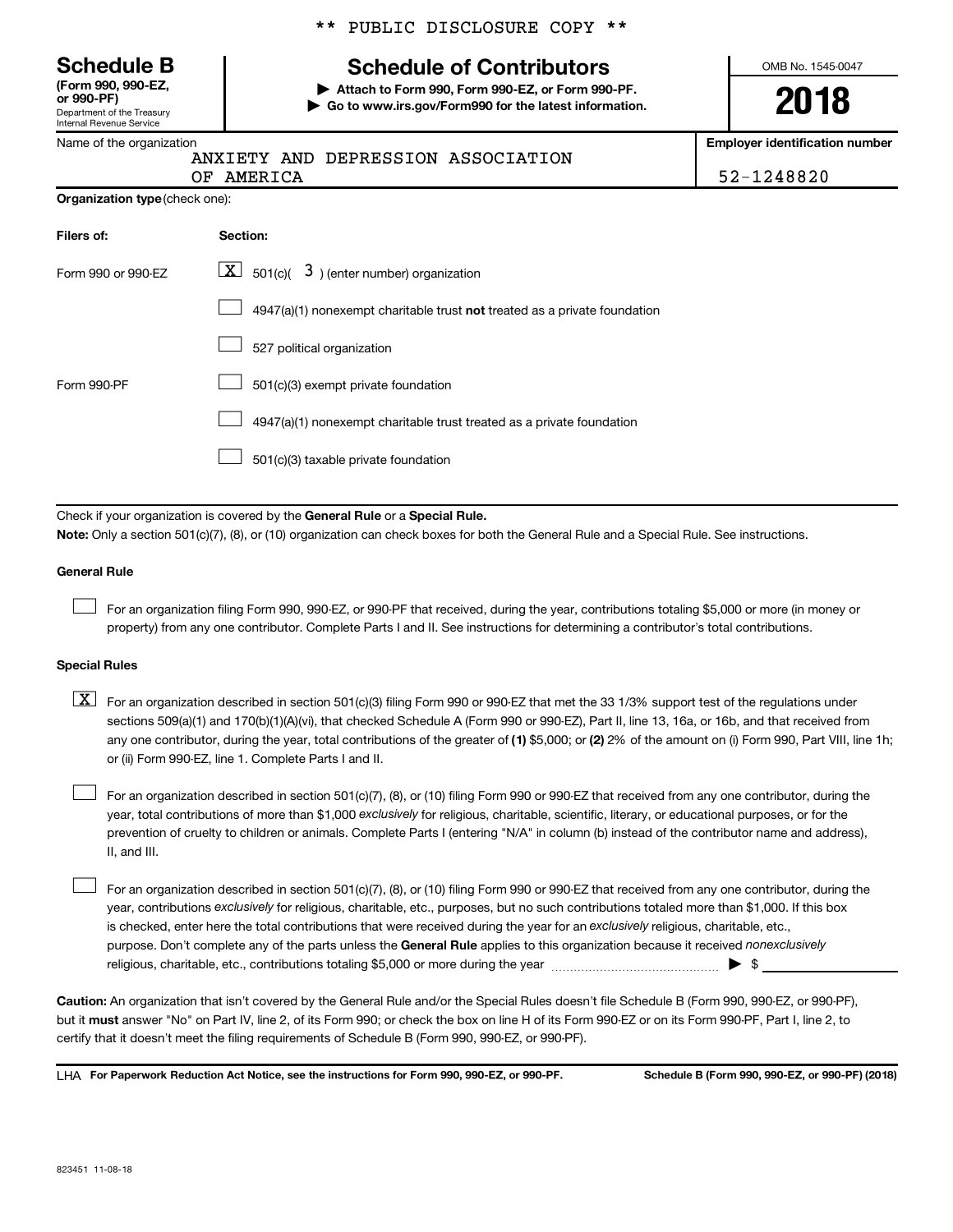#### Schedule B (Form 990, 990-EZ, or 990-PF) (2018)

Name of organization

ANXIETY AND DEPRESSION ASSOCIATION OF AMERICA 52-1248820

**Employer identification number**

| Part I           | <b>Contributors</b> (see instructions). Use duplicate copies of Part I if additional space is needed. |                                   |                                                                                                             |
|------------------|-------------------------------------------------------------------------------------------------------|-----------------------------------|-------------------------------------------------------------------------------------------------------------|
| (a)              | (b)                                                                                                   | (c)                               | (d)                                                                                                         |
| No.              | Name, address, and ZIP + 4                                                                            | <b>Total contributions</b>        | Type of contribution                                                                                        |
| 1                |                                                                                                       | 25,000.<br>\$                     | $\overline{\mathbf{x}}$<br>Person<br>Payroll<br>Noncash<br>(Complete Part II for<br>noncash contributions.) |
| (a)<br>No.       | (b)<br>Name, address, and ZIP + 4                                                                     | (c)<br><b>Total contributions</b> | (d)<br>Type of contribution                                                                                 |
|                  |                                                                                                       |                                   |                                                                                                             |
| $\boldsymbol{2}$ |                                                                                                       | 20,000.<br>\$                     | $\overline{\mathbf{x}}$<br>Person<br>Payroll<br>Noncash<br>(Complete Part II for<br>noncash contributions.) |
| (a)<br>No.       | (b)<br>Name, address, and ZIP + 4                                                                     | (c)<br><b>Total contributions</b> | (d)<br>Type of contribution                                                                                 |
| $\mathbf{3}$     |                                                                                                       | 20,000.<br>\$                     | $\overline{\mathbf{x}}$<br>Person<br>Payroll<br>Noncash<br>(Complete Part II for<br>noncash contributions.) |
| (a)<br>No.       | (b)<br>Name, address, and ZIP + 4                                                                     | (c)<br><b>Total contributions</b> | (d)<br>Type of contribution                                                                                 |
|                  |                                                                                                       | \$                                | Person<br>Payroll<br>Noncash<br>(Complete Part II for<br>noncash contributions.)                            |
| (a)<br>No.       | (b)<br>Name, address, and ZIP + 4                                                                     | (c)<br><b>Total contributions</b> | (d)<br>Type of contribution                                                                                 |
|                  |                                                                                                       | \$                                | Person<br>Payroll<br>Noncash<br>(Complete Part II for<br>noncash contributions.)                            |
| (a)<br>No.       | (b)<br>Name, address, and ZIP + 4                                                                     | (c)<br><b>Total contributions</b> | (d)<br>Type of contribution                                                                                 |
|                  |                                                                                                       | \$                                | Person<br>Payroll<br>Noncash<br>(Complete Part II for<br>noncash contributions.)                            |
| 823452 11-08-18  |                                                                                                       |                                   | Schedule B (Form 990, 990-EZ, or 990-PF) (2018)                                                             |

12060919 793927 17468 2018.04020 ANXIETY AND DEPRESSION ASSO 17468\_\_1 22

**2**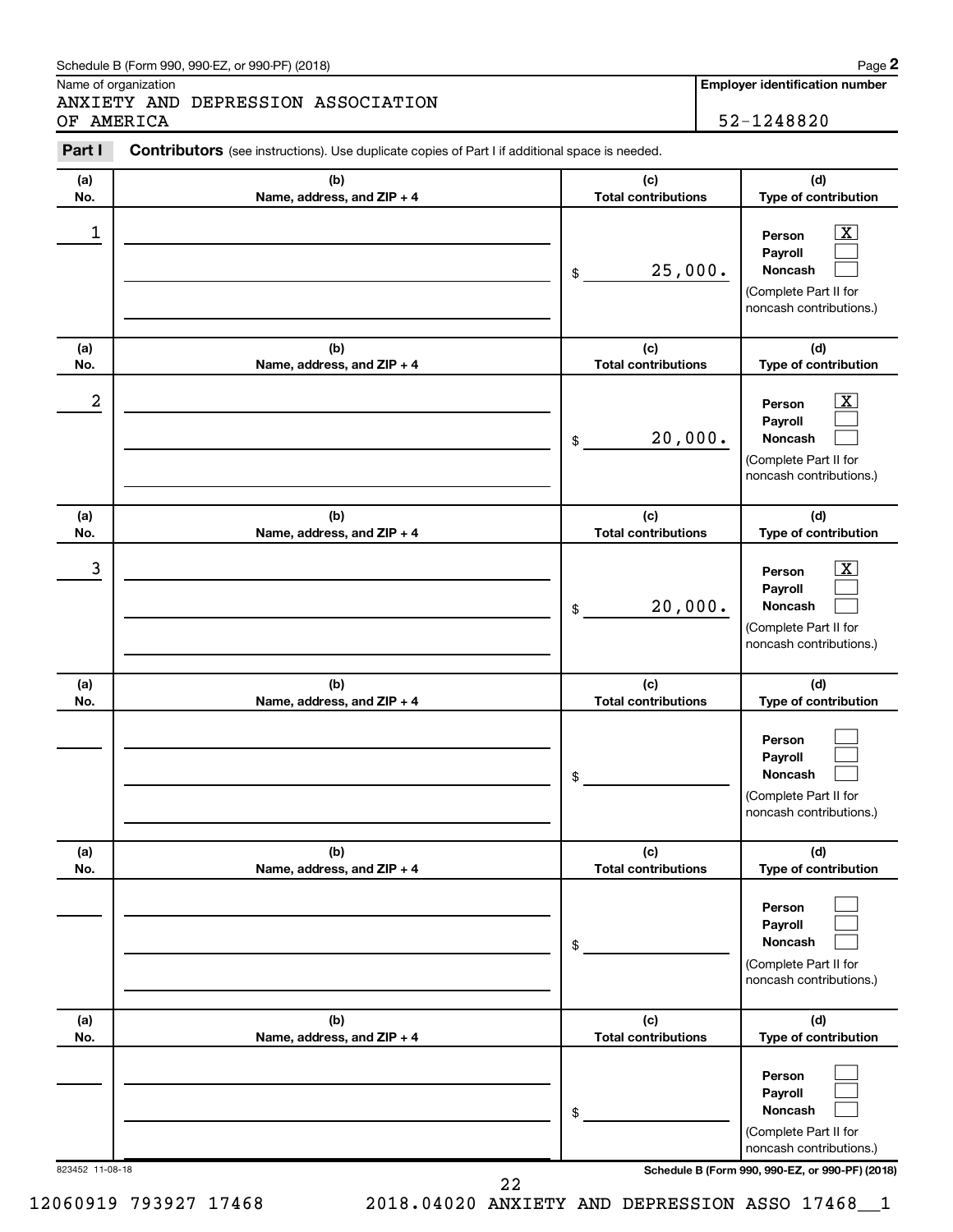| Part II                      | Noncash Property (see instructions). Use duplicate copies of Part II if additional space is needed. |                                                 |                      |  |
|------------------------------|-----------------------------------------------------------------------------------------------------|-------------------------------------------------|----------------------|--|
| (a)<br>No.<br>from<br>Part I | (b)<br>Description of noncash property given                                                        | (c)<br>FMV (or estimate)<br>(See instructions.) | (d)<br>Date received |  |
|                              |                                                                                                     | $\frac{1}{2}$                                   |                      |  |
| (a)<br>No.<br>from<br>Part I | (b)<br>Description of noncash property given                                                        | (c)<br>FMV (or estimate)<br>(See instructions.) | (d)<br>Date received |  |
|                              |                                                                                                     | $\frac{1}{2}$                                   |                      |  |
| (a)<br>No.<br>from<br>Part I | (b)<br>Description of noncash property given                                                        | (c)<br>FMV (or estimate)<br>(See instructions.) | (d)<br>Date received |  |
|                              |                                                                                                     | $\frac{1}{2}$                                   |                      |  |
| (a)<br>No.<br>from<br>Part I | (b)<br>Description of noncash property given                                                        | (c)<br>FMV (or estimate)<br>(See instructions.) | (d)<br>Date received |  |
|                              |                                                                                                     | \$                                              |                      |  |
| (a)<br>No.<br>from<br>Part I | (b)<br>Description of noncash property given                                                        | (c)<br>FMV (or estimate)<br>(See instructions.) | (d)<br>Date received |  |
|                              |                                                                                                     | \$                                              |                      |  |
| (a)<br>No.<br>from<br>Part I | (b)<br>Description of noncash property given                                                        | (c)<br>FMV (or estimate)<br>(See instructions.) | (d)<br>Date received |  |
|                              |                                                                                                     | \$                                              |                      |  |

12060919 793927 17468 2018.04020 ANXIETY AND DEPRESSION ASSO 17468\_\_1

Schedule B (Form 990, 990-EZ, or 990-PF) (2018)

Name of organization

23

**Employer identification number 3**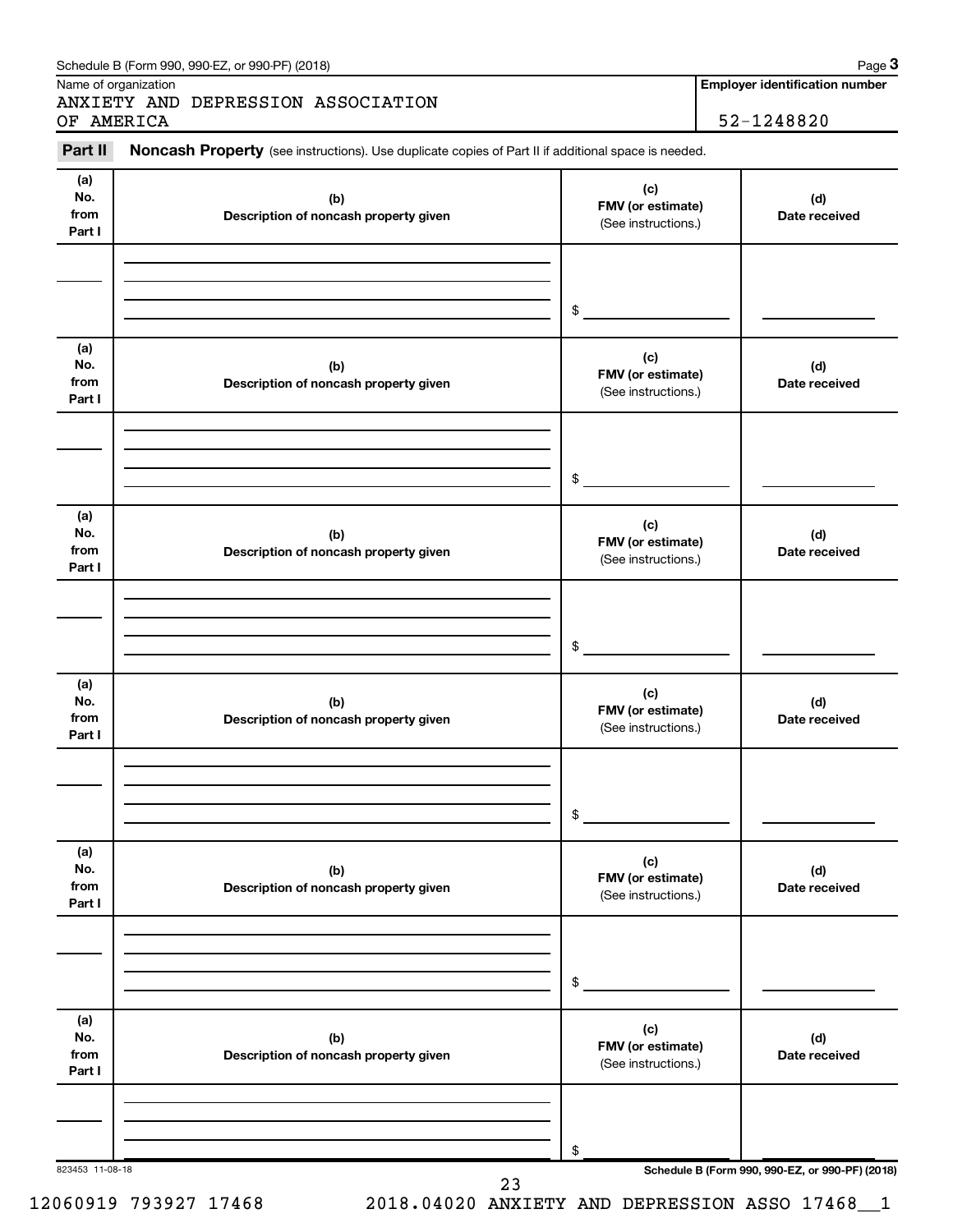| Name of organization      |                                                                                                                                                                                                                                                                                                                                                                                                                                                                                                                  |                      | <b>Employer identification number</b>           |
|---------------------------|------------------------------------------------------------------------------------------------------------------------------------------------------------------------------------------------------------------------------------------------------------------------------------------------------------------------------------------------------------------------------------------------------------------------------------------------------------------------------------------------------------------|----------------------|-------------------------------------------------|
|                           | ANXIETY AND DEPRESSION ASSOCIATION                                                                                                                                                                                                                                                                                                                                                                                                                                                                               |                      |                                                 |
| OF AMERICA                |                                                                                                                                                                                                                                                                                                                                                                                                                                                                                                                  |                      | 52-1248820                                      |
| Part III                  | Exclusively religious, charitable, etc., contributions to organizations described in section 501(c)(7), (8), or (10) that total more than \$1,000 for the year<br>from any one contributor. Complete columns (a) through (e) and the following line entry. For organizations<br>completing Part III, enter the total of exclusively religious, charitable, etc., contributions of \$1,000 or less for the year. (Enter this info. once.) ▶ \$<br>Use duplicate copies of Part III if additional space is needed. |                      |                                                 |
| (a) No.<br>from<br>Part I | (b) Purpose of gift                                                                                                                                                                                                                                                                                                                                                                                                                                                                                              | (c) Use of gift      | (d) Description of how gift is held             |
|                           |                                                                                                                                                                                                                                                                                                                                                                                                                                                                                                                  |                      |                                                 |
|                           |                                                                                                                                                                                                                                                                                                                                                                                                                                                                                                                  | (e) Transfer of gift |                                                 |
|                           | Transferee's name, address, and ZIP + 4                                                                                                                                                                                                                                                                                                                                                                                                                                                                          |                      | Relationship of transferor to transferee        |
|                           |                                                                                                                                                                                                                                                                                                                                                                                                                                                                                                                  |                      |                                                 |
| (a) No.<br>`from          | (b) Purpose of gift                                                                                                                                                                                                                                                                                                                                                                                                                                                                                              | (c) Use of gift      | (d) Description of how gift is held             |
| Part I                    |                                                                                                                                                                                                                                                                                                                                                                                                                                                                                                                  |                      |                                                 |
|                           |                                                                                                                                                                                                                                                                                                                                                                                                                                                                                                                  |                      |                                                 |
|                           |                                                                                                                                                                                                                                                                                                                                                                                                                                                                                                                  | (e) Transfer of gift |                                                 |
|                           | Transferee's name, address, and ZIP + 4                                                                                                                                                                                                                                                                                                                                                                                                                                                                          |                      | Relationship of transferor to transferee        |
|                           |                                                                                                                                                                                                                                                                                                                                                                                                                                                                                                                  |                      |                                                 |
| (a) No.<br>from<br>Part I | (b) Purpose of gift                                                                                                                                                                                                                                                                                                                                                                                                                                                                                              | (c) Use of gift      | (d) Description of how gift is held             |
|                           |                                                                                                                                                                                                                                                                                                                                                                                                                                                                                                                  |                      |                                                 |
|                           |                                                                                                                                                                                                                                                                                                                                                                                                                                                                                                                  | (e) Transfer of gift |                                                 |
|                           | Transferee's name, address, and ZIP + 4                                                                                                                                                                                                                                                                                                                                                                                                                                                                          |                      | Relationship of transferor to transferee        |
|                           |                                                                                                                                                                                                                                                                                                                                                                                                                                                                                                                  |                      |                                                 |
| (a) No.<br>from<br>Part I | (b) Purpose of gift                                                                                                                                                                                                                                                                                                                                                                                                                                                                                              | (c) Use of gift      | (d) Description of how gift is held             |
|                           |                                                                                                                                                                                                                                                                                                                                                                                                                                                                                                                  |                      |                                                 |
|                           |                                                                                                                                                                                                                                                                                                                                                                                                                                                                                                                  | (e) Transfer of gift |                                                 |
|                           | Transferee's name, address, and ZIP + 4                                                                                                                                                                                                                                                                                                                                                                                                                                                                          |                      | Relationship of transferor to transferee        |
|                           |                                                                                                                                                                                                                                                                                                                                                                                                                                                                                                                  |                      |                                                 |
| 823454 11-08-18           |                                                                                                                                                                                                                                                                                                                                                                                                                                                                                                                  | 24                   | Schedule B (Form 990, 990-EZ, or 990-PF) (2018) |

12060919 793927 17468 2018.04020 ANXIETY AND DEPRESSION ASSO 17468\_\_1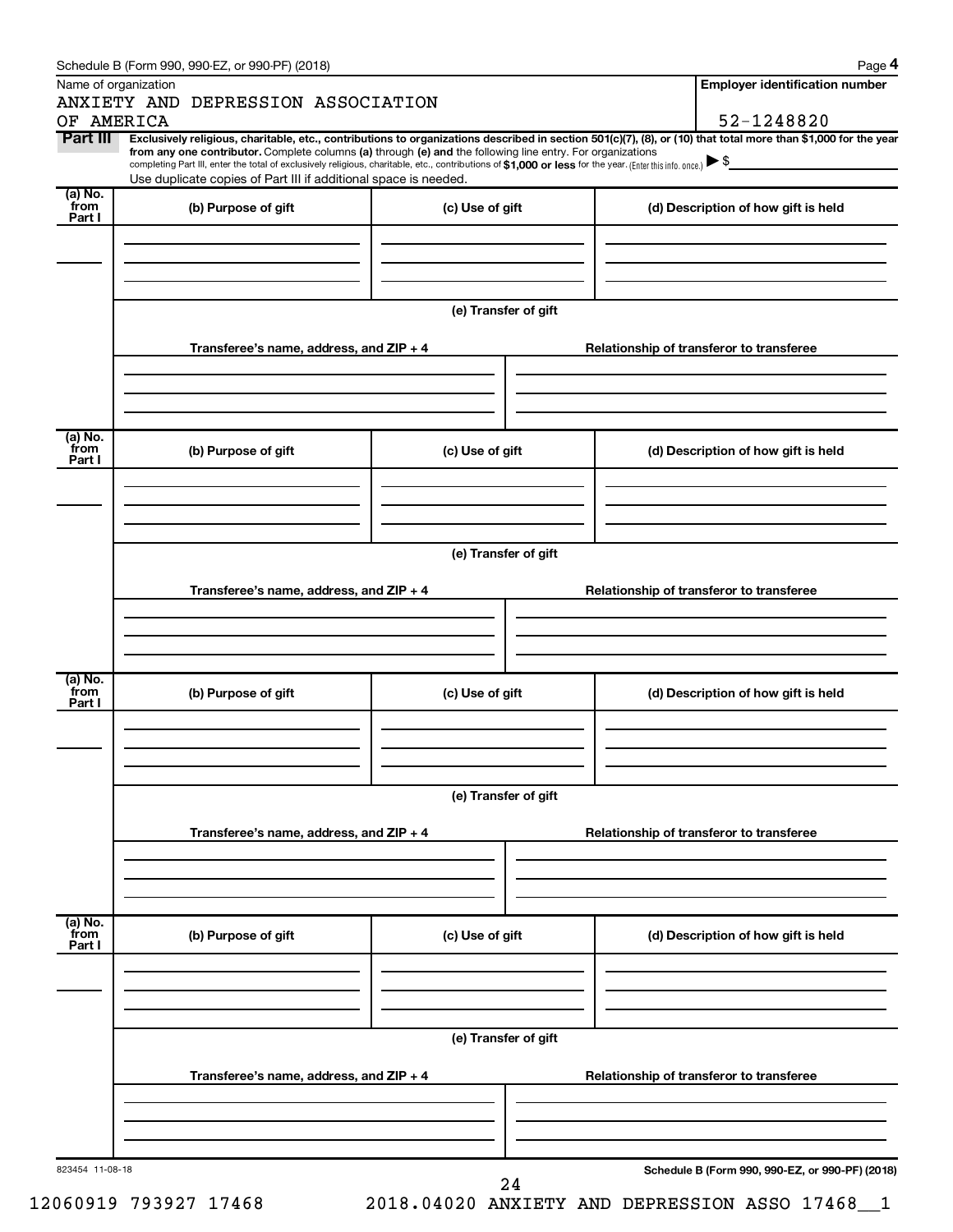|         | <b>SCHEDULE D</b>                                      |                                                                                       |                                                                                                                                                                                                                                                                                                            | OMB No. 1545-0047                                   |
|---------|--------------------------------------------------------|---------------------------------------------------------------------------------------|------------------------------------------------------------------------------------------------------------------------------------------------------------------------------------------------------------------------------------------------------------------------------------------------------------|-----------------------------------------------------|
|         | (Form 990)                                             |                                                                                       | <b>Supplemental Financial Statements</b><br>Complete if the organization answered "Yes" on Form 990,                                                                                                                                                                                                       |                                                     |
|         |                                                        |                                                                                       | Part IV, line 6, 7, 8, 9, 10, 11a, 11b, 11c, 11d, 11e, 11f, 12a, or 12b.<br>Attach to Form 990.                                                                                                                                                                                                            | <b>Open to Public</b>                               |
|         | Department of the Treasury<br>Internal Revenue Service |                                                                                       | Go to www.irs.gov/Form990 for instructions and the latest information.                                                                                                                                                                                                                                     | Inspection                                          |
|         | Name of the organization                               | OF AMERICA                                                                            | ANXIETY AND DEPRESSION ASSOCIATION                                                                                                                                                                                                                                                                         | <b>Employer identification number</b><br>52-1248820 |
| Part I  |                                                        |                                                                                       | Organizations Maintaining Donor Advised Funds or Other Similar Funds or Accounts. Complete if the                                                                                                                                                                                                          |                                                     |
|         |                                                        | organization answered "Yes" on Form 990, Part IV, line 6.                             |                                                                                                                                                                                                                                                                                                            |                                                     |
|         |                                                        |                                                                                       | (a) Donor advised funds                                                                                                                                                                                                                                                                                    | (b) Funds and other accounts                        |
| 1.      |                                                        |                                                                                       |                                                                                                                                                                                                                                                                                                            |                                                     |
| 2       |                                                        | Aggregate value of contributions to (during year)                                     |                                                                                                                                                                                                                                                                                                            |                                                     |
| 3       |                                                        |                                                                                       | the control of the control of the control of the control of the control of                                                                                                                                                                                                                                 |                                                     |
| 4       |                                                        |                                                                                       |                                                                                                                                                                                                                                                                                                            |                                                     |
| 5       |                                                        |                                                                                       | Did the organization inform all donors and donor advisors in writing that the assets held in donor advised funds                                                                                                                                                                                           |                                                     |
|         |                                                        |                                                                                       |                                                                                                                                                                                                                                                                                                            | Yes<br><b>No</b>                                    |
| 6       |                                                        |                                                                                       | Did the organization inform all grantees, donors, and donor advisors in writing that grant funds can be used only                                                                                                                                                                                          |                                                     |
|         |                                                        |                                                                                       | for charitable purposes and not for the benefit of the donor or donor advisor, or for any other purpose conferring                                                                                                                                                                                         | Yes<br>No                                           |
| Part II | impermissible private benefit?                         |                                                                                       | Conservation Easements. Complete if the organization answered "Yes" on Form 990, Part IV, line 7.                                                                                                                                                                                                          |                                                     |
| 1       |                                                        | Purpose(s) of conservation easements held by the organization (check all that apply). |                                                                                                                                                                                                                                                                                                            |                                                     |
|         |                                                        | Preservation of land for public use (e.g., recreation or education)                   | Preservation of a historically important land area                                                                                                                                                                                                                                                         |                                                     |
|         |                                                        | Protection of natural habitat                                                         | Preservation of a certified historic structure                                                                                                                                                                                                                                                             |                                                     |
|         |                                                        | Preservation of open space                                                            |                                                                                                                                                                                                                                                                                                            |                                                     |
| 2       |                                                        |                                                                                       | Complete lines 2a through 2d if the organization held a qualified conservation contribution in the form of a conservation easement on the last                                                                                                                                                             |                                                     |
|         | day of the tax year.                                   |                                                                                       |                                                                                                                                                                                                                                                                                                            | Held at the End of the Tax Year                     |
|         |                                                        |                                                                                       |                                                                                                                                                                                                                                                                                                            | 2a                                                  |
|         |                                                        | <b>b</b> Total acreage restricted by conservation easements                           |                                                                                                                                                                                                                                                                                                            | 2 <sub>b</sub>                                      |
| c       |                                                        |                                                                                       | Number of conservation easements on a certified historic structure included in (a) manufacture included in (a)<br>d Number of conservation easements included in (c) acquired after 7/25/06, and not on a historic structure                                                                               | 2c                                                  |
|         |                                                        |                                                                                       |                                                                                                                                                                                                                                                                                                            | 2d                                                  |
| 3       |                                                        |                                                                                       | Number of conservation easements modified, transferred, released, extinguished, or terminated by the organization during the tax                                                                                                                                                                           |                                                     |
|         | $\mathsf{year}$                                        |                                                                                       |                                                                                                                                                                                                                                                                                                            |                                                     |
| 4       |                                                        | Number of states where property subject to conservation easement is located >         |                                                                                                                                                                                                                                                                                                            |                                                     |
| 5       |                                                        |                                                                                       | Does the organization have a written policy regarding the periodic monitoring, inspection, handling of                                                                                                                                                                                                     |                                                     |
|         |                                                        | violations, and enforcement of the conservation easements it holds?                   |                                                                                                                                                                                                                                                                                                            | Yes<br>No                                           |
| 6       |                                                        |                                                                                       | Staff and volunteer hours devoted to monitoring, inspecting, handling of violations, and enforcing conservation easements during the year                                                                                                                                                                  |                                                     |
|         |                                                        |                                                                                       |                                                                                                                                                                                                                                                                                                            |                                                     |
| 7       |                                                        |                                                                                       | Amount of expenses incurred in monitoring, inspecting, handling of violations, and enforcing conservation easements during the year                                                                                                                                                                        |                                                     |
| 8       | $\blacktriangleright$ \$                               |                                                                                       | Does each conservation easement reported on line 2(d) above satisfy the requirements of section 170(h)(4)(B)(i)                                                                                                                                                                                            |                                                     |
|         |                                                        |                                                                                       |                                                                                                                                                                                                                                                                                                            | Yes<br><b>No</b>                                    |
| 9       |                                                        |                                                                                       | In Part XIII, describe how the organization reports conservation easements in its revenue and expense statement, and balance sheet, and                                                                                                                                                                    |                                                     |
|         |                                                        |                                                                                       | include, if applicable, the text of the footnote to the organization's financial statements that describes the organization's accounting for                                                                                                                                                               |                                                     |
|         | conservation easements.                                |                                                                                       |                                                                                                                                                                                                                                                                                                            |                                                     |
|         | Part III                                               |                                                                                       | Organizations Maintaining Collections of Art, Historical Treasures, or Other Similar Assets.                                                                                                                                                                                                               |                                                     |
|         |                                                        | Complete if the organization answered "Yes" on Form 990, Part IV, line 8.             |                                                                                                                                                                                                                                                                                                            |                                                     |
|         |                                                        |                                                                                       | 1a If the organization elected, as permitted under SFAS 116 (ASC 958), not to report in its revenue statement and balance sheet works of art,                                                                                                                                                              |                                                     |
|         |                                                        |                                                                                       | historical treasures, or other similar assets held for public exhibition, education, or research in furtherance of public service, provide, in Part XIII,                                                                                                                                                  |                                                     |
|         |                                                        | the text of the footnote to its financial statements that describes these items.      |                                                                                                                                                                                                                                                                                                            |                                                     |
| b       |                                                        |                                                                                       | If the organization elected, as permitted under SFAS 116 (ASC 958), to report in its revenue statement and balance sheet works of art, historical<br>treasures, or other similar assets held for public exhibition, education, or research in furtherance of public service, provide the following amounts |                                                     |
|         | relating to these items:                               |                                                                                       |                                                                                                                                                                                                                                                                                                            |                                                     |
|         |                                                        |                                                                                       |                                                                                                                                                                                                                                                                                                            | $\frac{1}{2}$                                       |
|         |                                                        | (ii) Assets included in Form 990, Part X                                              |                                                                                                                                                                                                                                                                                                            |                                                     |
| 2       |                                                        |                                                                                       | If the organization received or held works of art, historical treasures, or other similar assets for financial gain, provide                                                                                                                                                                               |                                                     |
|         |                                                        |                                                                                       | the following amounts required to be reported under SFAS 116 (ASC 958) relating to these items:                                                                                                                                                                                                            |                                                     |
| а       |                                                        |                                                                                       |                                                                                                                                                                                                                                                                                                            | - \$<br>▶                                           |
|         |                                                        |                                                                                       |                                                                                                                                                                                                                                                                                                            | $\blacktriangleright$ \$                            |
|         |                                                        | LHA For Paperwork Reduction Act Notice, see the Instructions for Form 990.            |                                                                                                                                                                                                                                                                                                            | Schedule D (Form 990) 2018                          |

25

12060919 793927 17468 2018.04020 ANXIETY AND DEPRESSION ASSO 17468\_\_1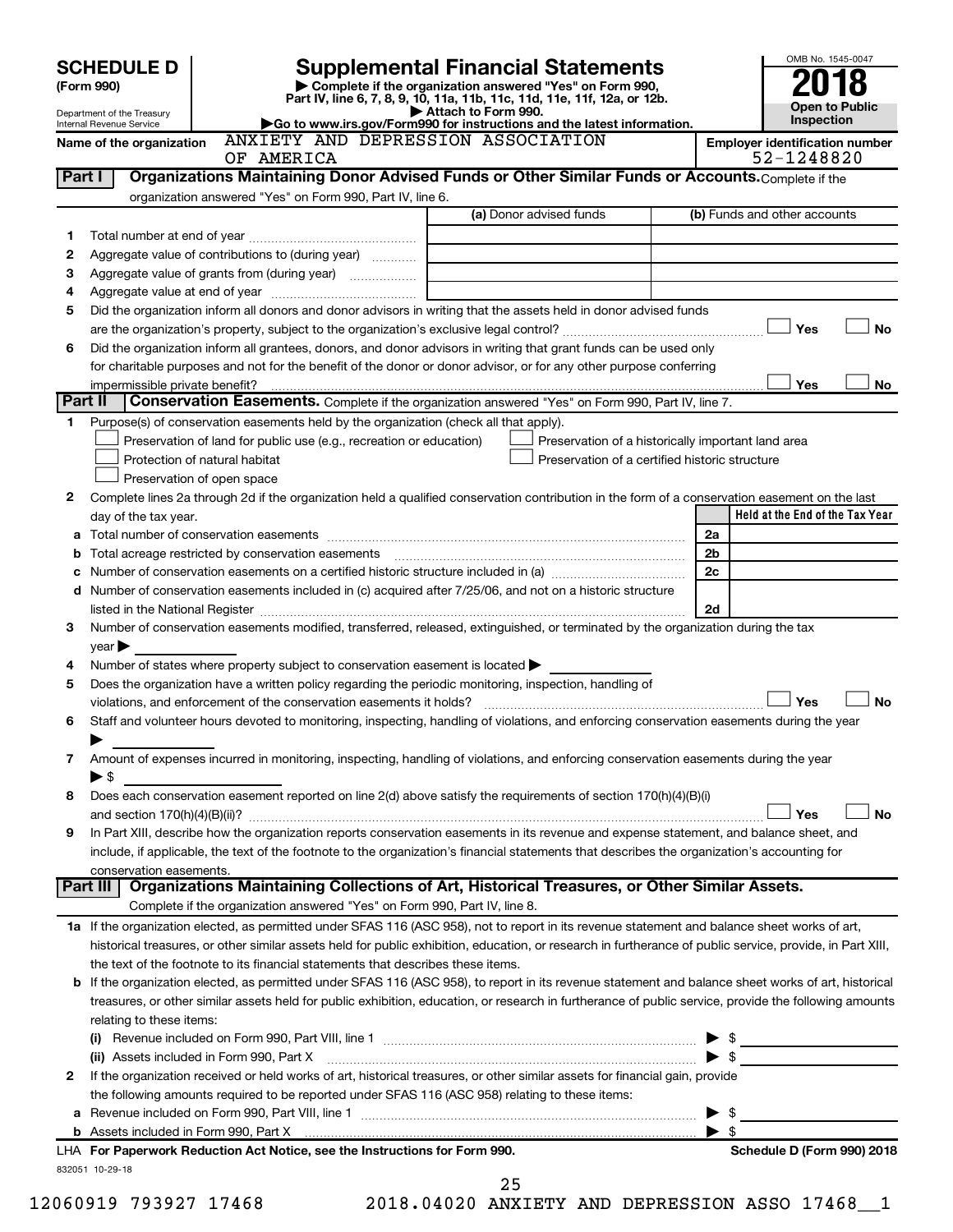|  | ANXIETY AND DEPRESSION ASSOCIATION |
|--|------------------------------------|
|  |                                    |

|               |                                                                                                                                                                                                                                | ANXIETY AND DEPRESSION ASSOCIATION |   |                |                           |                                                         |                |                     |
|---------------|--------------------------------------------------------------------------------------------------------------------------------------------------------------------------------------------------------------------------------|------------------------------------|---|----------------|---------------------------|---------------------------------------------------------|----------------|---------------------|
|               | OF AMERICA<br>Schedule D (Form 990) 2018                                                                                                                                                                                       |                                    |   |                |                           |                                                         |                | 52-1248820 Page 2   |
|               | Organizations Maintaining Collections of Art, Historical Treasures, or Other Similar Assets (continued)<br>Part III                                                                                                            |                                    |   |                |                           |                                                         |                |                     |
| З             | Using the organization's acquisition, accession, and other records, check any of the following that are a significant use of its collection items                                                                              |                                    |   |                |                           |                                                         |                |                     |
|               | (check all that apply):                                                                                                                                                                                                        |                                    |   |                |                           |                                                         |                |                     |
| a             | Public exhibition                                                                                                                                                                                                              | d                                  |   |                | Loan or exchange programs |                                                         |                |                     |
| b             | Scholarly research                                                                                                                                                                                                             | e                                  |   | Other          |                           |                                                         |                |                     |
| c             | Preservation for future generations                                                                                                                                                                                            |                                    |   |                |                           |                                                         |                |                     |
| 4             | Provide a description of the organization's collections and explain how they further the organization's exempt purpose in Part XIII.                                                                                           |                                    |   |                |                           |                                                         |                |                     |
| 5             | During the year, did the organization solicit or receive donations of art, historical treasures, or other similar assets                                                                                                       |                                    |   |                |                           |                                                         |                |                     |
|               |                                                                                                                                                                                                                                |                                    |   |                |                           |                                                         | Yes            | No                  |
|               | Part IV<br>Escrow and Custodial Arrangements. Complete if the organization answered "Yes" on Form 990, Part IV, line 9, or                                                                                                     |                                    |   |                |                           |                                                         |                |                     |
|               | reported an amount on Form 990, Part X, line 21.                                                                                                                                                                               |                                    |   |                |                           |                                                         |                |                     |
|               | 1a Is the organization an agent, trustee, custodian or other intermediary for contributions or other assets not included                                                                                                       |                                    |   |                |                           |                                                         |                |                     |
|               | on Form 990, Part X? [11] matter continuum matter contract and contract and contract and contract and contract and contract and contract and contract and contract and contract and contract and contract and contract and con |                                    |   |                |                           |                                                         | Yes            | <b>No</b>           |
|               | b If "Yes," explain the arrangement in Part XIII and complete the following table:                                                                                                                                             |                                    |   |                |                           |                                                         |                |                     |
|               |                                                                                                                                                                                                                                |                                    |   |                |                           |                                                         | Amount         |                     |
|               | c Beginning balance measurements and the contract of Beginning balance measurements and the contract of the contract of the contract of the contract of the contract of the contract of the contract of the contract of the co |                                    |   |                |                           | 1c                                                      |                |                     |
|               |                                                                                                                                                                                                                                |                                    |   |                |                           | 1d                                                      |                |                     |
|               | e Distributions during the year manufactured and contained and contained and the year manufactured and contained and the year manufactured and contained and contained and contained and contained and contained and contained |                                    |   |                |                           | 1e                                                      |                |                     |
| Ť.            |                                                                                                                                                                                                                                |                                    |   |                |                           | 1f                                                      |                |                     |
|               | 2a Did the organization include an amount on Form 990, Part X, line 21, for escrow or custodial account liability?                                                                                                             |                                    |   |                |                           |                                                         | Yes            | No                  |
|               | b If "Yes," explain the arrangement in Part XIII. Check here if the explanation has been provided on Part XIII                                                                                                                 |                                    |   |                |                           |                                                         |                |                     |
| <b>Part V</b> | Endowment Funds. Complete if the organization answered "Yes" on Form 990, Part IV, line 10.                                                                                                                                    |                                    |   |                |                           |                                                         |                |                     |
|               |                                                                                                                                                                                                                                | (a) Current year                   |   | (b) Prior year |                           | (c) Two years back $\vert$ (d) Three years back $\vert$ |                | (e) Four years back |
|               | 1a Beginning of year balance                                                                                                                                                                                                   |                                    |   |                |                           |                                                         |                |                     |
|               |                                                                                                                                                                                                                                |                                    |   |                |                           |                                                         |                |                     |
|               | <b>c</b> Net investment earnings, gains, and losses                                                                                                                                                                            |                                    |   |                |                           |                                                         |                |                     |
|               |                                                                                                                                                                                                                                |                                    |   |                |                           |                                                         |                |                     |
|               | <b>e</b> Other expenditures for facilities                                                                                                                                                                                     |                                    |   |                |                           |                                                         |                |                     |
|               |                                                                                                                                                                                                                                |                                    |   |                |                           |                                                         |                |                     |
|               |                                                                                                                                                                                                                                |                                    |   |                |                           |                                                         |                |                     |
| g             |                                                                                                                                                                                                                                |                                    |   |                |                           |                                                         |                |                     |
| 2             | Provide the estimated percentage of the current year end balance (line 1g, column (a)) held as:                                                                                                                                |                                    |   |                |                           |                                                         |                |                     |
|               | <b>a</b> Board designated or quasi-endowment $\blacktriangleright$                                                                                                                                                             |                                    | ℅ |                |                           |                                                         |                |                     |
|               | <b>b</b> Permanent endowment $\blacktriangleright$                                                                                                                                                                             | %                                  |   |                |                           |                                                         |                |                     |
|               | <b>c</b> Temporarily restricted endowment $\blacktriangleright$                                                                                                                                                                | %                                  |   |                |                           |                                                         |                |                     |
|               | The percentages on lines 2a, 2b, and 2c should equal 100%.                                                                                                                                                                     |                                    |   |                |                           |                                                         |                |                     |
|               | 3a Are there endowment funds not in the possession of the organization that are held and administered for the organization                                                                                                     |                                    |   |                |                           |                                                         |                |                     |
|               | by:                                                                                                                                                                                                                            |                                    |   |                |                           |                                                         |                | Yes<br>No.          |
|               |                                                                                                                                                                                                                                |                                    |   |                |                           |                                                         | 3a(i)          |                     |
|               |                                                                                                                                                                                                                                |                                    |   |                |                           |                                                         | 3a(ii)         |                     |
|               |                                                                                                                                                                                                                                |                                    |   |                |                           |                                                         | 3b             |                     |
| 4             | Describe in Part XIII the intended uses of the organization's endowment funds.                                                                                                                                                 |                                    |   |                |                           |                                                         |                |                     |
|               | Land, Buildings, and Equipment.<br>Part VI                                                                                                                                                                                     |                                    |   |                |                           |                                                         |                |                     |
|               | Complete if the organization answered "Yes" on Form 990, Part IV, line 11a. See Form 990, Part X, line 10.                                                                                                                     |                                    |   |                |                           |                                                         |                |                     |
|               | Description of property                                                                                                                                                                                                        | (a) Cost or other                  |   |                | (b) Cost or other         | (c) Accumulated                                         | (d) Book value |                     |
|               |                                                                                                                                                                                                                                | basis (investment)                 |   |                | basis (other)             | depreciation                                            |                |                     |
|               |                                                                                                                                                                                                                                |                                    |   |                |                           |                                                         |                |                     |
|               |                                                                                                                                                                                                                                |                                    |   |                |                           |                                                         |                |                     |
|               |                                                                                                                                                                                                                                |                                    |   |                | 5,479.                    | 5,479.                                                  |                | υ.                  |
|               |                                                                                                                                                                                                                                |                                    |   |                | 32,993.                   | 27,422.                                                 |                | 5,571.              |
|               | e Other.                                                                                                                                                                                                                       |                                    |   |                | 90, 225.                  | 90, 225.                                                |                | υ.                  |
|               | Total. Add lines 1a through 1e. (Column (d) must equal Form 990, Part X, column (B), line 10c.)                                                                                                                                |                                    |   |                |                           |                                                         |                | 5,571.              |

**Schedule D (Form 990) 2018**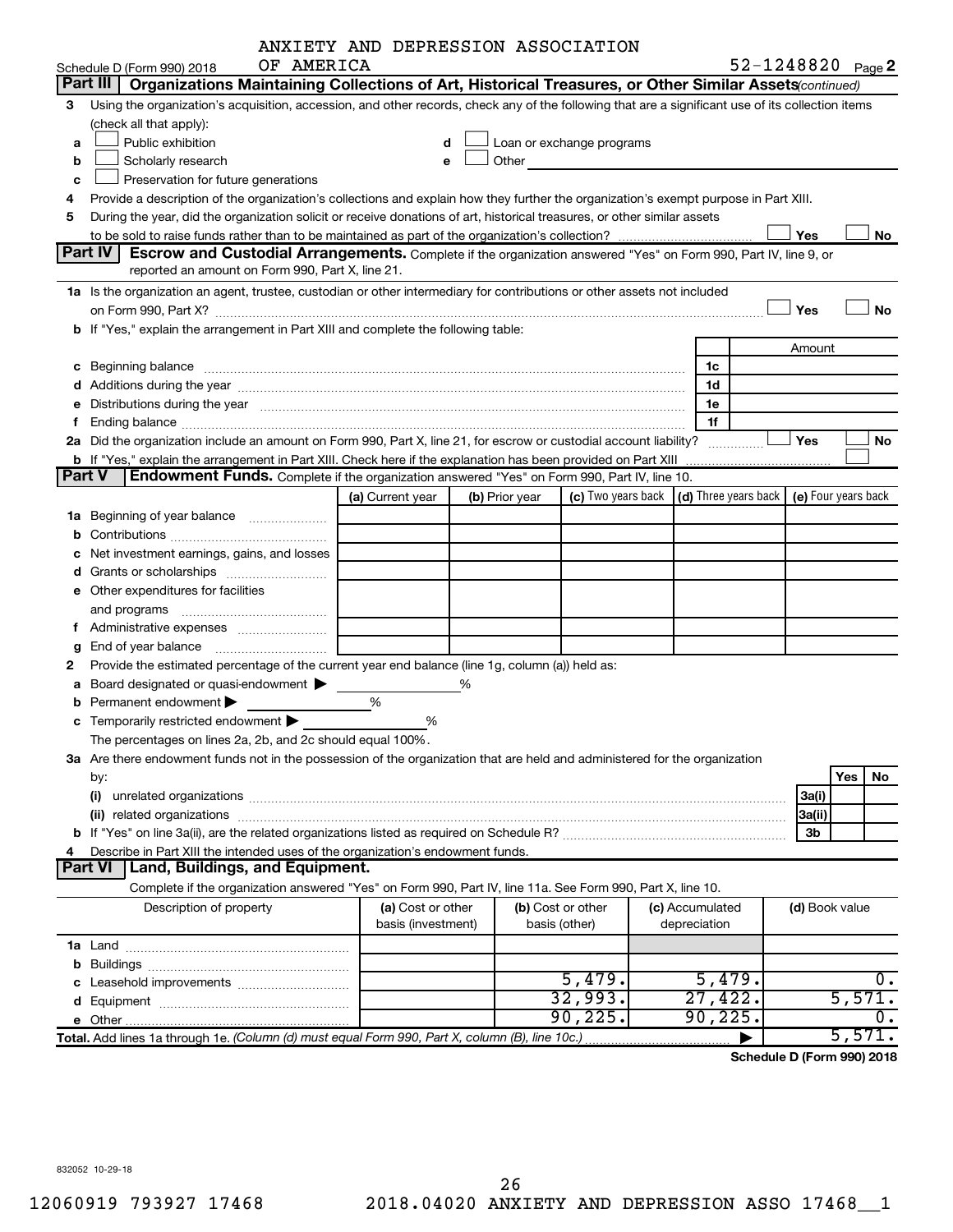|  | ANXIETY AND DEPRESSION ASSOCIATION |
|--|------------------------------------|
|  |                                    |

| OF AMERICA<br>Schedule D (Form 990) 2018                                                                                                             |                 |                | $52 - 1248820$ Page 3                                     |
|------------------------------------------------------------------------------------------------------------------------------------------------------|-----------------|----------------|-----------------------------------------------------------|
| Part VII Investments - Other Securities.                                                                                                             |                 |                |                                                           |
| Complete if the organization answered "Yes" on Form 990, Part IV, line 11b. See Form 990, Part X, line 12.                                           |                 |                |                                                           |
| (a) Description of security or category (including name of security)                                                                                 | (b) Book value  |                | (c) Method of valuation: Cost or end-of-year market value |
|                                                                                                                                                      |                 |                |                                                           |
|                                                                                                                                                      |                 |                |                                                           |
| $(3)$ Other                                                                                                                                          |                 |                |                                                           |
| (A)                                                                                                                                                  |                 |                |                                                           |
| (B)                                                                                                                                                  |                 |                |                                                           |
| (C)                                                                                                                                                  |                 |                |                                                           |
| (D)                                                                                                                                                  |                 |                |                                                           |
| (E)                                                                                                                                                  |                 |                |                                                           |
| (F)                                                                                                                                                  |                 |                |                                                           |
| (G)                                                                                                                                                  |                 |                |                                                           |
| (H)                                                                                                                                                  |                 |                |                                                           |
| Total. (Col. (b) must equal Form 990, Part X, col. (B) line 12.) $\blacktriangleright$                                                               |                 |                |                                                           |
| Part VIII Investments - Program Related.                                                                                                             |                 |                |                                                           |
| Complete if the organization answered "Yes" on Form 990, Part IV, line 11c. See Form 990, Part X, line 13.                                           |                 |                |                                                           |
| (a) Description of investment                                                                                                                        | (b) Book value  |                | (c) Method of valuation: Cost or end-of-year market value |
| (1)                                                                                                                                                  |                 |                |                                                           |
| (2)                                                                                                                                                  |                 |                |                                                           |
|                                                                                                                                                      |                 |                |                                                           |
| (3)                                                                                                                                                  |                 |                |                                                           |
| (4)                                                                                                                                                  |                 |                |                                                           |
| (5)                                                                                                                                                  |                 |                |                                                           |
| (6)                                                                                                                                                  |                 |                |                                                           |
| (7)                                                                                                                                                  |                 |                |                                                           |
| (8)                                                                                                                                                  |                 |                |                                                           |
| (9)                                                                                                                                                  |                 |                |                                                           |
| Total. (Col. (b) must equal Form 990, Part X, col. (B) line 13.) $\blacktriangleright$<br><b>Other Assets.</b>                                       |                 |                |                                                           |
| Part IX                                                                                                                                              |                 |                |                                                           |
| Complete if the organization answered "Yes" on Form 990, Part IV, line 11d. See Form 990, Part X, line 15.                                           |                 |                |                                                           |
|                                                                                                                                                      | (a) Description |                | (b) Book value                                            |
| (1)                                                                                                                                                  |                 |                |                                                           |
| (2)                                                                                                                                                  |                 |                |                                                           |
| (3)                                                                                                                                                  |                 |                |                                                           |
| (4)                                                                                                                                                  |                 |                |                                                           |
| (5)                                                                                                                                                  |                 |                |                                                           |
| (6)                                                                                                                                                  |                 |                |                                                           |
| (7)                                                                                                                                                  |                 |                |                                                           |
| (8)                                                                                                                                                  |                 |                |                                                           |
| (9)                                                                                                                                                  |                 |                |                                                           |
| Total. (Column (b) must equal Form 990, Part X, col. (B) line 15.)<br><b>Other Liabilities.</b><br>Part X                                            |                 |                |                                                           |
| Complete if the organization answered "Yes" on Form 990, Part IV, line 11e or 11f. See Form 990, Part X, line 25.                                    |                 |                |                                                           |
| (a) Description of liability<br>1.                                                                                                                   |                 | (b) Book value |                                                           |
| Federal income taxes<br>(1)                                                                                                                          |                 |                |                                                           |
| (2)                                                                                                                                                  |                 |                |                                                           |
| (3)                                                                                                                                                  |                 |                |                                                           |
| (4)                                                                                                                                                  |                 |                |                                                           |
| (5)                                                                                                                                                  |                 |                |                                                           |
| (6)                                                                                                                                                  |                 |                |                                                           |
| (7)                                                                                                                                                  |                 |                |                                                           |
| (8)                                                                                                                                                  |                 |                |                                                           |
| (9)                                                                                                                                                  |                 |                |                                                           |
| Total. (Column (b) must equal Form 990, Part X, col. (B) line 25.)                                                                                   |                 |                |                                                           |
| 2. Liability for uncertain tax positions. In Part XIII, provide the text of the footnote to the organization's financial statements that reports the |                 |                |                                                           |
| organization's liability for uncertain tax positions under FIN 48 (ASC 740). Check here if the text of the footnote has been provided in Part XIII   |                 |                | X<br>$1.1.5 \text{ N}$ (Ferma 000) 0040                   |

**Schedule D (Form 990) 2018**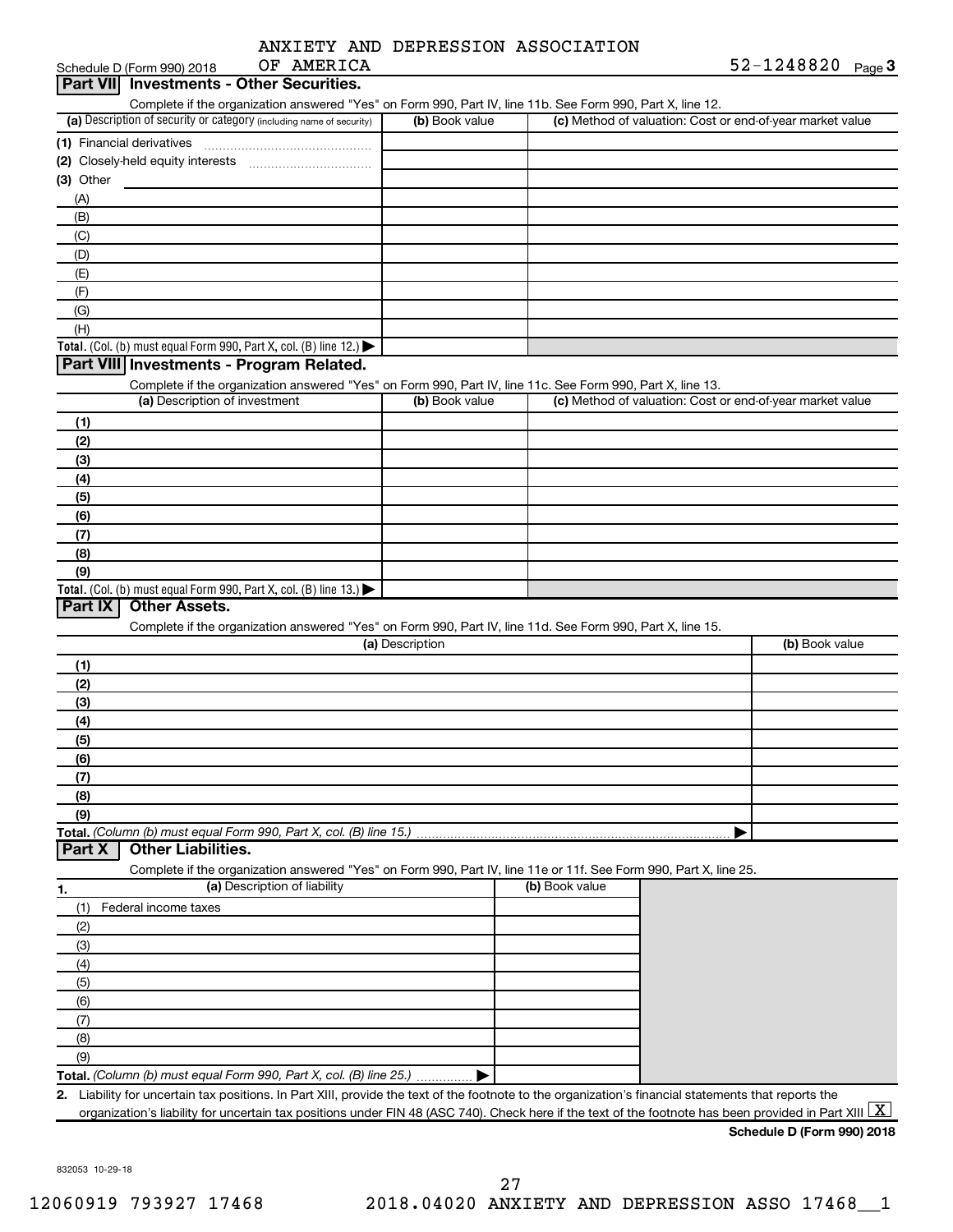|             |  | ANXIETY AND DEPRESSION ASSOCIATION |                |
|-------------|--|------------------------------------|----------------|
| גיז שהמאג ה |  |                                    | $52 - 1218820$ |

|              | Schedule D (Form 990) 2018<br>OF AMERICA                                                                       |                |             |                | 52-1248820<br>Page 4 |
|--------------|----------------------------------------------------------------------------------------------------------------|----------------|-------------|----------------|----------------------|
|              | Reconciliation of Revenue per Audited Financial Statements With Revenue per Return.<br><b>Part XI</b>          |                |             |                |                      |
|              | Complete if the organization answered "Yes" on Form 990, Part IV, line 12a.                                    |                |             |                |                      |
| 1.           | Total revenue, gains, and other support per audited financial statements                                       |                |             | $\blacksquare$ | 2,118,936.           |
| 2            | Amounts included on line 1 but not on Form 990, Part VIII, line 12:                                            |                |             |                |                      |
| a            |                                                                                                                | 2a             | $-124,989.$ |                |                      |
| b            |                                                                                                                | 2 <sub>b</sub> |             |                |                      |
| C            |                                                                                                                | 2c             |             |                |                      |
| d            |                                                                                                                | 2d             |             |                |                      |
| e            | Add lines 2a through 2d                                                                                        |                |             | 2e             | $-124,989.$          |
| 3            |                                                                                                                |                |             | 3              | 2, 243, 925.         |
| 4            | Amounts included on Form 990, Part VIII, line 12, but not on line 1:                                           |                |             |                |                      |
| a            |                                                                                                                | 4a             |             |                |                      |
| b            |                                                                                                                | 4 <sub>b</sub> |             |                |                      |
| <sub>c</sub> | Add lines 4a and 4b                                                                                            |                |             | 4c             | ο.                   |
|              |                                                                                                                |                |             | 5              | 2, 243, 925.         |
|              |                                                                                                                |                |             |                |                      |
|              | Part XII   Reconciliation of Expenses per Audited Financial Statements With Expenses per Return.               |                |             |                |                      |
|              | Complete if the organization answered "Yes" on Form 990, Part IV, line 12a.                                    |                |             |                |                      |
| 1            |                                                                                                                |                |             | $\blacksquare$ | 1, 278, 537.         |
| 2            | Amounts included on line 1 but not on Form 990, Part IX, line 25:                                              |                |             |                |                      |
| a            |                                                                                                                | 2a             |             |                |                      |
| b            | Prior year adjustments [ www.communications of the contract of the contract of the contract of the contract of | 2 <sub>b</sub> |             |                |                      |
| C            |                                                                                                                | 2c             |             |                |                      |
| d            |                                                                                                                | 2d             |             |                |                      |
| е            | Add lines 2a through 2d                                                                                        |                |             | 2e             | Ο.                   |
| 3            |                                                                                                                |                |             | 3              | 1, 278, 537.         |
| 4            | Amounts included on Form 990, Part IX, line 25, but not on line 1:                                             |                |             |                |                      |
| a            |                                                                                                                | 4a             |             |                |                      |
| b            |                                                                                                                | 4 <sub>h</sub> |             |                |                      |
|              | Add lines 4a and 4b                                                                                            |                |             | 4c             | ο.                   |
| 5            | Part XIII Supplemental Information.                                                                            |                |             | 5              | <u>1,278,537.</u>    |

Provide the descriptions required for Part II, lines 3, 5, and 9; Part III, lines 1a and 4; Part IV, lines 1b and 2b; Part V, line 4; Part X, line 2; Part XI, lines 2d and 4b; and Part XII, lines 2d and 4b. Also complete this part to provide any additional information.

PART X, LINE 2:

|  |                                                                          |  |  |  |  |  |  | ADAA BELIEVES THAT IT HAS APPROPRIATE SUPPORT FOR ANY TAX POSITIONS TAKEN, |
|--|--------------------------------------------------------------------------|--|--|--|--|--|--|----------------------------------------------------------------------------|
|  | AND AS SUCH, DOES NOT HAVE ANY UNCERTAIN TAX POSITIONS THAT ARE MATERIAL |  |  |  |  |  |  |                                                                            |
|  |                                                                          |  |  |  |  |  |  | TO THE FINANCIAL STATEMENTS OR THAT WOULD HAVE AN EFFECT ON ITS TAX-EXEMPT |
|  | STATUS. THERE ARE NO UNRECOGNIZED TAX BENEFITS OR LIABILITIES THAT NEED  |  |  |  |  |  |  |                                                                            |
|  | TO BE RECORDED.                                                          |  |  |  |  |  |  |                                                                            |
|  |                                                                          |  |  |  |  |  |  |                                                                            |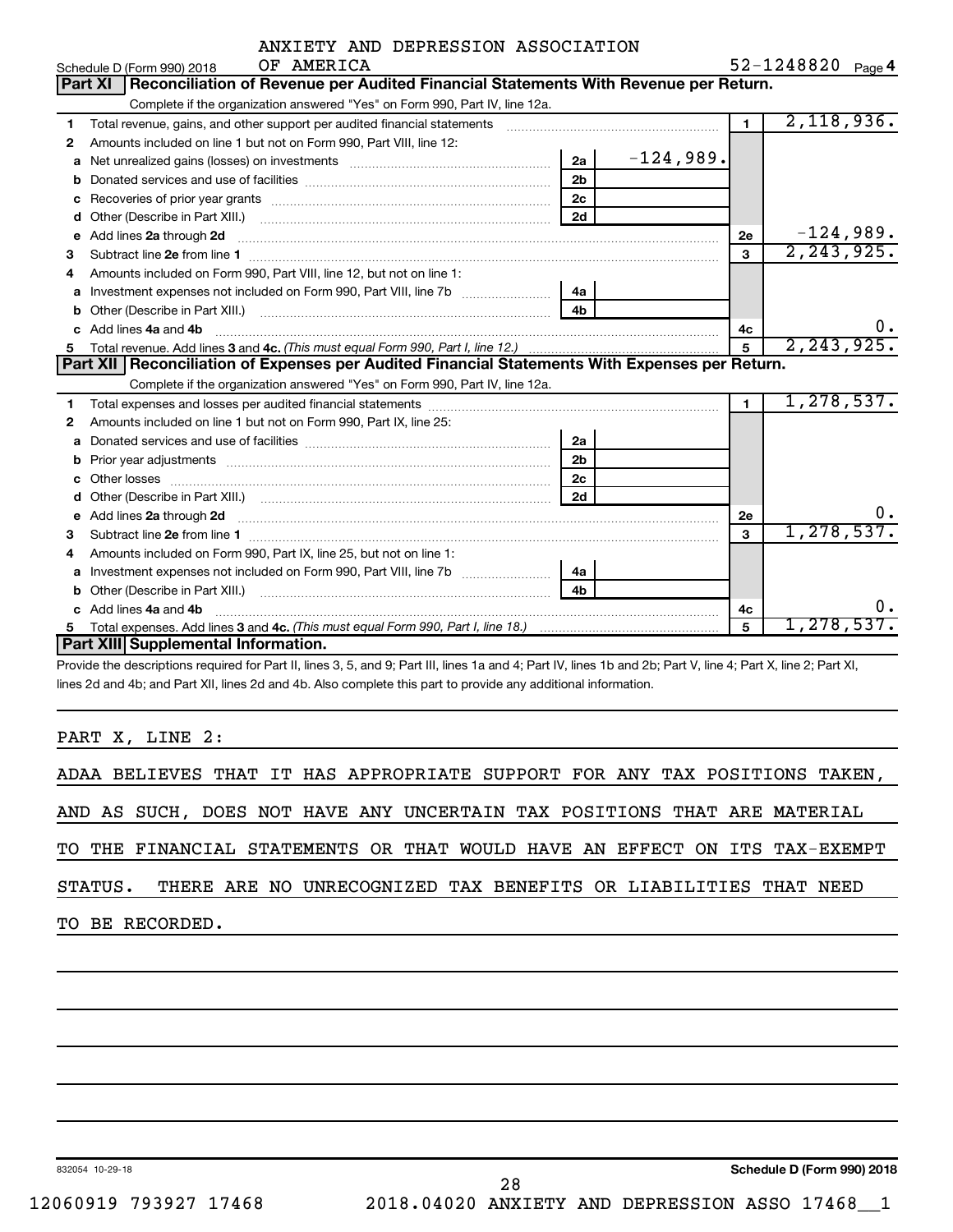| <b>SCHEDULE I</b><br>(Form 990)<br>Department of the Treasury                                                                                                                                                                                                                                                                            | <b>Grants and Other Assistance to Organizations,</b><br>Governments, and Individuals in the United States<br>Complete if the organization answered "Yes" on Form 990, Part IV, line 21 or 22.<br>Attach to Form 990.<br>Internal Revenue Service<br>Go to www.irs.gov/Form990 for the latest information. |           |                                    |                             |                                         |                                               |                                          |                                                     |  |  |
|------------------------------------------------------------------------------------------------------------------------------------------------------------------------------------------------------------------------------------------------------------------------------------------------------------------------------------------|-----------------------------------------------------------------------------------------------------------------------------------------------------------------------------------------------------------------------------------------------------------------------------------------------------------|-----------|------------------------------------|-----------------------------|-----------------------------------------|-----------------------------------------------|------------------------------------------|-----------------------------------------------------|--|--|
| Name of the organization                                                                                                                                                                                                                                                                                                                 |                                                                                                                                                                                                                                                                                                           |           | ANXIETY AND DEPRESSION ASSOCIATION |                             |                                         |                                               |                                          | Inspection<br><b>Employer identification number</b> |  |  |
| 52-1248820<br>OF AMERICA                                                                                                                                                                                                                                                                                                                 |                                                                                                                                                                                                                                                                                                           |           |                                    |                             |                                         |                                               |                                          |                                                     |  |  |
| Part I<br><b>General Information on Grants and Assistance</b>                                                                                                                                                                                                                                                                            |                                                                                                                                                                                                                                                                                                           |           |                                    |                             |                                         |                                               |                                          |                                                     |  |  |
| Does the organization maintain records to substantiate the amount of the grants or assistance, the grantees' eligibility for the grants or assistance, and the selection<br>1<br>$\boxed{\text{X}}$ Yes<br>Describe in Part IV the organization's procedures for monitoring the use of grant funds in the United States.<br>$\mathbf{2}$ |                                                                                                                                                                                                                                                                                                           |           |                                    |                             |                                         |                                               |                                          |                                                     |  |  |
| Part II                                                                                                                                                                                                                                                                                                                                  | Grants and Other Assistance to Domestic Organizations and Domestic Governments. Complete if the organization answered "Yes" on Form 990, Part IV, line 21, for any                                                                                                                                        |           |                                    |                             |                                         |                                               |                                          |                                                     |  |  |
|                                                                                                                                                                                                                                                                                                                                          | recipient that received more than \$5,000. Part II can be duplicated if additional space is needed.                                                                                                                                                                                                       |           |                                    |                             |                                         | (f) Method of                                 |                                          |                                                     |  |  |
|                                                                                                                                                                                                                                                                                                                                          | 1 (a) Name and address of organization<br>or government                                                                                                                                                                                                                                                   | $(b)$ EIN | (c) IRC section<br>(if applicable) | (d) Amount of<br>cash grant | (e) Amount of<br>non-cash<br>assistance | valuation (book,<br>FMV, appraisal,<br>other) | (g) Description of<br>noncash assistance | (h) Purpose of grant<br>or assistance               |  |  |
|                                                                                                                                                                                                                                                                                                                                          |                                                                                                                                                                                                                                                                                                           |           |                                    |                             |                                         |                                               |                                          |                                                     |  |  |
|                                                                                                                                                                                                                                                                                                                                          |                                                                                                                                                                                                                                                                                                           |           |                                    |                             |                                         |                                               |                                          |                                                     |  |  |
|                                                                                                                                                                                                                                                                                                                                          |                                                                                                                                                                                                                                                                                                           |           |                                    |                             |                                         |                                               |                                          |                                                     |  |  |
|                                                                                                                                                                                                                                                                                                                                          |                                                                                                                                                                                                                                                                                                           |           |                                    |                             |                                         |                                               |                                          |                                                     |  |  |
|                                                                                                                                                                                                                                                                                                                                          |                                                                                                                                                                                                                                                                                                           |           |                                    |                             |                                         |                                               |                                          |                                                     |  |  |
|                                                                                                                                                                                                                                                                                                                                          |                                                                                                                                                                                                                                                                                                           |           |                                    |                             |                                         |                                               |                                          |                                                     |  |  |
| $\mathbf{2}$<br>3                                                                                                                                                                                                                                                                                                                        | Enter total number of section 501(c)(3) and government organizations listed in the line 1 table                                                                                                                                                                                                           |           |                                    |                             |                                         |                                               |                                          |                                                     |  |  |

**For Paperwork Reduction Act Notice, see the Instructions for Form 990. Schedule I (Form 990) (2018)** LHA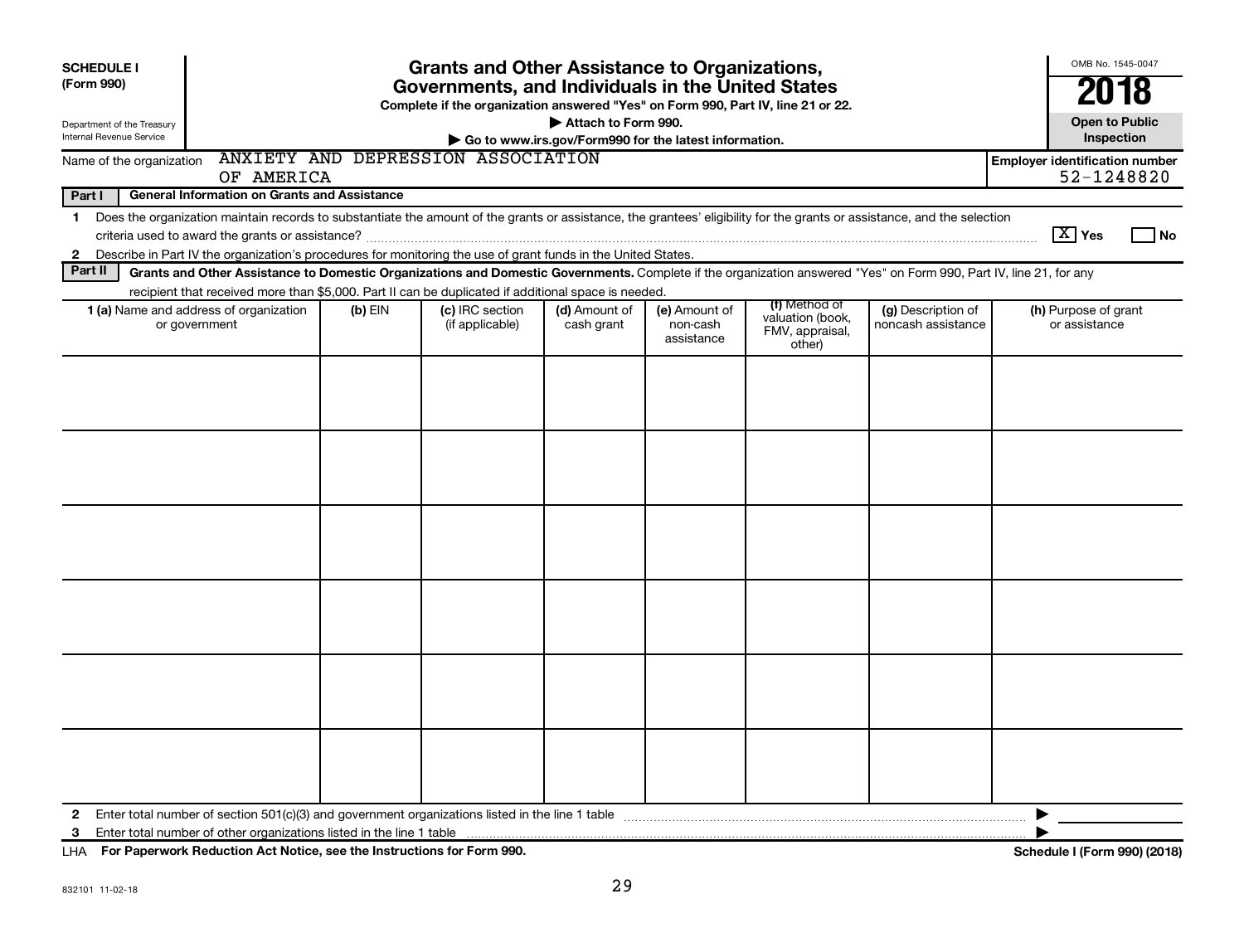Schedule I (Form 990) (2018) OF AMERICA

52-1248820

**2**

Part III | Grants and Other Assistance to Domestic Individuals. Complete if the organization answered "Yes" on Form 990, Part IV, line 22. Part III can be duplicated if additional space is needed.

| (a) Type of grant or assistance | (b) Number of<br>recipients | (c) Amount of<br>cash grant | (d) Amount of non-<br>cash assistance | (e) Method of valuation<br>(book, FMV, appraisal, other) | (f) Description of noncash assistance |
|---------------------------------|-----------------------------|-----------------------------|---------------------------------------|----------------------------------------------------------|---------------------------------------|
|                                 |                             |                             |                                       |                                                          |                                       |
| ANDREW BURNS MEMORIAL AWARD     |                             | 5,000.                      | $\mathbf{0}$ .                        |                                                          |                                       |
|                                 |                             |                             |                                       |                                                          |                                       |
| DONALD F KLEIN AWARD            |                             | 500.                        | $\mathbf{0}$ .                        |                                                          |                                       |
|                                 |                             |                             |                                       |                                                          |                                       |
|                                 |                             |                             |                                       |                                                          |                                       |
|                                 |                             |                             |                                       |                                                          |                                       |
|                                 |                             |                             |                                       |                                                          |                                       |
|                                 |                             |                             |                                       |                                                          |                                       |
|                                 |                             |                             |                                       |                                                          |                                       |

Part IV | Supplemental Information. Provide the information required in Part I, line 2; Part III, column (b); and any other additional information.

PART I, LINE 2:

THE 2018 ANDREW BURNS MEMORIAL SCHOLARSHIP RECOGNIZES PROMISING RESEARCH IN

THE FIELD OF NEUROSCIENCE WITH A FOCUS IN SOLVING THE PROBLEM OF ANXIETY

AND DEPRESSION IN THOSE OF THE AUTISM SPECTRUM. SPECIAL CONSIDERATION WAS

GIVEN TO APPLICANTS WHO THEMSELVES HAD BEEN DIAGNOSED WITH ASD.

### THE ANNUAL DONALD F. KLEIN AWARD IS GIVEN TO AN EARLY CAREER INVESTIGATOR

FOR THE BEST ORIGINAL RESEARCH PAPER ON NEUROBIOLOGY, PSYCHOPHARMACOLOGY,

### PSYCHOSOCIAL TREATMENTS, OR EXPERIMENTAL PSYCHOPATHOLOGY OF ANXIETY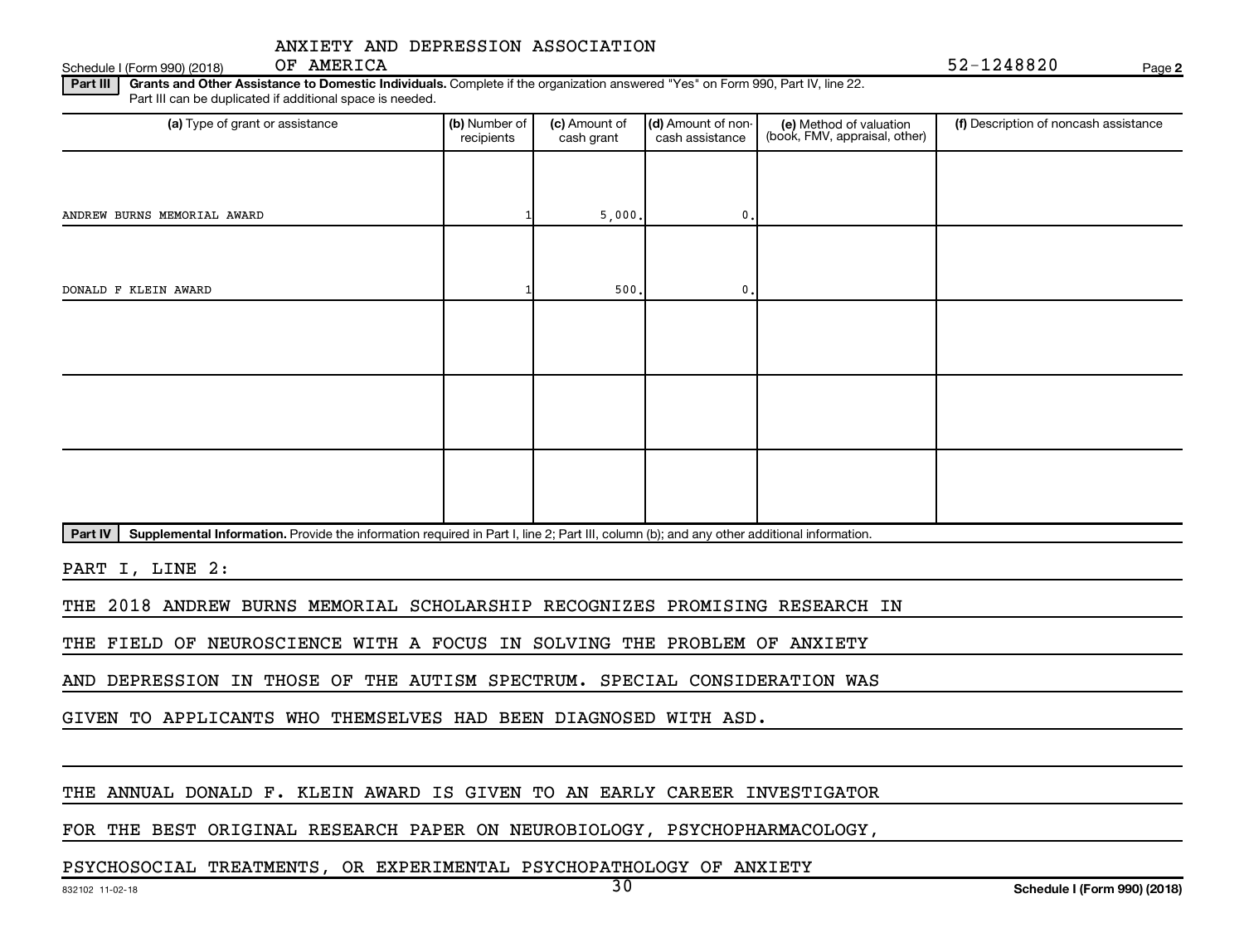| ANXIETY AND DEPRESSION ASSOCIATION<br>52-1248820 Page 2<br>OF AMERICA<br>Schedule I (Form 990) |
|------------------------------------------------------------------------------------------------|
| <b>Supplemental Information</b><br>Part IV                                                     |
| DISORDERS AND DEPRESSION. THIS AWARD IS RESTRICTED TO INVESTIGATORS WHO                        |
| HAVE COMPLETED THEIR TERMINAL DEGREE AND ARE CURRENTLY AT A RANK OF                            |
| ASSISTANT PROFESSOR OR BELOW AND MUST BE THE FIRST OR SENIOR AUTHOR ON THE                     |
| SUBMITTED PAPER.                                                                               |
|                                                                                                |
| GRANT MONITORING: AN INTERIM PROGRESS REPORT IS REQUIRED AFTER THE FIRST                       |
| SIX MONTHS OF THE PROJECT AND A FINAL REPORT NO LATER THAN 12 MONTHS AFTER                     |
| THE AWARD IS SCHEDULED TO CONCLUDE.                                                            |
|                                                                                                |
|                                                                                                |
|                                                                                                |
|                                                                                                |
|                                                                                                |
|                                                                                                |
|                                                                                                |
|                                                                                                |
|                                                                                                |
|                                                                                                |
|                                                                                                |
|                                                                                                |
|                                                                                                |
|                                                                                                |

832291 04-01-18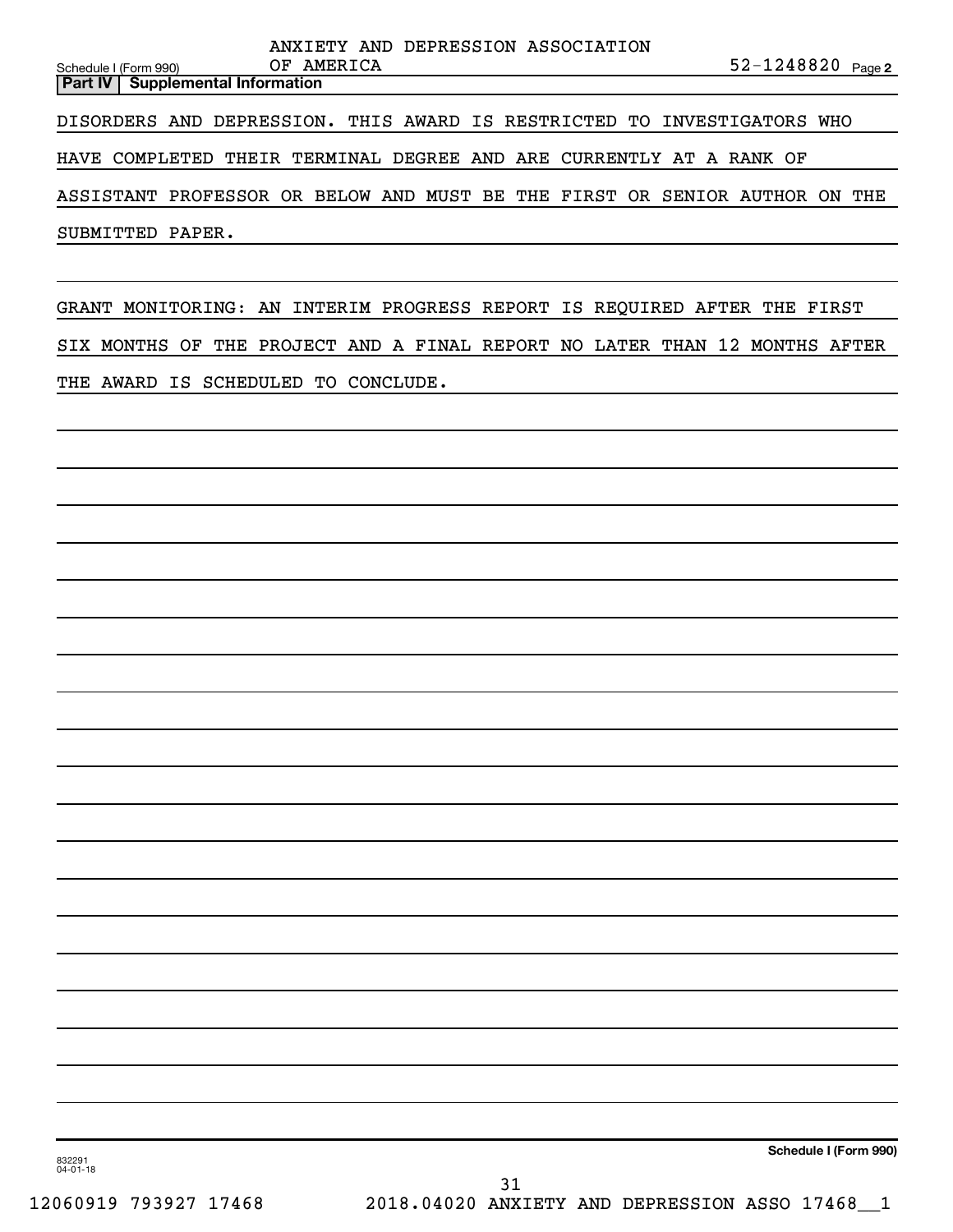|   | <b>SCHEDULE J</b>                                      | <b>Compensation Information</b>                                                                                                                                                                                                     |                                       | OMB No. 1545-0047          |     |             |
|---|--------------------------------------------------------|-------------------------------------------------------------------------------------------------------------------------------------------------------------------------------------------------------------------------------------|---------------------------------------|----------------------------|-----|-------------|
|   | (Form 990)                                             | For certain Officers, Directors, Trustees, Key Employees, and Highest                                                                                                                                                               |                                       | 2018                       |     |             |
|   |                                                        | <b>Compensated Employees</b>                                                                                                                                                                                                        |                                       |                            |     |             |
|   |                                                        | Complete if the organization answered "Yes" on Form 990, Part IV, line 23.<br>Attach to Form 990.                                                                                                                                   |                                       | <b>Open to Public</b>      |     |             |
|   | Department of the Treasury<br>Internal Revenue Service | Go to www.irs.gov/Form990 for instructions and the latest information.                                                                                                                                                              |                                       | Inspection                 |     |             |
|   | Name of the organization                               | ANXIETY AND DEPRESSION ASSOCIATION                                                                                                                                                                                                  | <b>Employer identification number</b> |                            |     |             |
|   |                                                        | OF AMERICA                                                                                                                                                                                                                          | 52-1248820                            |                            |     |             |
|   | Part I                                                 | <b>Questions Regarding Compensation</b>                                                                                                                                                                                             |                                       |                            |     |             |
|   |                                                        |                                                                                                                                                                                                                                     |                                       |                            | Yes | No          |
|   |                                                        | 1a Check the appropriate box(es) if the organization provided any of the following to or for a person listed on Form 990,                                                                                                           |                                       |                            |     |             |
|   |                                                        | Part VII, Section A, line 1a. Complete Part III to provide any relevant information regarding these items.                                                                                                                          |                                       |                            |     |             |
|   | First-class or charter travel                          | Housing allowance or residence for personal use                                                                                                                                                                                     |                                       |                            |     |             |
|   | Travel for companions                                  | Payments for business use of personal residence                                                                                                                                                                                     |                                       |                            |     |             |
|   |                                                        | Tax indemnification and gross-up payments<br>Health or social club dues or initiation fees                                                                                                                                          |                                       |                            |     |             |
|   |                                                        | Discretionary spending account<br>Personal services (such as maid, chauffeur, chef)                                                                                                                                                 |                                       |                            |     |             |
|   |                                                        |                                                                                                                                                                                                                                     |                                       |                            |     |             |
|   |                                                        | <b>b</b> If any of the boxes on line 1a are checked, did the organization follow a written policy regarding payment or                                                                                                              |                                       |                            |     |             |
|   |                                                        |                                                                                                                                                                                                                                     |                                       | 1b                         |     |             |
| 2 |                                                        | Did the organization require substantiation prior to reimbursing or allowing expenses incurred by all directors,                                                                                                                    |                                       |                            |     |             |
|   |                                                        |                                                                                                                                                                                                                                     |                                       | $\mathbf{2}$               |     |             |
|   |                                                        |                                                                                                                                                                                                                                     |                                       |                            |     |             |
| з |                                                        | Indicate which, if any, of the following the filing organization used to establish the compensation of the organization's                                                                                                           |                                       |                            |     |             |
|   |                                                        | CEO/Executive Director. Check all that apply. Do not check any boxes for methods used by a related organization to                                                                                                                  |                                       |                            |     |             |
|   |                                                        | establish compensation of the CEO/Executive Director, but explain in Part III.                                                                                                                                                      |                                       |                            |     |             |
|   | Compensation committee                                 | Written employment contract                                                                                                                                                                                                         |                                       |                            |     |             |
|   |                                                        | Independent compensation consultant<br>Compensation survey or study                                                                                                                                                                 |                                       |                            |     |             |
|   |                                                        | Form 990 of other organizations<br>Approval by the board or compensation committee                                                                                                                                                  |                                       |                            |     |             |
|   |                                                        |                                                                                                                                                                                                                                     |                                       |                            |     |             |
| 4 |                                                        | During the year, did any person listed on Form 990, Part VII, Section A, line 1a, with respect to the filing                                                                                                                        |                                       |                            |     |             |
|   | organization or a related organization:                |                                                                                                                                                                                                                                     |                                       |                            |     | х           |
| а |                                                        | Receive a severance payment or change-of-control payment?                                                                                                                                                                           |                                       | 4a                         |     | х           |
| b |                                                        |                                                                                                                                                                                                                                     |                                       | 4b                         |     | $\mathbf x$ |
| c |                                                        |                                                                                                                                                                                                                                     |                                       | 4c                         |     |             |
|   |                                                        | If "Yes" to any of lines 4a-c, list the persons and provide the applicable amounts for each item in Part III.                                                                                                                       |                                       |                            |     |             |
|   |                                                        | Only section 501(c)(3), 501(c)(4), and 501(c)(29) organizations must complete lines 5-9.                                                                                                                                            |                                       |                            |     |             |
|   |                                                        | For persons listed on Form 990, Part VII, Section A, line 1a, did the organization pay or accrue any compensation                                                                                                                   |                                       |                            |     |             |
|   | contingent on the revenues of:                         |                                                                                                                                                                                                                                     |                                       |                            |     |             |
|   |                                                        | a The organization? <b>contracts</b> and contracts are contracted and contract and contract and contract and contract and contract and contract and contract and contract and contract and contract and contract and contract and c |                                       | 5а                         |     | х           |
|   |                                                        |                                                                                                                                                                                                                                     |                                       | 5b                         |     | x           |
|   |                                                        | If "Yes" on line 5a or 5b, describe in Part III.                                                                                                                                                                                    |                                       |                            |     |             |
|   |                                                        | 6 For persons listed on Form 990, Part VII, Section A, line 1a, did the organization pay or accrue any compensation                                                                                                                 |                                       |                            |     |             |
|   | contingent on the net earnings of:                     |                                                                                                                                                                                                                                     |                                       |                            |     |             |
|   |                                                        |                                                                                                                                                                                                                                     |                                       | 6a                         |     | х           |
|   |                                                        |                                                                                                                                                                                                                                     |                                       | 6b                         |     | x           |
|   |                                                        | If "Yes" on line 6a or 6b, describe in Part III.                                                                                                                                                                                    |                                       |                            |     |             |
|   |                                                        | 7 For persons listed on Form 990, Part VII, Section A, line 1a, did the organization provide any nonfixed payments                                                                                                                  |                                       |                            |     |             |
|   |                                                        |                                                                                                                                                                                                                                     |                                       | 7                          |     | х           |
| 8 |                                                        | Were any amounts reported on Form 990, Part VII, paid or accrued pursuant to a contract that was subject to the                                                                                                                     |                                       |                            |     |             |
|   |                                                        |                                                                                                                                                                                                                                     |                                       | 8                          |     | х           |
| 9 |                                                        | If "Yes" on line 8, did the organization also follow the rebuttable presumption procedure described in                                                                                                                              |                                       |                            |     |             |
|   |                                                        |                                                                                                                                                                                                                                     |                                       | 9                          |     |             |
|   |                                                        | LHA For Paperwork Reduction Act Notice, see the Instructions for Form 990.                                                                                                                                                          |                                       | Schedule J (Form 990) 2018 |     |             |

832111 10-26-18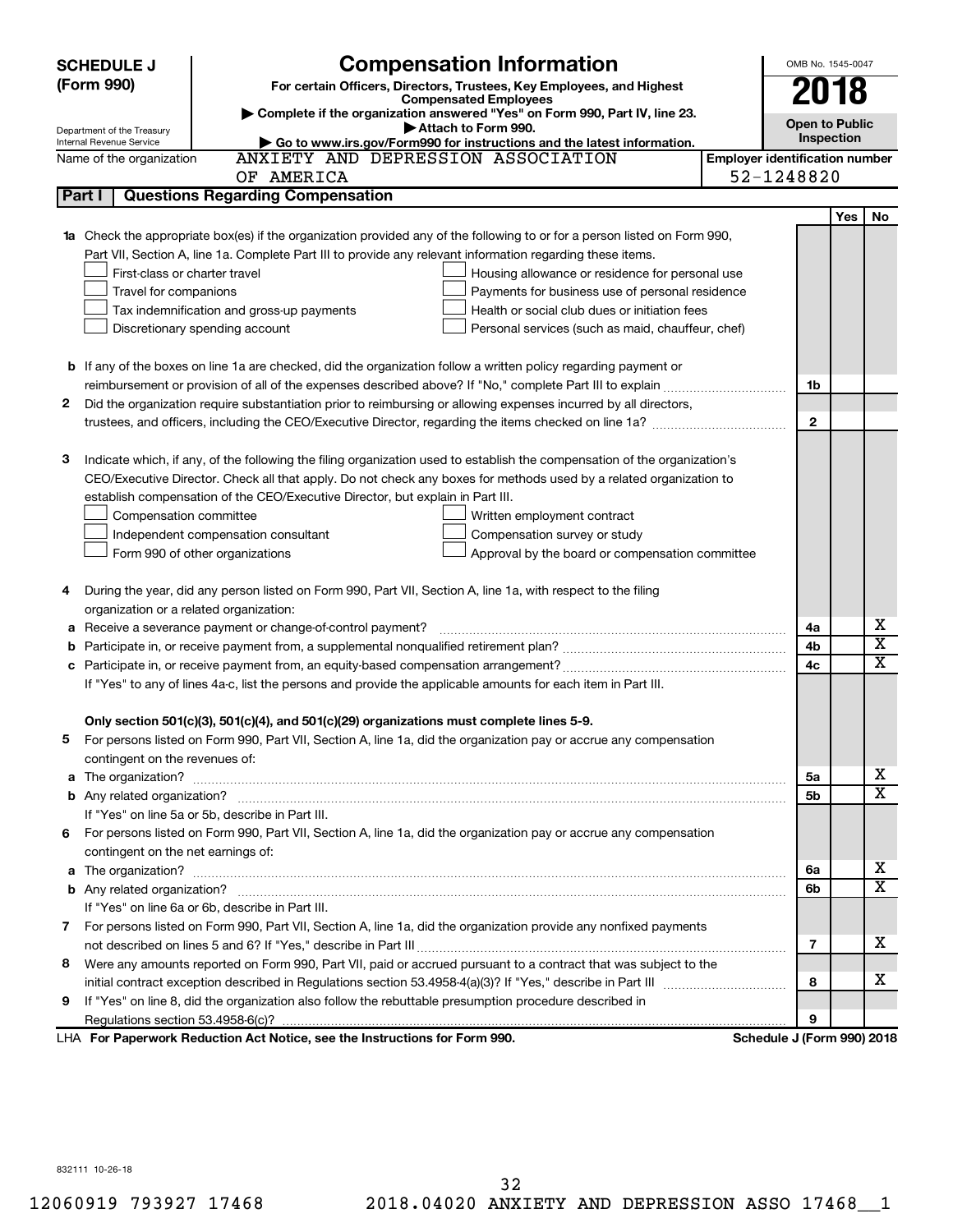Schedule J (Form 990) 2018 OF AMERICA

OF AMERICA 52-1248820

**2**

Part II | Officers, Directors, Trustees, Key Employees, and Highest Compensated Employees. Use duplicate copies if additional space is needed.

For each individual whose compensation must be reported on Schedule J, report compensation from the organization on row (i) and from related organizations, described in the instructions, on row (ii). Do not list any individuals that aren't listed on Form 990, Part VII.

Note: The sum of columns (B)(i)-(iii) for each listed individual must equal the total amount of Form 990, Part VII, Section A, line 1a, applicable column (D) and (E) amounts for that individual.

| (A) Name and Title  |             |                          | (B) Breakdown of W-2 and/or 1099-MISC compensation |                                           | (C) Retirement and             | (D) Nontaxable   | (E) Total of columns<br>(F) Compensation<br>benefits |                                                            |  |
|---------------------|-------------|--------------------------|----------------------------------------------------|-------------------------------------------|--------------------------------|------------------|------------------------------------------------------|------------------------------------------------------------|--|
|                     |             | (i) Base<br>compensation | (ii) Bonus &<br>incentive<br>compensation          | (iii) Other<br>reportable<br>compensation | other deferred<br>compensation |                  | $(B)(i)-(D)$                                         | in column (B)<br>reported as deferred<br>on prior Form 990 |  |
| SUSAN GURLEY<br>(1) | (i)         | 156,808.                 | $\overline{0}$ .                                   | $\overline{0}$ .                          | $\overline{0}$ .               | 15,684.          | 172,492.                                             | $\overline{0}$ .                                           |  |
| EXECUTIVE DIRECTOR  | (ii)        | $\overline{0}$ .         | $\overline{0}$ .                                   | $\overline{0}$ .                          | $\overline{0}$ .               | $\overline{0}$ . | $\overline{0}$ .                                     | $\overline{0}$ .                                           |  |
|                     | (i)         |                          |                                                    |                                           |                                |                  |                                                      |                                                            |  |
|                     | (ii)        |                          |                                                    |                                           |                                |                  |                                                      |                                                            |  |
|                     | (i)         |                          |                                                    |                                           |                                |                  |                                                      |                                                            |  |
|                     | (ii)        |                          |                                                    |                                           |                                |                  |                                                      |                                                            |  |
|                     | (i)         |                          |                                                    |                                           |                                |                  |                                                      |                                                            |  |
|                     | (ii)        |                          |                                                    |                                           |                                |                  |                                                      |                                                            |  |
|                     | (i)         |                          |                                                    |                                           |                                |                  |                                                      |                                                            |  |
|                     | (ii)        |                          |                                                    |                                           |                                |                  |                                                      |                                                            |  |
|                     | (i)         |                          |                                                    |                                           |                                |                  |                                                      |                                                            |  |
|                     | (ii)        |                          |                                                    |                                           |                                |                  |                                                      |                                                            |  |
|                     | (i)<br>(ii) |                          |                                                    |                                           |                                |                  |                                                      |                                                            |  |
|                     | (i)         |                          |                                                    |                                           |                                |                  |                                                      |                                                            |  |
|                     | (ii)        |                          |                                                    |                                           |                                |                  |                                                      |                                                            |  |
|                     | (i)         |                          |                                                    |                                           |                                |                  |                                                      |                                                            |  |
|                     | (ii)        |                          |                                                    |                                           |                                |                  |                                                      |                                                            |  |
|                     | (i)         |                          |                                                    |                                           |                                |                  |                                                      |                                                            |  |
|                     | (ii)        |                          |                                                    |                                           |                                |                  |                                                      |                                                            |  |
|                     | (i)         |                          |                                                    |                                           |                                |                  |                                                      |                                                            |  |
|                     | (ii)        |                          |                                                    |                                           |                                |                  |                                                      |                                                            |  |
|                     | (i)         |                          |                                                    |                                           |                                |                  |                                                      |                                                            |  |
|                     | (ii)        |                          |                                                    |                                           |                                |                  |                                                      |                                                            |  |
|                     | $(\sf{i})$  |                          |                                                    |                                           |                                |                  |                                                      |                                                            |  |
|                     | (ii)        |                          |                                                    |                                           |                                |                  |                                                      |                                                            |  |
|                     | (i)         |                          |                                                    |                                           |                                |                  |                                                      |                                                            |  |
|                     | (ii)        |                          |                                                    |                                           |                                |                  |                                                      |                                                            |  |
|                     | (i)         |                          |                                                    |                                           |                                |                  |                                                      |                                                            |  |
|                     | (ii)        |                          |                                                    |                                           |                                |                  |                                                      |                                                            |  |
|                     | (i)         |                          |                                                    |                                           |                                |                  |                                                      |                                                            |  |
|                     | (ii)        |                          |                                                    |                                           |                                |                  |                                                      |                                                            |  |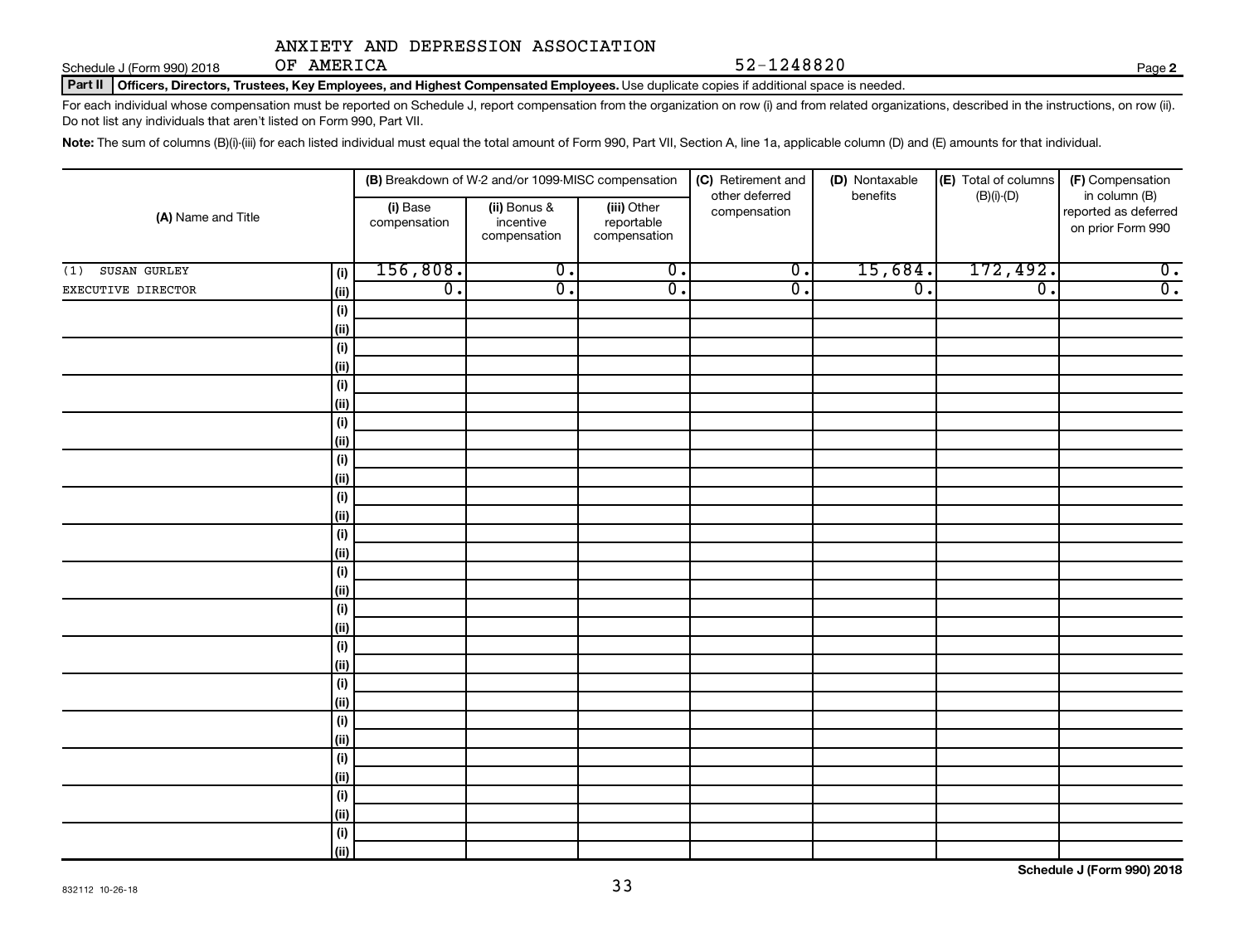|            |  | ANXIETY AND DEPRESSION ASSOCIATION |
|------------|--|------------------------------------|
| OF AMERICA |  |                                    |

Schedule J (Form 990) 2018 OF AMERICA 52-1248820

**Part III Supplemental Information**

Provide the information, explanation, or descriptions required for Part I, lines 1a, 1b, 3, 4a, 4b, 4c, 5a, 5b, 6a, 6b, 7, and 8, and for Part II. Also complete this part for any additional information.

**Schedule J (Form 990) 2018**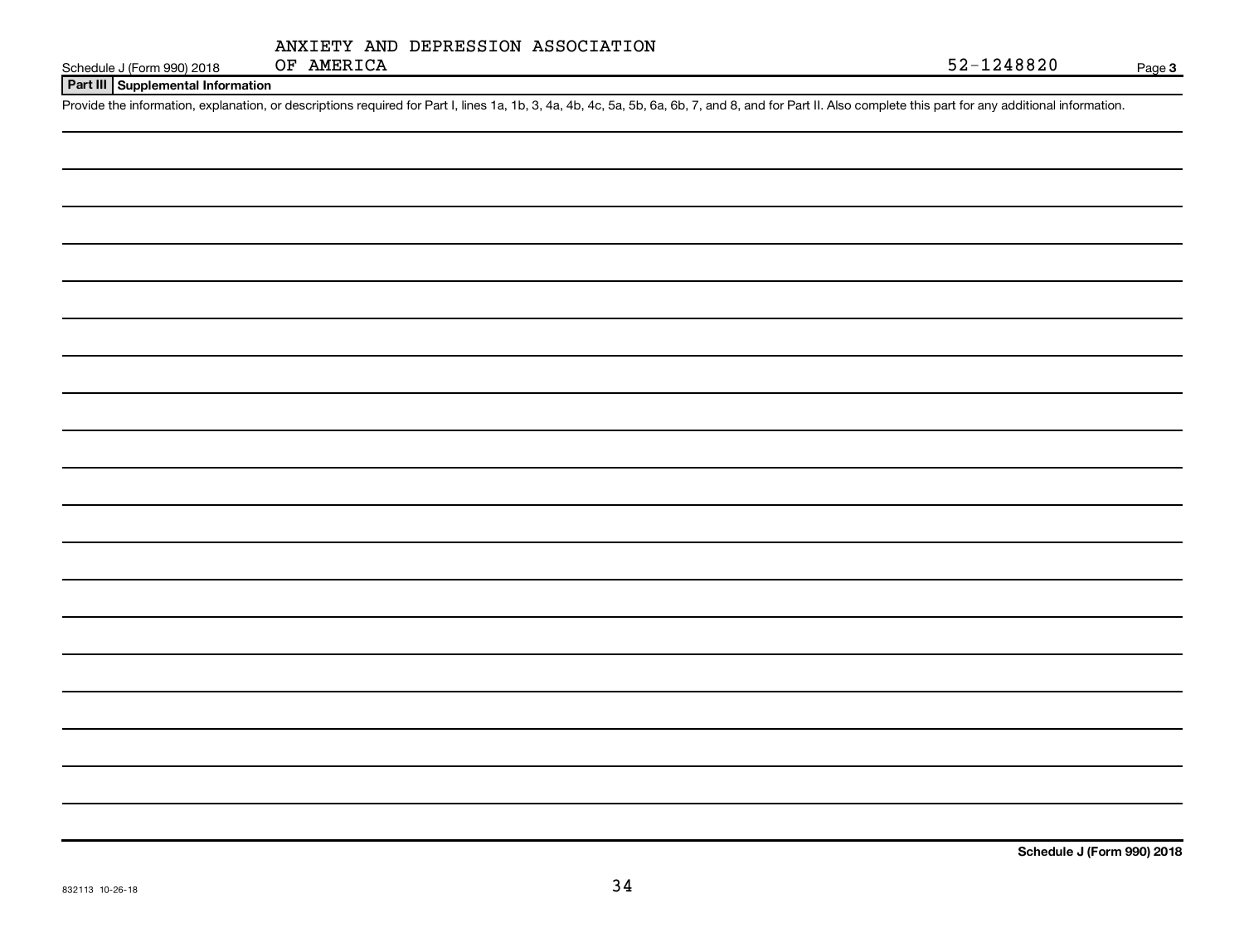**(Form 990 or 990-EZ)**

Name of the organization

Department of the Treasury Internal Revenue Service

**Form 990 or 990-EZ or to provide any additional information. | Attach to Form 990 or 990-EZ. | Go to www.irs.gov/Form990 for the latest information.** ANXIETY AND DEPRESSION ASSOCIATION

**Complete to provide information for responses to specific questions on**



OF AMERICA 52-1248820

FORM 990, PART I, LINE 1, DESCRIPTION OF ORGANIZATION MISSION:

DISORDERS AND TO IMPROVING THE LIVES OF ALL PEOPLE WHO SUFFER FROM THEM

THROUGH EDUCATION, PRACTICE, AND RESEARCH.

FORM 990, PART VI, SECTION A, LINE 1:

BY A VOTE OF THE MAJORITY OF ALL THE VOTING DIRECTORS IN OFFICE, THE BOARD OF DIRECTORS MAY DESIGNATE AN EXECUTIVE COMMITTEE CONSISTING OF THE PRESIDENT, PRESIDENT-ELECT, SECRETARY, TREASURER, AND ONE OR MORE ADDITIONAL VOTING DIRECTORS APPOINTED BY THE VOTE OF A MAJORITY OF THE VOTING DIRECTORS IN OFFICE. EXCEPT AS OTHERWISE REQUIRED BY LAW OR THESE BYLAWS, THE EXECUTIVE COMMITTEE SHALL HAVE THE POWER TO AUTHORIZE THE SEAL OF THE ASSOCIATION TO BE AFFIXED TO ALL PAPERS WHICH MAY REQUIRE IT AND SHALL EXERCISE THE AUTHORITY OF THE BOARD OF DIRECTORS IN THE MANAGEMENT AND SUPERVISION OF THE ASSOCIATION; PROVIDED, HOWEVER, THAT THE EXECUTIVE COMMITTEE SHALL NOT HAVE THE AUTHORITY OF THE BOARD OF DIRECTORS IN REFERENCE TO AMENDING, ALTERING OR REPEALING THE BYLAWS; ADOPTING A PLAN OF MERGER OR ADOPTING A PLAN OF CONSOLIDATION WITH ANOTHER CORPORATION; AUTHORIZING THE SALE, LEASE, EXCHANGE OR MORTGAGE OF ALL OR SUBSTANTIALLY ALL OF THE PROPERTY AND ASSETS OF THE ASSOCIATION; OR AMENDING, ALTERING OR REPEALING ANY RESOLUTION OF THE BOARD OF DIRECTORS WHICH BY ITS TERMS PROVIDES THAT IT SHALL NOT BE AMENDED, ALTERED OR REPEALED BY SUCH COMMITTEE.

832211 10-10-18 LHA For Paperwork Reduction Act Notice, see the Instructions for Form 990 or 990-EZ. Schedule O (Form 990 or 990-EZ) (2018) FORM 990, PART VI, SECTION B, LINE 11B: THE FORM 990 WAS PREPARED BY OUTSIDE ACCOUNTANTS AND A DRAFT 990 WAS REVIEWED BY THE TREASURER, PRESIDENT AND EXECUTIVE DIRECTOR BEFORE FILING 35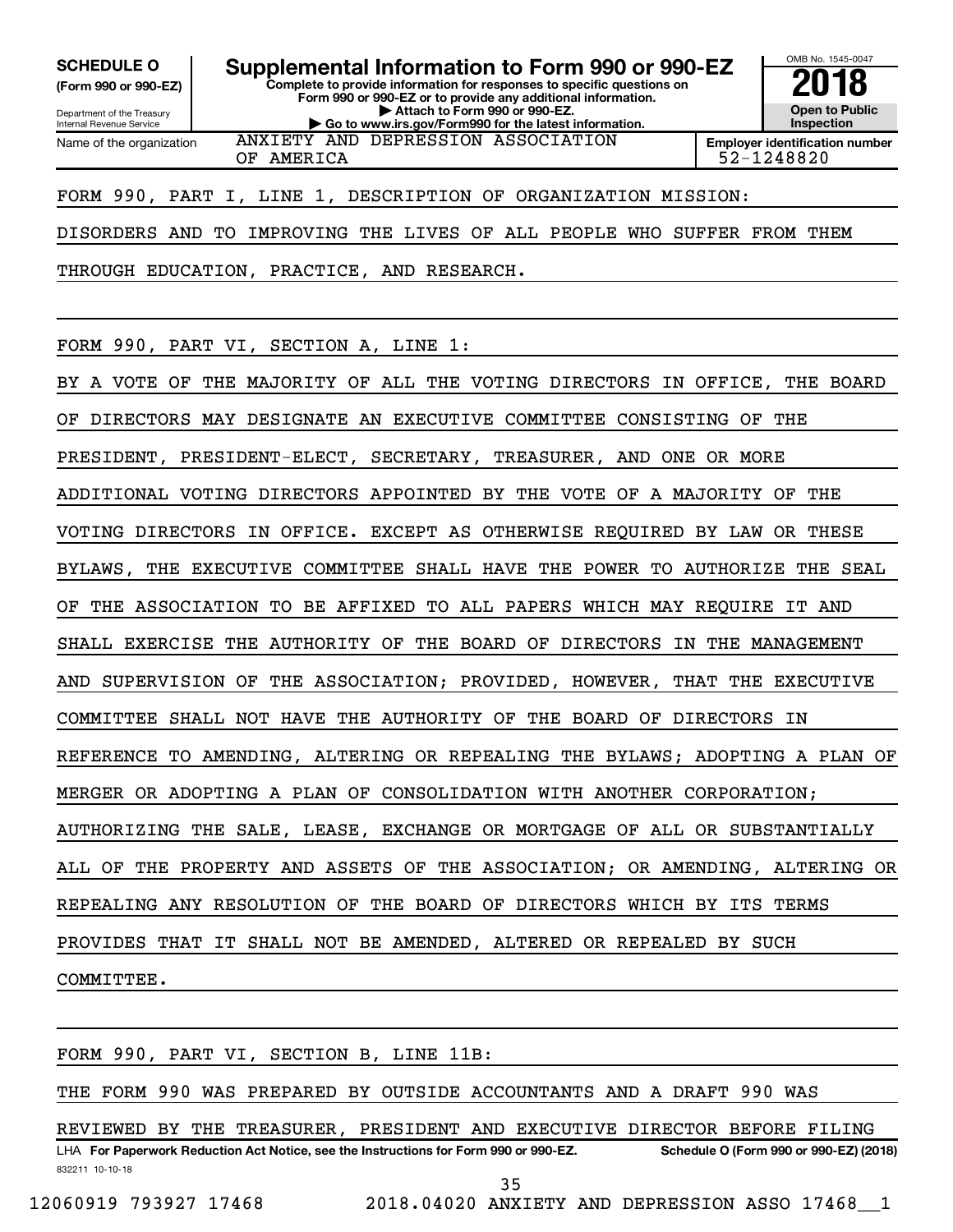| Schedule O (Form 990 or 990-EZ) (2018)<br>Page 2            |                                                                        |  |  |  |  |  |  |  |  |
|-------------------------------------------------------------|------------------------------------------------------------------------|--|--|--|--|--|--|--|--|
| Name of the organization ANXIETY AND DEPRESSION ASSOCIATION | <b>Employer identification number</b><br>52-1248820                    |  |  |  |  |  |  |  |  |
|                                                             | WITH THE IRS. A COPY OF THE 990 WAS ALSO PROVIDED TO EACH BOARD MEMBER |  |  |  |  |  |  |  |  |

PRIOR TO FILING WITH THE IRS.

FORM 990, PART VI, SECTION B, LINE 12C:

THE CHAIR OF EACH COMMITTEE OR BOARD POSSESSES COPIES OF PARTICIPATING MEMBERS CONFLICT OF INTEREST STATEMENTS. THE CHAIR IS RESPONSIBLE FOR ENSURING THAT DURING ANY MEETING, DISCUSSION OR VOTES HAVE BEEN PRECEDED WITH RECUSALS OF MEMBERS WITH POTENTIAL CONFLICTS.

FORM 990, PART VI, SECTION B, LINE 15:

THE EXECUTIVE DIRECTOR IS A FULL TIME PAID POSITION WITH RESPONSIBILITY FOR THE DAY TO DAY OPERATIONS OF ADAA. THE EXECUTIVE DIRECTOR REPORTS TO THE BOARD. THE EXECUTIVE DIRECTOR'S SALARY IS REVIEWED AND APPROVED ANNUALLY BY THE BOARD. THE DEPUTY EXECUTIVE DIRECTOR IS A FULL TIME PAID POSITION AND ASSISTS IN THE DAILY OPERATIONS OF ADAA AND THE SALARY FOR THIS POSITION IS REVIEWED BY THE EXECUTIVE DIRECTOR. THE CURRENT SALARIES FOR THESE INDIVIDUALS ARE BASED ON COMPARING NATIONAL AND GEOGRAPHICAL AREA SALARY SURVEYS PRODUCED BY ASAE AND ASSOCIATION OF FUNDRAISING PROFESSIONALS FOR NONPROFITS WITH SIMILAR REVENUE, FOCUSING ON HEALTH. THIS PROCESS WAS DOCUMENTED. THE MOST RECENT COMPENSATION REVIEW WAS PERFORMED JUNE 2019.

FORM 990, PART VI, LINE 17, LIST OF STATES RECEIVING COPY OF FORM 990: AR,CA,CT,FL,GA,HI,IL,KS,MD,MA,MI,MN,NJ,NM,NY,NC,OH,PA,RI,SC,TN,VA,WA,WV,WI

|                                      | FORM 990, PART VI, SECTION C, LINE 19:                                  |    |                                        |
|--------------------------------------|-------------------------------------------------------------------------|----|----------------------------------------|
|                                      | THE GOVERNING DOCUMENTS, CONFLICT OF INTEREST POLICY AND FINANCIAL      |    |                                        |
|                                      | STATEMENTS ARE AVAILABLE AT ADAA'S OFFICES MONDAY-FRIDAY DURING REGULAR |    |                                        |
| BUSINESS HOURS IN SILVER SPRING, MD. |                                                                         |    |                                        |
| 832212 10-10-18                      |                                                                         | 36 | Schedule O (Form 990 or 990-EZ) (2018) |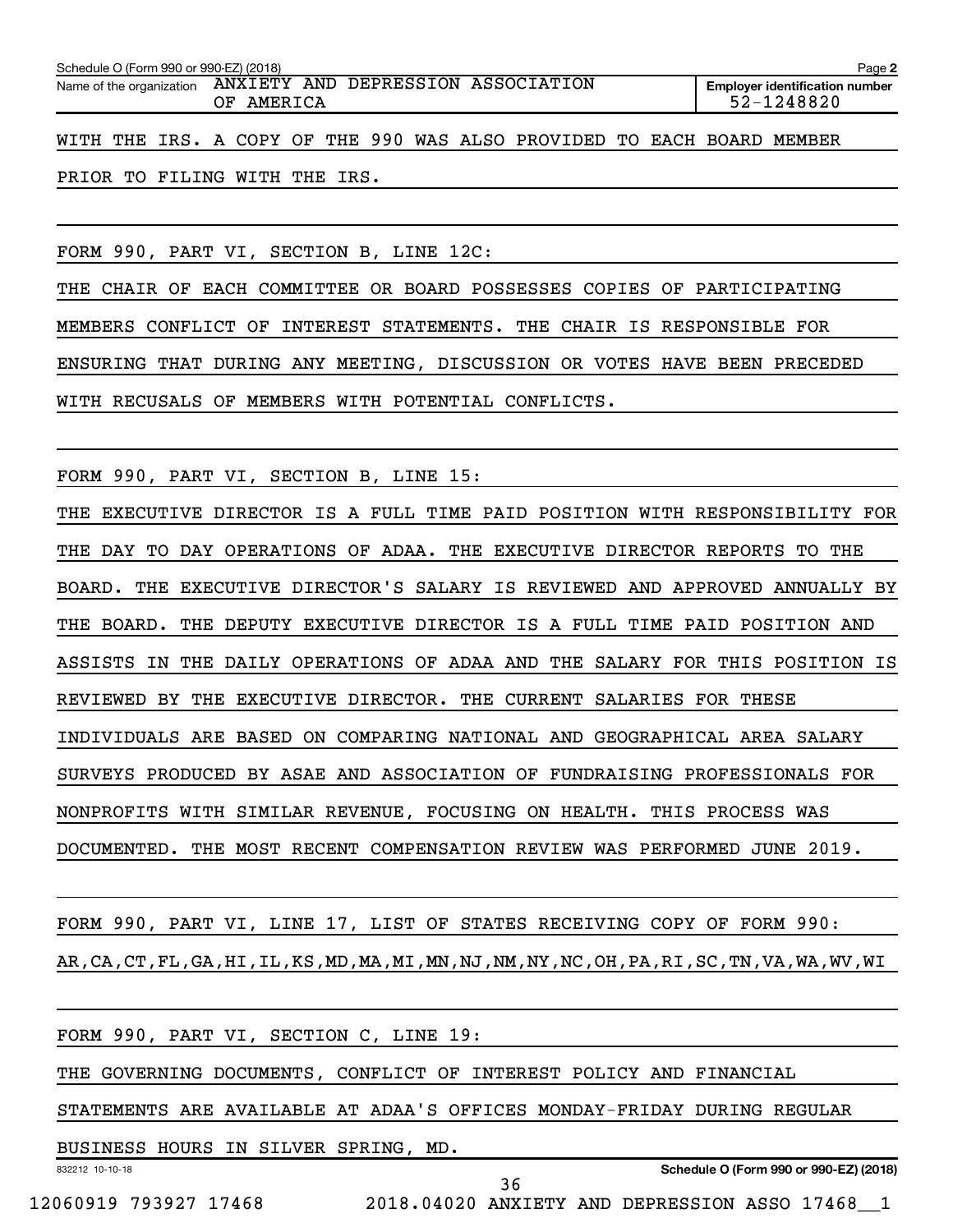|                                                        |                                                                                                                                                                                                                                      | EXTENDED TO NOVEMBER 15, 2019                                                                                |                                          |                |                                                                                                |                                                               |  |  |  |  |
|--------------------------------------------------------|--------------------------------------------------------------------------------------------------------------------------------------------------------------------------------------------------------------------------------------|--------------------------------------------------------------------------------------------------------------|------------------------------------------|----------------|------------------------------------------------------------------------------------------------|---------------------------------------------------------------|--|--|--|--|
| Form 990-T                                             | <b>Exempt Organization Business Income Tax Return</b>                                                                                                                                                                                |                                                                                                              |                                          |                |                                                                                                | OMB No. 1545-0687                                             |  |  |  |  |
|                                                        |                                                                                                                                                                                                                                      | (and proxy tax under section 6033(e))                                                                        |                                          |                |                                                                                                |                                                               |  |  |  |  |
|                                                        | For calendar year 2018 or other tax year beginning                                                                                                                                                                                   |                                                                                                              |                                          | and ending,    |                                                                                                | 2018                                                          |  |  |  |  |
| Department of the Treasury<br>Internal Revenue Service | bo not enter SSN numbers on this form as it may be made public if your organization is a $501(c)(3)$ .                                                                                                                               | Go to www.irs.gov/Form990T for instructions and the latest information.                                      |                                          |                |                                                                                                | Open to Public Inspection for<br>501(c)(3) Organizations Only |  |  |  |  |
| Check box if                                           |                                                                                                                                                                                                                                      | Name of organization ( $\Box$ Check box if name changed and see instructions.)                               |                                          |                |                                                                                                | <b>DEmployer identification number</b>                        |  |  |  |  |
| address changed                                        | ANXIETY AND DEPRESSION ASSOCIATION                                                                                                                                                                                                   |                                                                                                              | (Employees' trust, see<br>instructions.) |                |                                                                                                |                                                               |  |  |  |  |
| <b>B</b> Exempt under section                          | OF AMERICA<br>Print                                                                                                                                                                                                                  |                                                                                                              |                                          |                |                                                                                                |                                                               |  |  |  |  |
| $X$ 501(c)(3)                                          | or                                                                                                                                                                                                                                   | E Unrelated business activity code<br>Number, street, and room or suite no. If a P.O. box, see instructions. |                                          |                |                                                                                                |                                                               |  |  |  |  |
| 220(e) <br>408(e)                                      | Type                                                                                                                                                                                                                                 | 8701 GEORGIA AVENUE, NO. 412                                                                                 |                                          |                |                                                                                                | (See instructions.)                                           |  |  |  |  |
| 408A<br>J530(a)                                        |                                                                                                                                                                                                                                      | City or town, state or province, country, and ZIP or foreign postal code                                     |                                          |                |                                                                                                |                                                               |  |  |  |  |
| 529(a)                                                 | SILVER SPRING, MD                                                                                                                                                                                                                    | 20910                                                                                                        |                                          |                |                                                                                                | 541800                                                        |  |  |  |  |
|                                                        |                                                                                                                                                                                                                                      |                                                                                                              |                                          |                |                                                                                                |                                                               |  |  |  |  |
|                                                        | H Enter the number of the organization's unrelated trades or businesses.                                                                                                                                                             |                                                                                                              | 1                                        | $501(c)$ trust | $401(a)$ trust                                                                                 | Other trust                                                   |  |  |  |  |
|                                                        | trade or business here > ADVERTISING IN THE JOURNAL                                                                                                                                                                                  |                                                                                                              |                                          |                | Describe the only (or first) unrelated<br>. If only one, complete Parts I-V. If more than one, |                                                               |  |  |  |  |
|                                                        | describe the first in the blank space at the end of the previous sentence, complete Parts I and II, complete a Schedule M for each additional trade or                                                                               |                                                                                                              |                                          |                |                                                                                                |                                                               |  |  |  |  |
| business, then complete Parts III-V.                   |                                                                                                                                                                                                                                      |                                                                                                              |                                          |                |                                                                                                |                                                               |  |  |  |  |
|                                                        |                                                                                                                                                                                                                                      |                                                                                                              |                                          |                |                                                                                                | $\overline{X}$ No<br>Yes                                      |  |  |  |  |
|                                                        | If "Yes," enter the name and identifying number of the parent corporation. $\blacktriangleright$                                                                                                                                     |                                                                                                              |                                          |                |                                                                                                |                                                               |  |  |  |  |
|                                                        | J The books are in care of $\triangleright$ SHARON SOUTHERLAND-SMITH                                                                                                                                                                 |                                                                                                              |                                          |                | Telephone number $\triangleright$ 240 - 485 - 1001                                             |                                                               |  |  |  |  |
|                                                        | Part I   Unrelated Trade or Business Income                                                                                                                                                                                          |                                                                                                              |                                          | (A) Income     | (B) Expenses                                                                                   | $(C)$ Net                                                     |  |  |  |  |
| 1a Gross receipts or sales                             |                                                                                                                                                                                                                                      |                                                                                                              |                                          |                |                                                                                                |                                                               |  |  |  |  |
| <b>b</b> Less returns and allowances                   |                                                                                                                                                                                                                                      | c Balance                                                                                                    | 1c                                       |                |                                                                                                |                                                               |  |  |  |  |
| 2                                                      |                                                                                                                                                                                                                                      |                                                                                                              | $\overline{2}$                           |                |                                                                                                |                                                               |  |  |  |  |
| 3                                                      |                                                                                                                                                                                                                                      |                                                                                                              | 3<br>4a                                  |                |                                                                                                |                                                               |  |  |  |  |
| b                                                      | Net gain (loss) (Form 4797, Part II, line 17) (attach Form 4797)                                                                                                                                                                     |                                                                                                              | 4 <sub>b</sub>                           |                |                                                                                                |                                                               |  |  |  |  |
| C                                                      |                                                                                                                                                                                                                                      |                                                                                                              | 4c                                       |                |                                                                                                |                                                               |  |  |  |  |
| 5                                                      | Income (loss) from a partnership or an S corporation (attach statement)                                                                                                                                                              |                                                                                                              | 5                                        |                |                                                                                                |                                                               |  |  |  |  |
| 6                                                      |                                                                                                                                                                                                                                      |                                                                                                              | 6                                        |                |                                                                                                |                                                               |  |  |  |  |
| 7                                                      |                                                                                                                                                                                                                                      |                                                                                                              | $\overline{7}$                           |                |                                                                                                |                                                               |  |  |  |  |
| 8                                                      | Interest, annuities, royalties, and rents from a controlled organization (Schedule F)                                                                                                                                                |                                                                                                              | 8                                        |                |                                                                                                |                                                               |  |  |  |  |
| 9                                                      | Investment income of a section $501(c)(7)$ , (9), or (17) organization (Schedule G)                                                                                                                                                  |                                                                                                              | 9                                        |                |                                                                                                |                                                               |  |  |  |  |
| 10                                                     |                                                                                                                                                                                                                                      |                                                                                                              | 10                                       |                |                                                                                                |                                                               |  |  |  |  |
| 11                                                     |                                                                                                                                                                                                                                      |                                                                                                              | $\overline{11}$                          | 38,641.        | 2,624.                                                                                         | 36,017.                                                       |  |  |  |  |
| 12                                                     |                                                                                                                                                                                                                                      |                                                                                                              | 12                                       |                | 2,624.                                                                                         |                                                               |  |  |  |  |
| 13<br>Part II                                          | <b>Deductions Not Taken Elsewhere</b> (See instructions for limitations on deductions.)                                                                                                                                              |                                                                                                              | 13                                       | 38,641.        |                                                                                                | 36,017.                                                       |  |  |  |  |
|                                                        | (Except for contributions, deductions must be directly connected with the unrelated business income.)                                                                                                                                |                                                                                                              |                                          |                |                                                                                                |                                                               |  |  |  |  |
| 14                                                     |                                                                                                                                                                                                                                      |                                                                                                              |                                          |                | 14                                                                                             |                                                               |  |  |  |  |
| 15                                                     | Salaries and wages information contains and contained a state of the state of the state of the state of the state of the state of the state of the state of the state of the state of the state of the state of the state of t       |                                                                                                              |                                          |                | 15                                                                                             |                                                               |  |  |  |  |
| 16                                                     | Repairs and maintenance measurements are accommodated and maintenance measurements and maintenance measurement                                                                                                                       |                                                                                                              |                                          |                | 16                                                                                             |                                                               |  |  |  |  |
| 17                                                     |                                                                                                                                                                                                                                      |                                                                                                              |                                          |                | 17                                                                                             |                                                               |  |  |  |  |
| 18                                                     | Interest (attach schedule) (see instructions) www.communications.communications are interest (attach schedule)                                                                                                                       |                                                                                                              |                                          |                | 18                                                                                             |                                                               |  |  |  |  |
| 19                                                     | Taxes and licenses <b>contract the contract of the contract of the contract of the contract of the contract of the contract of the contract of the contract of the contract of the contract of the contract of the contract of t</b> |                                                                                                              |                                          |                | 19                                                                                             |                                                               |  |  |  |  |
| 20                                                     |                                                                                                                                                                                                                                      |                                                                                                              |                                          |                | 20                                                                                             |                                                               |  |  |  |  |
| 21                                                     |                                                                                                                                                                                                                                      |                                                                                                              |                                          |                |                                                                                                |                                                               |  |  |  |  |
| 22<br>23                                               | Less depreciation claimed on Schedule A and elsewhere on return [1, 1, 1, 1, 1, 1, 1, 1, 1, 1, 22a                                                                                                                                   |                                                                                                              |                                          |                | 22b<br>23                                                                                      |                                                               |  |  |  |  |
| 24                                                     |                                                                                                                                                                                                                                      |                                                                                                              |                                          |                | 24                                                                                             |                                                               |  |  |  |  |
| 25                                                     | Employee benefit programs in the continuum contract of the contract of the contract of the contract of the contract of the contract of the contract of the contract of the contract of the contract of the contract of the con       |                                                                                                              |                                          |                | 25                                                                                             |                                                               |  |  |  |  |
| 26                                                     | Excess exempt expenses (Schedule I) www.assemicrocommunications.communications.com                                                                                                                                                   |                                                                                                              |                                          |                | 26                                                                                             |                                                               |  |  |  |  |
| 27                                                     |                                                                                                                                                                                                                                      |                                                                                                              |                                          |                | 27                                                                                             | 5,884.                                                        |  |  |  |  |
| 28                                                     | Other deductions (attach schedule) www.communications.communications.communications.com                                                                                                                                              |                                                                                                              |                                          |                | 28                                                                                             |                                                               |  |  |  |  |
| 29                                                     | Total deductions. Add lines 14 through 28 [11] manufactures in the contract of the contract of the contract of the contract of the contract of the contract of the contract of the contract of the contract of the contract of       |                                                                                                              |                                          |                | 29                                                                                             | 5,884.                                                        |  |  |  |  |
| 30                                                     | Unrelated business taxable income before net operating loss deduction. Subtract line 29 from line 13                                                                                                                                 |                                                                                                              |                                          |                | 30                                                                                             | 30, 133.                                                      |  |  |  |  |
| 31                                                     | Deduction for net operating loss arising in tax years beginning on or after January 1, 2018 (see instructions)                                                                                                                       |                                                                                                              |                                          |                | 31                                                                                             |                                                               |  |  |  |  |
| 32                                                     | Unrelated business taxable income. Subtract line 31 from line 30 manufactured contains and contained business taxable income. Subtract line 31 from line 30 manufactured contains and the United States of the United States a       |                                                                                                              |                                          |                | 32                                                                                             | 30, 133.                                                      |  |  |  |  |
|                                                        | 823701 01-09-19 LHA For Paperwork Reduction Act Notice, see instructions.                                                                                                                                                            |                                                                                                              |                                          |                |                                                                                                | Form 990-T (2018)                                             |  |  |  |  |

12060919 793927 17468 2018.04020 ANXIETY AND DEPRESSION ASSO 17468\_\_1

37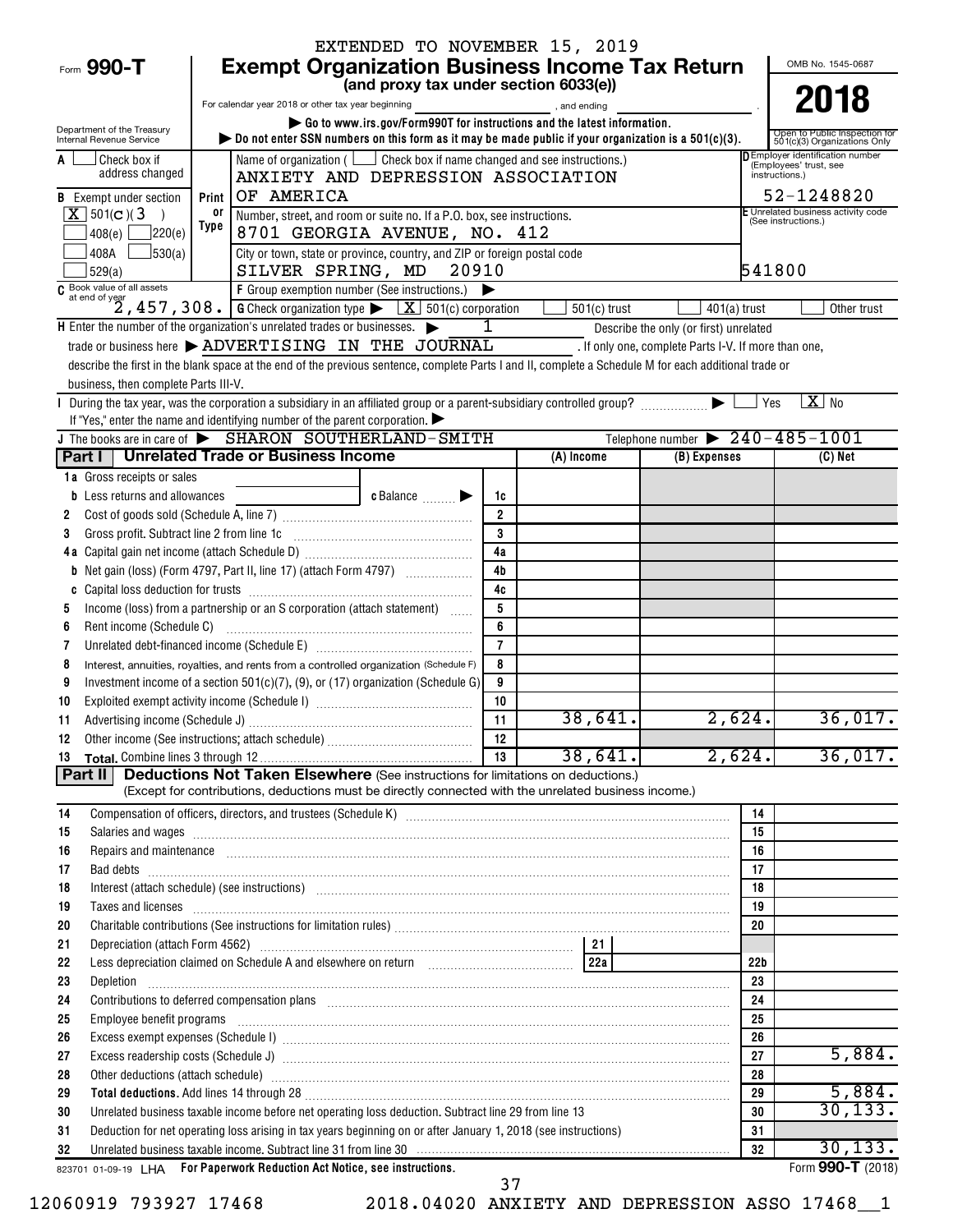|                                                     | OF AMERICA<br>Form 990-T (2018)                                                                                                                                                                                                                                                                                           |                                |                    |            | 52-1248820         |                        | Page 2                               |  |  |  |
|-----------------------------------------------------|---------------------------------------------------------------------------------------------------------------------------------------------------------------------------------------------------------------------------------------------------------------------------------------------------------------------------|--------------------------------|--------------------|------------|--------------------|------------------------|--------------------------------------|--|--|--|
|                                                     | Part III   Total Unrelated Business Taxable Income                                                                                                                                                                                                                                                                        |                                |                    |            |                    |                        |                                      |  |  |  |
| 33                                                  | Total of unrelated business taxable income computed from all unrelated trades or businesses (see instructions)                                                                                                                                                                                                            |                                |                    |            |                    | 33                     | 30, 133.                             |  |  |  |
| 34                                                  | Amounts paid for disallowed fringes [11] Amount and the contract of the final state of the state of the state of the state of the state of the state of the state of the state of the state of the state of the state of the s                                                                                            |                                |                    |            |                    | 34                     |                                      |  |  |  |
| 35                                                  |                                                                                                                                                                                                                                                                                                                           |                                |                    |            |                    | 35                     |                                      |  |  |  |
| 36                                                  | Total of unrelated business taxable income before specific deduction. Subtract line 35 from the sum of                                                                                                                                                                                                                    |                                |                    |            |                    |                        |                                      |  |  |  |
|                                                     | lines 33 and 34                                                                                                                                                                                                                                                                                                           | 36                             | 30, 133.<br>1,000. |            |                    |                        |                                      |  |  |  |
| 37                                                  |                                                                                                                                                                                                                                                                                                                           | 37                             |                    |            |                    |                        |                                      |  |  |  |
| 38                                                  | Unrelated business taxable income. Subtract line 37 from line 36. If line 37 is greater than line 36,                                                                                                                                                                                                                     |                                |                    |            |                    |                        |                                      |  |  |  |
|                                                     |                                                                                                                                                                                                                                                                                                                           |                                |                    |            |                    | 38                     | 29,133.                              |  |  |  |
|                                                     | Part IV   Tax Computation                                                                                                                                                                                                                                                                                                 |                                |                    |            |                    |                        |                                      |  |  |  |
| 39                                                  |                                                                                                                                                                                                                                                                                                                           |                                |                    |            | ▶                  | 39                     | 6,118.                               |  |  |  |
| 40                                                  | Trusts Taxable at Trust Rates. See instructions for tax computation. Income tax on the amount on line 38 from:                                                                                                                                                                                                            |                                |                    |            |                    |                        |                                      |  |  |  |
|                                                     |                                                                                                                                                                                                                                                                                                                           |                                |                    |            |                    | 40                     |                                      |  |  |  |
| 41                                                  | Proxy tax. See instructions information and contact the contract of the contract of the contract of the contract of the contract of the contract of the contract of the contract of the contract of the contract of the contra                                                                                            |                                |                    |            |                    | 41                     |                                      |  |  |  |
| 42                                                  | Alternative minimum tax (trusts only) manufactured and an according to the state of the state of the state only                                                                                                                                                                                                           |                                |                    |            |                    | 42                     |                                      |  |  |  |
| 43                                                  | Tax on Noncompliant Facility Income. See instructions [11] Martin Matter and Martin Matter and Martin Matter and Ma                                                                                                                                                                                                       |                                |                    |            |                    | 43                     |                                      |  |  |  |
| 44                                                  |                                                                                                                                                                                                                                                                                                                           |                                |                    |            |                    | 44                     | 6,118.                               |  |  |  |
|                                                     | Part V   Tax and Payments                                                                                                                                                                                                                                                                                                 |                                |                    |            |                    |                        |                                      |  |  |  |
|                                                     | 45a Foreign tax credit (corporations attach Form 1118; trusts attach Form 1116)                                                                                                                                                                                                                                           |                                |                    | 45a        |                    |                        |                                      |  |  |  |
|                                                     |                                                                                                                                                                                                                                                                                                                           |                                |                    | 45b        |                    |                        |                                      |  |  |  |
|                                                     | c General business credit. Attach Form 3800 [11] [11] Contract Contract Contract Contract Contract Contract Co                                                                                                                                                                                                            |                                |                    | 45с        |                    |                        |                                      |  |  |  |
|                                                     |                                                                                                                                                                                                                                                                                                                           |                                |                    |            |                    |                        |                                      |  |  |  |
| e                                                   |                                                                                                                                                                                                                                                                                                                           |                                |                    |            |                    | 45c                    |                                      |  |  |  |
| 46                                                  | Subtract line 45e from line 44                                                                                                                                                                                                                                                                                            |                                |                    |            |                    | 46                     | 6,118.                               |  |  |  |
| 47                                                  | Other taxes. Check if from: Form 4255 Form 8611 Form 8697 Form 8866 Other (attach schedule)                                                                                                                                                                                                                               |                                |                    |            |                    | 47                     |                                      |  |  |  |
| 48                                                  |                                                                                                                                                                                                                                                                                                                           |                                |                    |            |                    | 48                     | 6,118.                               |  |  |  |
| 49                                                  |                                                                                                                                                                                                                                                                                                                           |                                |                    |            |                    | 49                     | $0$ .                                |  |  |  |
|                                                     |                                                                                                                                                                                                                                                                                                                           |                                |                    | 50a        |                    |                        |                                      |  |  |  |
|                                                     |                                                                                                                                                                                                                                                                                                                           |                                |                    | 50b        | 1,440.             |                        |                                      |  |  |  |
|                                                     |                                                                                                                                                                                                                                                                                                                           |                                |                    | 50c        |                    |                        |                                      |  |  |  |
|                                                     | d Foreign organizations: Tax paid or withheld at source (see instructions) [                                                                                                                                                                                                                                              |                                |                    | 50d        |                    |                        |                                      |  |  |  |
|                                                     |                                                                                                                                                                                                                                                                                                                           |                                |                    | <b>50e</b> |                    |                        |                                      |  |  |  |
|                                                     |                                                                                                                                                                                                                                                                                                                           |                                |                    | 50f        |                    |                        |                                      |  |  |  |
|                                                     |                                                                                                                                                                                                                                                                                                                           |                                |                    |            |                    |                        |                                      |  |  |  |
|                                                     | <b>g</b> Other credits, adjustments, and payments: $\Box$ Form 2439                                                                                                                                                                                                                                                       |                                |                    |            |                    |                        |                                      |  |  |  |
|                                                     | Form 4136                                                                                                                                                                                                                                                                                                                 | Other                          | Total >            | 50g        |                    |                        |                                      |  |  |  |
|                                                     |                                                                                                                                                                                                                                                                                                                           |                                |                    |            |                    | 51                     | 1,440.                               |  |  |  |
|                                                     |                                                                                                                                                                                                                                                                                                                           |                                |                    |            |                    | 52                     | ، ،                                  |  |  |  |
| 53                                                  |                                                                                                                                                                                                                                                                                                                           |                                |                    |            |                    | 53                     | 4,680.                               |  |  |  |
| 54                                                  | Overpayment. If line 51 is larger than the total of lines 48, 49, and 52, enter amount overpaid                                                                                                                                                                                                                           |                                |                    |            |                    | 54                     |                                      |  |  |  |
| 55                                                  | Enter the amount of line 54 you want: Credited to 2019 estimated tax                                                                                                                                                                                                                                                      |                                |                    |            | Refunded           | 55                     |                                      |  |  |  |
|                                                     | Part VI   Statements Regarding Certain Activities and Other Information (see instructions)                                                                                                                                                                                                                                |                                |                    |            |                    |                        |                                      |  |  |  |
| 56                                                  | At any time during the 2018 calendar year, did the organization have an interest in or a signature or other authority                                                                                                                                                                                                     |                                |                    |            |                    |                        | Yes<br>No                            |  |  |  |
|                                                     | over a financial account (bank, securities, or other) in a foreign country? If "Yes," the organization may have to file                                                                                                                                                                                                   |                                |                    |            |                    |                        |                                      |  |  |  |
|                                                     | FinCEN Form 114, Report of Foreign Bank and Financial Accounts. If "Yes," enter the name of the foreign country                                                                                                                                                                                                           |                                |                    |            |                    |                        |                                      |  |  |  |
|                                                     | here $\blacktriangleright$                                                                                                                                                                                                                                                                                                |                                |                    |            |                    |                        | х                                    |  |  |  |
| 57                                                  | During the tax year, did the organization receive a distribution from, or was it the grantor of, or transferor to, a foreign trust?                                                                                                                                                                                       |                                |                    |            |                    |                        | $\overline{\mathtt{x}}$              |  |  |  |
|                                                     | If "Yes," see instructions for other forms the organization may have to file.                                                                                                                                                                                                                                             |                                |                    |            |                    |                        |                                      |  |  |  |
| 58                                                  | Enter the amount of tax-exempt interest received or accrued during the tax year $\triangleright$ \$                                                                                                                                                                                                                       |                                |                    |            |                    |                        |                                      |  |  |  |
|                                                     | Under penalties of perjury, I declare that I have examined this return, including accompanying schedules and statements, and to the best of my knowledge and belief, it is true,<br>correct, and complete. Declaration of preparer (other than taxpayer) is based on all information of which preparer has any knowledge. |                                |                    |            |                    |                        |                                      |  |  |  |
|                                                     |                                                                                                                                                                                                                                                                                                                           |                                |                    |            |                    |                        | May the IRS discuss this return with |  |  |  |
|                                                     |                                                                                                                                                                                                                                                                                                                           |                                |                    |            | EXECUTIVE DIRECTOR |                        | the preparer shown below (see        |  |  |  |
|                                                     |                                                                                                                                                                                                                                                                                                                           | Date                           | Title              |            |                    | instructions)? $X$ Yes | No                                   |  |  |  |
|                                                     | Signature of officer                                                                                                                                                                                                                                                                                                      |                                |                    |            | Check              | PTIN<br>if             |                                      |  |  |  |
|                                                     | Print/Type preparer's name                                                                                                                                                                                                                                                                                                | Preparer's signature           | Date               |            |                    |                        |                                      |  |  |  |
|                                                     |                                                                                                                                                                                                                                                                                                                           |                                |                    |            | self-employed      |                        |                                      |  |  |  |
|                                                     | DAVID JONES                                                                                                                                                                                                                                                                                                               |                                |                    |            |                    |                        | P01444196                            |  |  |  |
|                                                     | Firm's name > JONES, MARESCA & MCQUADE, P.A.                                                                                                                                                                                                                                                                              |                                |                    |            | Firm's EIN         |                        | 52-1853933                           |  |  |  |
| Sign<br>Here<br>Paid<br>Preparer<br><b>Use Only</b> |                                                                                                                                                                                                                                                                                                                           | 10500 LITTLE PATUXENT PARKWAY, |                    |            | SUITE              |                        |                                      |  |  |  |
|                                                     | Firm's address > COLUMBIA, MD 21044                                                                                                                                                                                                                                                                                       |                                |                    |            |                    |                        | Phone no. $410 - 884 - 0220$         |  |  |  |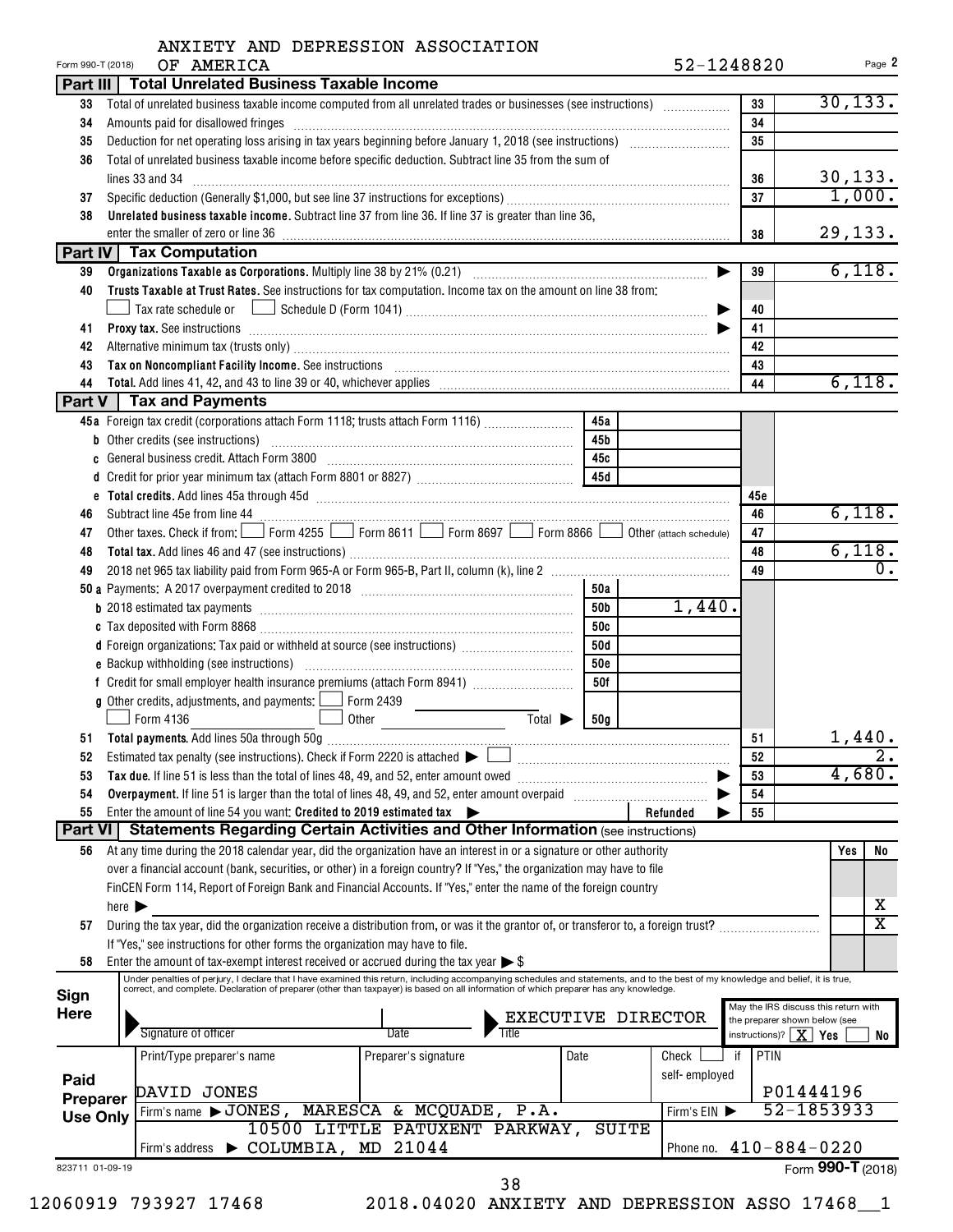### Form 990-T (2018)  $\mathsf{OF}$   $\mathsf{AMERICA}$   $\mathsf{52-1248820}$   $\mathsf{Page}$ ANXIETY AND DEPRESSION ASSOCIATION

| Schedule A - Cost of Goods Sold. Enter method of inventory valuation $\triangleright$ N/A                                 |                |                                                                                                |                                                                                                                                                     |    |                                                                                  |   |                                                                           |                  |
|---------------------------------------------------------------------------------------------------------------------------|----------------|------------------------------------------------------------------------------------------------|-----------------------------------------------------------------------------------------------------------------------------------------------------|----|----------------------------------------------------------------------------------|---|---------------------------------------------------------------------------|------------------|
| Inventory at beginning of year<br>1                                                                                       | 1              |                                                                                                |                                                                                                                                                     |    |                                                                                  | 6 |                                                                           |                  |
| 2                                                                                                                         | $\overline{2}$ |                                                                                                | 7 Cost of goods sold. Subtract line 6                                                                                                               |    |                                                                                  |   |                                                                           |                  |
| 3                                                                                                                         | 3              |                                                                                                | from line 5. Enter here and in Part I,                                                                                                              |    |                                                                                  |   |                                                                           |                  |
| <b>4a</b> Additional section 263A costs                                                                                   |                |                                                                                                |                                                                                                                                                     |    |                                                                                  | 7 |                                                                           |                  |
|                                                                                                                           | 4a             |                                                                                                | 8 Do the rules of section 263A (with respect to                                                                                                     |    |                                                                                  |   | Yes<br>No                                                                 |                  |
| <b>b</b> Other costs (attach schedule)                                                                                    | 4 <sub>b</sub> |                                                                                                | property produced or acquired for resale) apply to                                                                                                  |    |                                                                                  |   |                                                                           |                  |
| 5 Total. Add lines 1 through 4b                                                                                           | 5              |                                                                                                |                                                                                                                                                     |    |                                                                                  |   |                                                                           |                  |
| Schedule C - Rent Income (From Real Property and Personal Property Leased With Real Property)                             |                |                                                                                                |                                                                                                                                                     |    |                                                                                  |   |                                                                           |                  |
| (see instructions)                                                                                                        |                |                                                                                                |                                                                                                                                                     |    |                                                                                  |   |                                                                           |                  |
| 1. Description of property                                                                                                |                |                                                                                                |                                                                                                                                                     |    |                                                                                  |   |                                                                           |                  |
| (1)                                                                                                                       |                |                                                                                                |                                                                                                                                                     |    |                                                                                  |   |                                                                           |                  |
| (2)                                                                                                                       |                |                                                                                                |                                                                                                                                                     |    |                                                                                  |   |                                                                           |                  |
| (3)                                                                                                                       |                |                                                                                                |                                                                                                                                                     |    |                                                                                  |   |                                                                           |                  |
| (4)                                                                                                                       |                |                                                                                                |                                                                                                                                                     |    |                                                                                  |   |                                                                           |                  |
|                                                                                                                           | 2.             | Rent received or accrued                                                                       |                                                                                                                                                     |    |                                                                                  |   |                                                                           |                  |
| (a) From personal property (if the percentage of<br>rent for personal property is more than<br>10% but not more than 50%) |                |                                                                                                | (b) From real and personal property (if the percentage<br>of rent for personal property exceeds 50% or if<br>the rent is based on profit or income) |    | 3(a) Deductions directly connected with the income in                            |   | columns 2(a) and 2(b) (attach schedule)                                   |                  |
| (1)                                                                                                                       |                |                                                                                                |                                                                                                                                                     |    |                                                                                  |   |                                                                           |                  |
| (2)                                                                                                                       |                |                                                                                                |                                                                                                                                                     |    |                                                                                  |   |                                                                           |                  |
| (3)                                                                                                                       |                |                                                                                                |                                                                                                                                                     |    |                                                                                  |   |                                                                           |                  |
| (4)                                                                                                                       |                |                                                                                                |                                                                                                                                                     |    |                                                                                  |   |                                                                           |                  |
| Total                                                                                                                     | 0.             | Total                                                                                          |                                                                                                                                                     | 0. |                                                                                  |   |                                                                           |                  |
| (c) Total income. Add totals of columns 2(a) and 2(b). Enter<br>here and on page 1, Part I, line 6, column (A)            |                |                                                                                                |                                                                                                                                                     | 0. | (b) Total deductions.<br>Enter here and on page 1.<br>Part I, line 6, column (B) |   |                                                                           | 0.               |
| <b>Schedule E - Unrelated Debt-Financed Income</b> (see instructions)                                                     |                |                                                                                                |                                                                                                                                                     |    |                                                                                  |   |                                                                           |                  |
|                                                                                                                           |                |                                                                                                | 2. Gross income from                                                                                                                                |    | 3. Deductions directly connected with or allocable<br>to debt-financed property  |   |                                                                           |                  |
| 1. Description of debt-financed property                                                                                  |                |                                                                                                | or allocable to debt-<br>financed property                                                                                                          |    | (a) Straight line depreciation<br>(attach schedule)                              |   | (b) Other deductions<br>(attach schedule)                                 |                  |
| (1)                                                                                                                       |                |                                                                                                |                                                                                                                                                     |    |                                                                                  |   |                                                                           |                  |
| (2)                                                                                                                       |                |                                                                                                |                                                                                                                                                     |    |                                                                                  |   |                                                                           |                  |
| (3)                                                                                                                       |                |                                                                                                |                                                                                                                                                     |    |                                                                                  |   |                                                                           |                  |
| (4)                                                                                                                       |                |                                                                                                |                                                                                                                                                     |    |                                                                                  |   |                                                                           |                  |
| 4. Amount of average acquisition<br>debt on or allocable to debt-financed<br>property (attach schedule)                   |                | 5. Average adjusted basis<br>of or allocable to<br>debt-financed property<br>(attach schedule) | $6.$ Column 4 divided<br>by column 5                                                                                                                |    | 7. Gross income<br>reportable (column<br>$2 \times$ column 6)                    |   | 8. Allocable deductions<br>(column 6 x total of columns<br>3(a) and 3(b)) |                  |
| (1)                                                                                                                       |                |                                                                                                | $\%$                                                                                                                                                |    |                                                                                  |   |                                                                           |                  |
| (2)                                                                                                                       |                |                                                                                                | $\%$                                                                                                                                                |    |                                                                                  |   |                                                                           |                  |
| (3)                                                                                                                       |                |                                                                                                | $\frac{0}{0}$                                                                                                                                       |    |                                                                                  |   |                                                                           |                  |
| (4)                                                                                                                       |                |                                                                                                | $\frac{0}{0}$                                                                                                                                       |    |                                                                                  |   |                                                                           |                  |
|                                                                                                                           |                |                                                                                                |                                                                                                                                                     |    | Enter here and on page 1,<br>Part I, line 7, column (A).                         |   | Enter here and on page 1,<br>Part I, line 7, column (B).                  |                  |
| Totals                                                                                                                    |                |                                                                                                |                                                                                                                                                     |    | ο.                                                                               |   |                                                                           | 0.               |
| Total dividends-received deductions included in column 8                                                                  |                |                                                                                                |                                                                                                                                                     |    |                                                                                  |   |                                                                           | $\overline{0}$ . |

**990-T**  Form (2018)

**3**

823721 01-09-19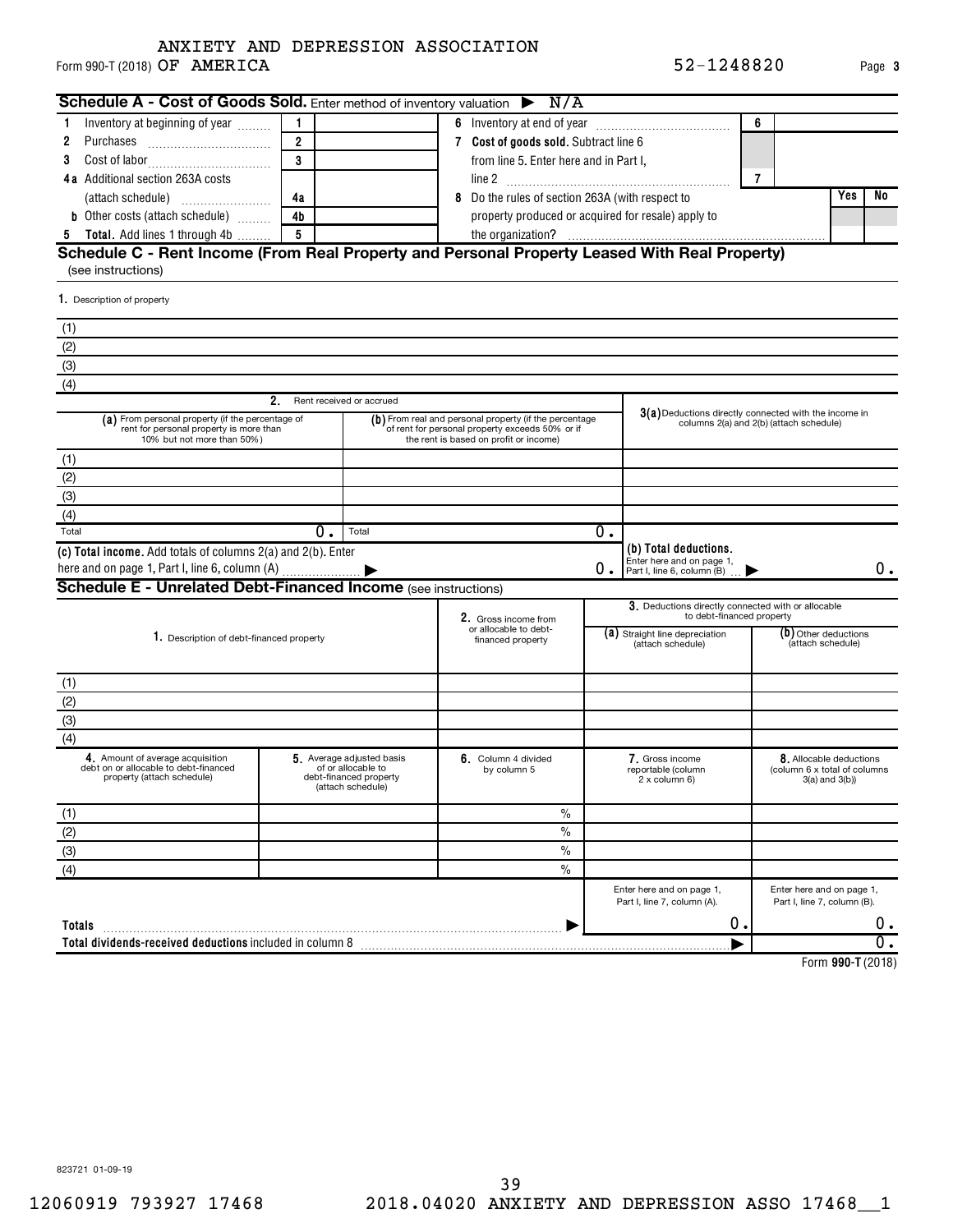| Form 990-T (2018) OF AMERICA                                                                            |  | ANXIETY AND DEPRESSION ASSOCIATION      |                                       |                                                      |                                                         |                                                                      |                                        |                                                                                           | 52-1248820                  |                                                                |                                                                                            |
|---------------------------------------------------------------------------------------------------------|--|-----------------------------------------|---------------------------------------|------------------------------------------------------|---------------------------------------------------------|----------------------------------------------------------------------|----------------------------------------|-------------------------------------------------------------------------------------------|-----------------------------|----------------------------------------------------------------|--------------------------------------------------------------------------------------------|
| Schedule F - Interest, Annuities, Royalties, and Rents From Controlled Organizations (see instructions) |  |                                         |                                       |                                                      |                                                         |                                                                      |                                        |                                                                                           |                             |                                                                | Page 4                                                                                     |
|                                                                                                         |  |                                         |                                       |                                                      | <b>Exempt Controlled Organizations</b>                  |                                                                      |                                        |                                                                                           |                             |                                                                |                                                                                            |
|                                                                                                         |  |                                         |                                       |                                                      |                                                         |                                                                      |                                        |                                                                                           |                             |                                                                |                                                                                            |
| 1. Name of controlled organization                                                                      |  | 2. Employer<br>identification<br>number |                                       | 3. Net unrelated income<br>(loss) (see instructions) |                                                         | 4. Total of specified<br>payments made                               |                                        | 5. Part of column 4 that is<br>included in the controlling<br>organization's gross income |                             | 6. Deductions directly<br>connected with income<br>in column 5 |                                                                                            |
| (1)                                                                                                     |  |                                         |                                       |                                                      |                                                         |                                                                      |                                        |                                                                                           |                             |                                                                |                                                                                            |
| (2)                                                                                                     |  |                                         |                                       |                                                      |                                                         |                                                                      |                                        |                                                                                           |                             |                                                                |                                                                                            |
| (3)                                                                                                     |  |                                         |                                       |                                                      |                                                         |                                                                      |                                        |                                                                                           |                             |                                                                |                                                                                            |
| (4)                                                                                                     |  |                                         |                                       |                                                      |                                                         |                                                                      |                                        |                                                                                           |                             |                                                                |                                                                                            |
| Nonexempt Controlled Organizations                                                                      |  |                                         |                                       |                                                      |                                                         |                                                                      |                                        |                                                                                           |                             |                                                                |                                                                                            |
| 7. Taxable Income                                                                                       |  | 8. Net unrelated income (loss)          |                                       |                                                      | 9. Total of specified payments                          |                                                                      | 10. Part of column 9 that is included  |                                                                                           |                             |                                                                | 11. Deductions directly connected                                                          |
|                                                                                                         |  | (see instructions)                      |                                       |                                                      | made                                                    |                                                                      | in the controlling organization's      | gross income                                                                              |                             |                                                                | with income in column 10                                                                   |
| (1)                                                                                                     |  |                                         |                                       |                                                      |                                                         |                                                                      |                                        |                                                                                           |                             |                                                                |                                                                                            |
| (2)                                                                                                     |  |                                         |                                       |                                                      |                                                         |                                                                      |                                        |                                                                                           |                             |                                                                |                                                                                            |
| (3)                                                                                                     |  |                                         |                                       |                                                      |                                                         |                                                                      |                                        |                                                                                           |                             |                                                                |                                                                                            |
| (4)                                                                                                     |  |                                         |                                       |                                                      |                                                         |                                                                      |                                        |                                                                                           |                             |                                                                |                                                                                            |
|                                                                                                         |  |                                         |                                       |                                                      |                                                         |                                                                      | Add columns 5 and 10.                  |                                                                                           |                             |                                                                |                                                                                            |
|                                                                                                         |  |                                         |                                       |                                                      |                                                         |                                                                      | Enter here and on page 1, Part I,      | line 8, column (A).                                                                       |                             |                                                                | Add columns 6 and 11.<br>Enter here and on page 1, Part I,<br>line 8, column (B).          |
| Totals                                                                                                  |  |                                         |                                       |                                                      |                                                         |                                                                      |                                        |                                                                                           | о.                          |                                                                | 0.                                                                                         |
| Schedule G - Investment Income of a Section 501(c)(7), (9), or (17) Organization                        |  |                                         |                                       |                                                      |                                                         |                                                                      |                                        |                                                                                           |                             |                                                                |                                                                                            |
| (see instructions)                                                                                      |  |                                         |                                       |                                                      |                                                         |                                                                      |                                        |                                                                                           |                             |                                                                |                                                                                            |
|                                                                                                         |  |                                         |                                       |                                                      |                                                         |                                                                      | 3. Deductions                          |                                                                                           |                             |                                                                | 5. Total deductions                                                                        |
| 1. Description of income                                                                                |  |                                         |                                       | 2. Amount of income                                  |                                                         | directly connected<br>(attach schedule)                              |                                        | 4. Set-asides                                                                             | (attach schedule)           | and set-asides<br>(col. 3 plus col. 4)                         |                                                                                            |
| (1)                                                                                                     |  |                                         |                                       |                                                      |                                                         |                                                                      |                                        |                                                                                           |                             |                                                                |                                                                                            |
| (2)                                                                                                     |  |                                         |                                       |                                                      |                                                         |                                                                      |                                        |                                                                                           |                             |                                                                |                                                                                            |
| $\overline{3}$                                                                                          |  |                                         |                                       |                                                      |                                                         |                                                                      |                                        |                                                                                           |                             |                                                                |                                                                                            |
| $\overline{(4)}$                                                                                        |  |                                         |                                       |                                                      |                                                         |                                                                      |                                        |                                                                                           |                             |                                                                |                                                                                            |
|                                                                                                         |  |                                         |                                       |                                                      | Enter here and on page 1<br>Part I, line 9, column (A). |                                                                      |                                        |                                                                                           |                             |                                                                | Enter here and on page 1,<br>Part I, line 9, column (B).                                   |
| Totals                                                                                                  |  |                                         |                                       |                                                      |                                                         | 0.                                                                   |                                        |                                                                                           |                             |                                                                | 0.                                                                                         |
| Schedule I - Exploited Exempt Activity Income, Other Than Advertising Income                            |  |                                         |                                       |                                                      |                                                         |                                                                      |                                        |                                                                                           |                             |                                                                |                                                                                            |
| (see instructions)                                                                                      |  |                                         |                                       |                                                      |                                                         |                                                                      |                                        |                                                                                           |                             |                                                                |                                                                                            |
|                                                                                                         |  |                                         |                                       |                                                      | 4. Net income (loss)                                    |                                                                      |                                        |                                                                                           |                             |                                                                |                                                                                            |
| 1. Description of                                                                                       |  | 2. Gross                                | 3. Expenses<br>directly connected     |                                                      | from unrelated trade or                                 |                                                                      | 5. Gross income                        |                                                                                           |                             | 6. Expenses                                                    | 7. Excess exempt<br>expenses (column                                                       |
| exploited activity                                                                                      |  | unrelated business<br>income from       | with production<br>of unrelated       |                                                      | business (column 2<br>minus column 3). If a             |                                                                      | from activity that<br>is not unrelated |                                                                                           | attributable to<br>column 5 |                                                                | 6 minus column 5,<br>but not more than                                                     |
|                                                                                                         |  | trade or business                       | business income                       |                                                      | gain, compute cols. 5<br>through 7.                     |                                                                      | business income                        |                                                                                           |                             |                                                                | column 4).                                                                                 |
| (1)                                                                                                     |  |                                         |                                       |                                                      |                                                         |                                                                      |                                        |                                                                                           |                             |                                                                |                                                                                            |
|                                                                                                         |  |                                         |                                       |                                                      |                                                         |                                                                      |                                        |                                                                                           |                             |                                                                |                                                                                            |
| $\frac{(2)}{(3)}$                                                                                       |  |                                         |                                       |                                                      |                                                         |                                                                      |                                        |                                                                                           |                             |                                                                |                                                                                            |
| $\overline{(4)}$                                                                                        |  |                                         |                                       |                                                      |                                                         |                                                                      |                                        |                                                                                           |                             |                                                                |                                                                                            |
|                                                                                                         |  | Enter here and on                       | Enter here and on                     |                                                      |                                                         |                                                                      |                                        |                                                                                           |                             |                                                                | Enter here and                                                                             |
|                                                                                                         |  | page 1, Part I,<br>line 10, col. (A).   | page 1, Part I,<br>line 10, col. (B). |                                                      |                                                         |                                                                      |                                        |                                                                                           |                             |                                                                | on page 1,<br>Part II, line 26.                                                            |
|                                                                                                         |  | 0.                                      |                                       | Ο.                                                   |                                                         |                                                                      |                                        |                                                                                           |                             |                                                                | $0$ .                                                                                      |
| Totals<br><b>Schedule J - Advertising Income</b> (see instructions)                                     |  |                                         |                                       |                                                      |                                                         |                                                                      |                                        |                                                                                           |                             |                                                                |                                                                                            |
| <b>Income From Periodicals Reported on a Consolidated Basis</b>                                         |  |                                         |                                       |                                                      |                                                         |                                                                      |                                        |                                                                                           |                             |                                                                |                                                                                            |
| Part I                                                                                                  |  |                                         |                                       |                                                      |                                                         |                                                                      |                                        |                                                                                           |                             |                                                                |                                                                                            |
|                                                                                                         |  |                                         |                                       |                                                      |                                                         |                                                                      |                                        |                                                                                           |                             |                                                                |                                                                                            |
| 1. Name of periodical                                                                                   |  | 2. Gross<br>advertising<br>income       |                                       | 3. Direct<br>advertising costs                       | col. 3). If a gain, compute                             | 4. Advertising gain<br>or (loss) (col. 2 minus<br>cols. 5 through 7. | 5. Circulation<br>income               |                                                                                           | 6. Readership<br>costs      |                                                                | 7. Excess readership<br>costs (column 6 minus<br>column 5, but not more<br>than column 4). |
| (1) ANXIETY AND                                                                                         |  |                                         |                                       |                                                      |                                                         |                                                                      |                                        |                                                                                           |                             |                                                                |                                                                                            |
| (2) DEPRESSION                                                                                          |  |                                         |                                       |                                                      |                                                         |                                                                      |                                        |                                                                                           |                             |                                                                |                                                                                            |
| (3) JOURNAL                                                                                             |  | 38,641.                                 |                                       | 2,624.                                               |                                                         |                                                                      | 3,345.                                 |                                                                                           |                             | 9,229.                                                         |                                                                                            |

823731 01-09-19

12060919 793927 17468 2018.04020 ANXIETY AND DEPRESSION ASSO 17468\_\_1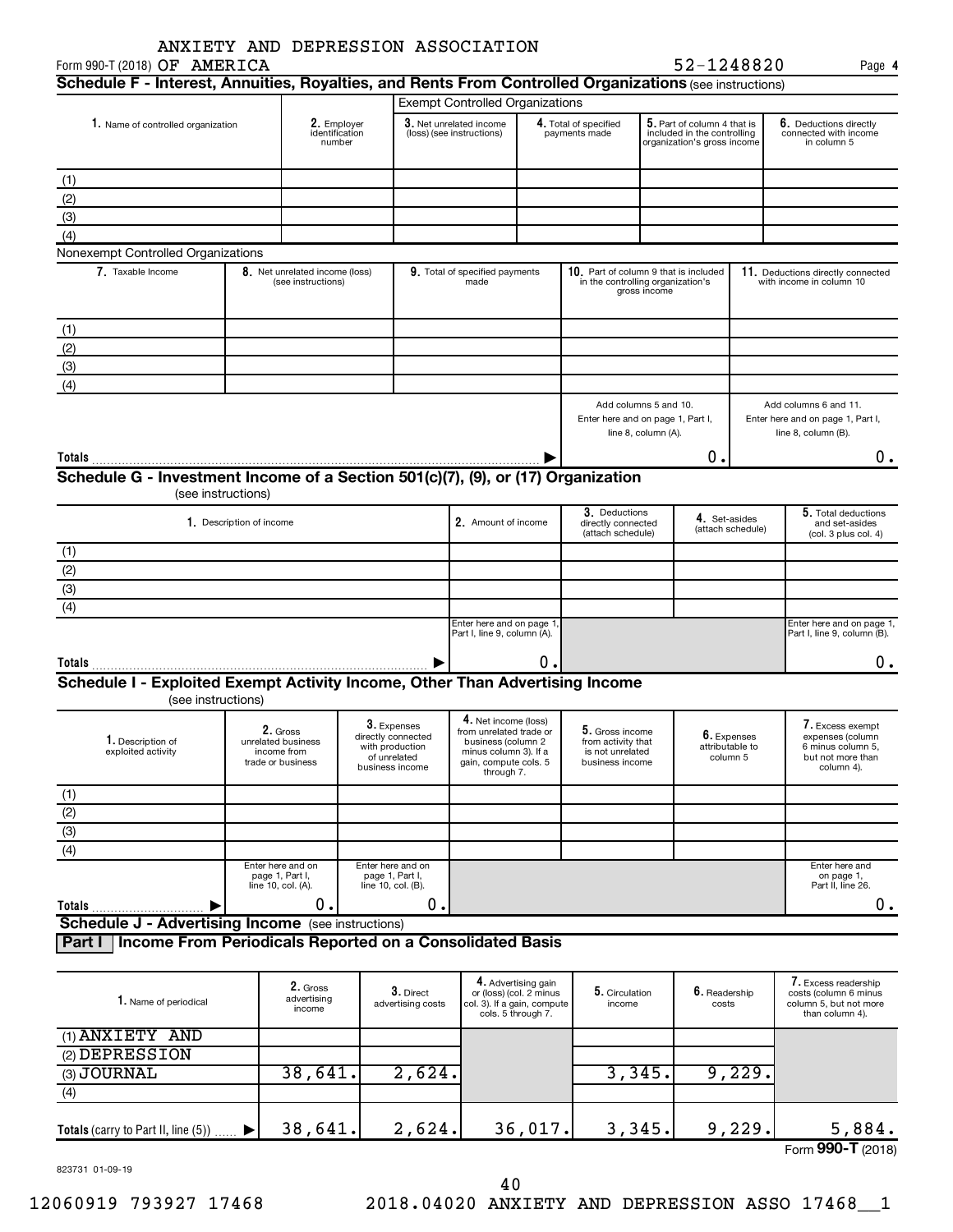|  |  | ANXIETY AND DEPRESSION ASSOCIATION |
|--|--|------------------------------------|
|  |  |                                    |

 $Form 990-T (2018)$  OF AMERICA

Part II | Income From Periodicals Reported on a Separate Basis (For each periodical listed in Part II, fill in columns 2 through 7 on a line-by-line basis.)

| 1. Name of periodical                                                             | 2. Gross<br>advertising<br>income                          | 3. Direct<br>advertising costs                             | 4. Advertising gain<br>or (loss) (col. 2 minus<br>col. 3). If a gain, compute<br>cols. 5 through 7. | 5. Circulation<br>income                     |      | 6. Readership<br>costs | 7. Excess readership<br>costs (column 6 minus<br>column 5, but not more<br>than column 4). |
|-----------------------------------------------------------------------------------|------------------------------------------------------------|------------------------------------------------------------|-----------------------------------------------------------------------------------------------------|----------------------------------------------|------|------------------------|--------------------------------------------------------------------------------------------|
| (1)                                                                               |                                                            |                                                            |                                                                                                     |                                              |      |                        |                                                                                            |
| (2)                                                                               |                                                            |                                                            |                                                                                                     |                                              |      |                        |                                                                                            |
| (3)                                                                               |                                                            |                                                            |                                                                                                     |                                              |      |                        |                                                                                            |
| (4)                                                                               |                                                            |                                                            |                                                                                                     |                                              |      |                        |                                                                                            |
| <b>Totals from Part I</b>                                                         | 38,641.                                                    | 2,624.                                                     |                                                                                                     |                                              |      |                        | 5,884.                                                                                     |
|                                                                                   | Enter here and on<br>page 1, Part I,<br>line 11, col. (A). | Enter here and on<br>page 1, Part I,<br>line 11, col. (B). |                                                                                                     |                                              |      |                        | Enter here and<br>on page 1,<br>Part II, line 27.                                          |
| Totals, Part II (lines 1-5)  ▶                                                    | 38,641.                                                    | 2,624.                                                     |                                                                                                     |                                              |      |                        | 5,884.                                                                                     |
| Schedule K - Compensation of Officers, Directors, and Trustees (see instructions) |                                                            |                                                            |                                                                                                     |                                              |      |                        |                                                                                            |
| 1. Name                                                                           |                                                            |                                                            | 2. Title                                                                                            | 3. Percent of<br>time devoted to<br>business |      |                        | 4. Compensation attributable<br>to unrelated business                                      |
| (1)                                                                               |                                                            |                                                            |                                                                                                     |                                              | $\%$ |                        |                                                                                            |
| (2)                                                                               |                                                            |                                                            |                                                                                                     |                                              | $\%$ |                        |                                                                                            |
| (3)                                                                               |                                                            |                                                            |                                                                                                     |                                              | $\%$ |                        |                                                                                            |
| (4)                                                                               |                                                            |                                                            |                                                                                                     |                                              | $\%$ |                        |                                                                                            |
| Total. Enter here and on page 1, Part II, line 14                                 |                                                            |                                                            |                                                                                                     |                                              |      |                        | 0.                                                                                         |

**990-T**  Form (2018)

**5**

OF AMERICA 52-1248820

823732 01-09-19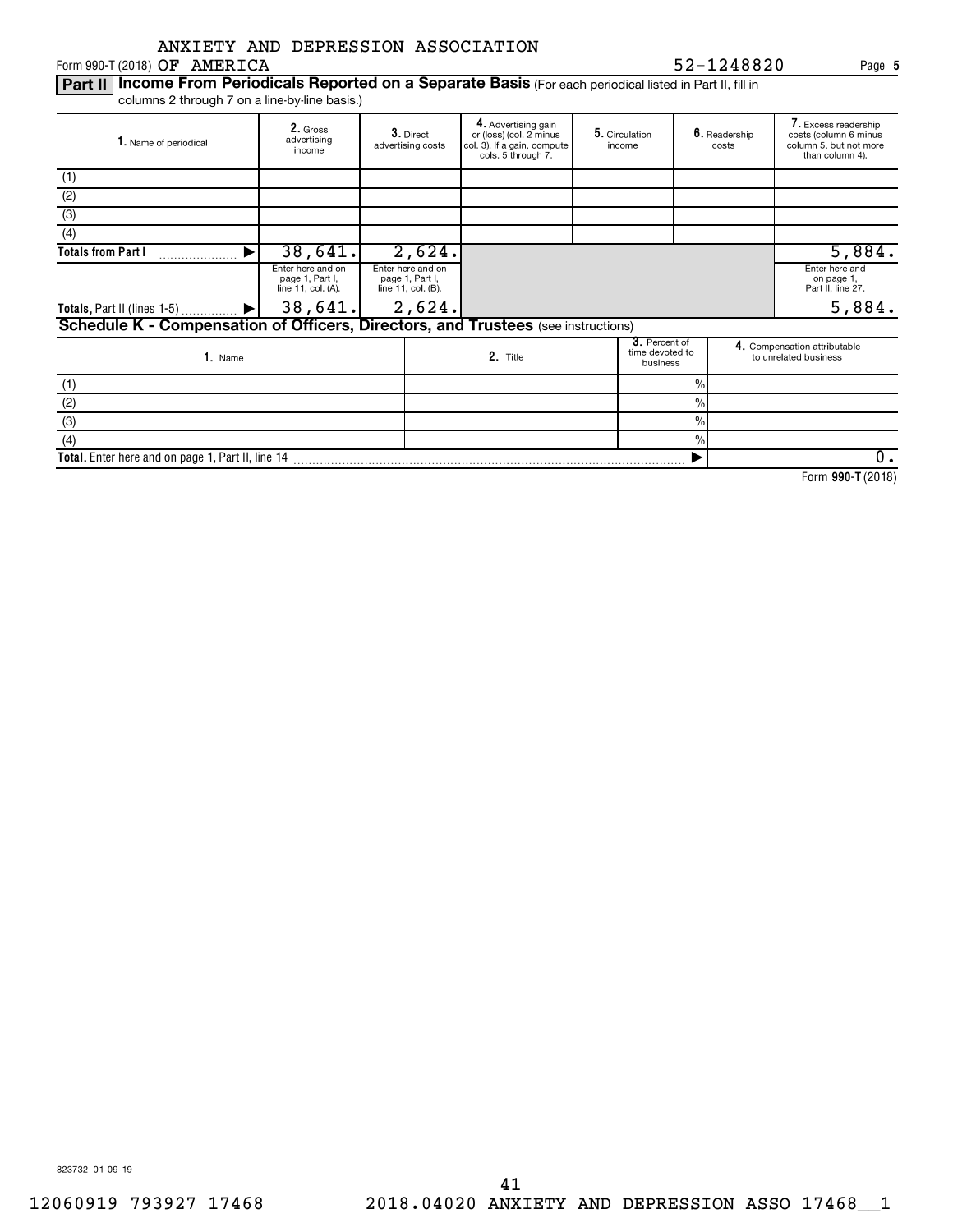# (Rev. January 2019) **Cxempt Organization Return** Manuary 2019 and States 1709 **8868 Application for Automatic Extension of Time To File an**

**Enter filer's identifying number**

Department of the Treasury Internal Revenue Service

**| Go to www.irs.gov/Form8868 for the latest information.**

**Electronic filing (e-file).** You can electronically file Form 8868 to request a 6-month automatic extension of time to file any of the filing of this form, visit www.irs.gov/e-file-providers/e-file-for-charities-and-non-profits. forms listed below with the exception of Form 8870, Information Return for Transfers Associated With Certain Personal Benefit Contracts, for which an extension request must be sent to the IRS in paper format (see instructions). For more details on the electronic

# **Automatic 6-Month Extension of Time.** Only submit original (no copies needed).

All corporations required to file an income tax return other than Form 990-T (including 1120-C filers), partnerships, REMICs, and trusts must use Form 7004 to request an extension of time to file income tax returns.

| Type or<br>print                                                                                             | Name of exempt organization or other filer, see instructions.<br>ANXIETY AND DEPRESSION ASSOCIATION<br>OF AMERICA                                  |        | Employer identification number (EIN) or<br>52-1248820                          |    |                              |                                |  |  |  |
|--------------------------------------------------------------------------------------------------------------|----------------------------------------------------------------------------------------------------------------------------------------------------|--------|--------------------------------------------------------------------------------|----|------------------------------|--------------------------------|--|--|--|
| File by the<br>due date for<br>filing your<br>return. See<br>instructions.                                   | Number, street, and room or suite no. If a P.O. box, see instructions.<br>8701 GEORGIA AVENUE, NO. 412                                             |        |                                                                                |    | Social security number (SSN) |                                |  |  |  |
|                                                                                                              | City, town or post office, state, and ZIP code. For a foreign address, see instructions.<br>SILVER SPRING, MD<br>20910                             |        |                                                                                |    |                              |                                |  |  |  |
|                                                                                                              | Enter the Return Code for the return that this application is for (file a separate application for each return)                                    |        |                                                                                |    |                              | $\overline{0}$<br>$\mathbf{1}$ |  |  |  |
| Application                                                                                                  |                                                                                                                                                    | Return | Application                                                                    |    |                              | Return                         |  |  |  |
| Is For                                                                                                       |                                                                                                                                                    | Code   | Is For                                                                         |    |                              | Code                           |  |  |  |
| Form 990 or Form 990-EZ                                                                                      |                                                                                                                                                    | 01     | Form 990-T (corporation)                                                       |    |                              | 07                             |  |  |  |
| Form 990-BL                                                                                                  |                                                                                                                                                    | 02     | Form 1041-A                                                                    |    |                              | 08                             |  |  |  |
| Form 4720 (individual)                                                                                       |                                                                                                                                                    | 03     | Form 4720 (other than individual)                                              |    |                              | 09                             |  |  |  |
| Form 990-PF                                                                                                  |                                                                                                                                                    | 04     | Form 5227                                                                      |    |                              | 10                             |  |  |  |
|                                                                                                              | Form 990-T (sec. 401(a) or 408(a) trust)                                                                                                           | 05     | Form 6069                                                                      |    |                              | 11                             |  |  |  |
|                                                                                                              | Form 990-T (trust other than above)                                                                                                                | 06     | Form 8870                                                                      |    |                              | 12                             |  |  |  |
|                                                                                                              | SHARON SOUTHERLAND-SMITH                                                                                                                           |        |                                                                                |    |                              |                                |  |  |  |
|                                                                                                              | • The books are in the care of > 8701 GEORGIA AVENUE, NO. 412 - SILVER SPRING, MD 20910                                                            |        |                                                                                |    |                              |                                |  |  |  |
|                                                                                                              | Telephone No. $\triangleright$ 240-485-1001                                                                                                        |        | Fax No.                                                                        |    |                              |                                |  |  |  |
|                                                                                                              |                                                                                                                                                    |        |                                                                                |    |                              |                                |  |  |  |
|                                                                                                              | If this is for a Group Return, enter the organization's four digit Group Exemption Number (GEN) [If this is for the whole group, check this        |        |                                                                                |    |                              |                                |  |  |  |
| $box \blacktriangleright$                                                                                    | . If it is for part of the group, check this box $\blacktriangleright$                                                                             |        | and attach a list with the names and EINs of all members the extension is for. |    |                              |                                |  |  |  |
|                                                                                                              |                                                                                                                                                    |        |                                                                                |    |                              |                                |  |  |  |
| 1                                                                                                            | NOVEMBER 15, 2019<br>, to file the exempt organization return for<br>I request an automatic 6-month extension of time until                        |        |                                                                                |    |                              |                                |  |  |  |
|                                                                                                              | the organization named above. The extension is for the organization's return for:                                                                  |        |                                                                                |    |                              |                                |  |  |  |
|                                                                                                              | $\blacktriangleright$ $\boxed{\text{X}}$ calendar year 2018 or                                                                                     |        |                                                                                |    |                              |                                |  |  |  |
|                                                                                                              | tax year beginning tax year beginning                                                                                                              |        |                                                                                |    |                              |                                |  |  |  |
|                                                                                                              |                                                                                                                                                    |        |                                                                                |    |                              |                                |  |  |  |
| 2                                                                                                            | Initial return<br>Final return<br>If the tax year entered in line 1 is for less than 12 months, check reason:<br>Change in accounting period       |        |                                                                                |    |                              |                                |  |  |  |
|                                                                                                              |                                                                                                                                                    |        |                                                                                |    |                              |                                |  |  |  |
| За                                                                                                           | If this application is for Forms 990-BL, 990-PF, 990-T, 4720, or 6069, enter the tentative tax, less                                               |        |                                                                                |    |                              |                                |  |  |  |
|                                                                                                              | any nonrefundable credits. See instructions.                                                                                                       |        |                                                                                |    | \$                           | 0.                             |  |  |  |
| b                                                                                                            | If this application is for Forms 990-PF, 990-T, 4720, or 6069, enter any refundable credits and                                                    |        |                                                                                |    |                              |                                |  |  |  |
|                                                                                                              | estimated tax payments made. Include any prior year overpayment allowed as a credit.                                                               |        |                                                                                |    | \$                           | 0.                             |  |  |  |
| <b>Balance due.</b> Subtract line 3b from line 3a. Include your payment with this form, if required, by<br>c |                                                                                                                                                    |        |                                                                                |    |                              |                                |  |  |  |
| using EFTPS (Electronic Federal Tax Payment System). See instructions.                                       |                                                                                                                                                    |        |                                                                                | 3c |                              | 0.                             |  |  |  |
| instructions.                                                                                                | Caution: If you are going to make an electronic funds withdrawal (direct debit) with this Form 8868, see Form 8453-EO and Form 8879-EO for payment |        |                                                                                |    |                              |                                |  |  |  |
| LHA                                                                                                          | For Privacy Act and Paperwork Reduction Act Notice, see instructions.                                                                              |        |                                                                                |    | Form 8868 (Rev. 1-2019)      |                                |  |  |  |
|                                                                                                              |                                                                                                                                                    |        |                                                                                |    |                              |                                |  |  |  |